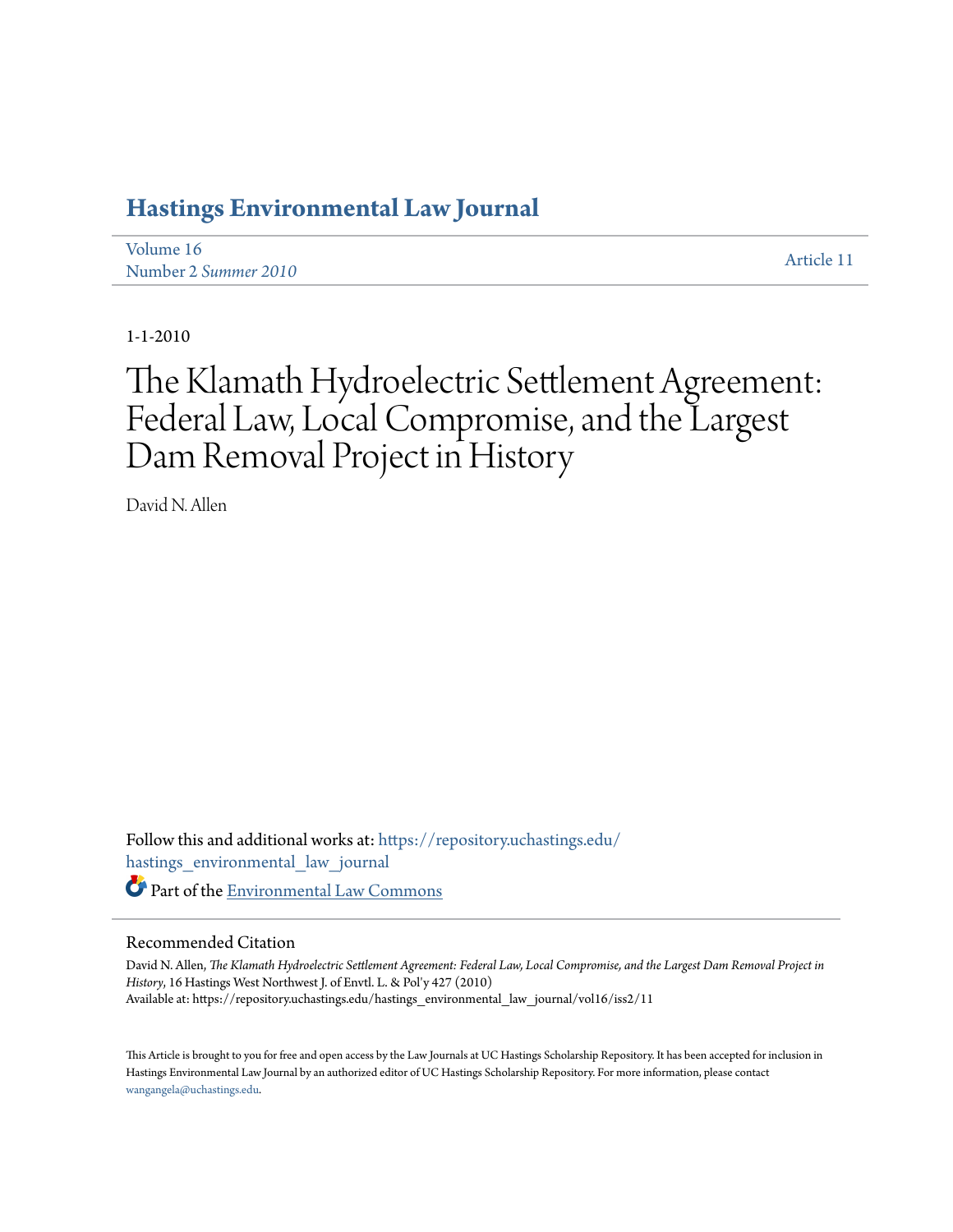# **The Klamath Hydroelectric Settlement Agreement: Federal Law, Local Compromise, and the Largest Dam Removal Project in History**

# *David N. Allen\**

| I.   |                                                                    |  |
|------|--------------------------------------------------------------------|--|
| II.  | AGENCY PLURALISM AND RECOGNIZING THE TOTAL COST OF A DAM  433      |  |
|      | Federal Agency Conditions and Prescriptions434<br>A                |  |
|      | 1. Sections 4(e), 18, and 10 of the Federal Power Act434           |  |
|      | 2. The 2005 Federal Power Act Amendments437                        |  |
|      | Section 401 of the Clean Water Act and the State's<br>B.           |  |
|      | III. EFFICIENT BREACH: ATTEMPTING TO RELICENSE THE KLAMATH         |  |
|      |                                                                    |  |
|      | The Effect of the Klamath Hydroelectric Project on<br>A            |  |
|      | The Klamath Hydroelectric Project Relicensing<br><b>B</b> .        |  |
|      | 1. The 'Real' Value of the KHP after Modified                      |  |
|      |                                                                    |  |
|      | 2. The Certifications That Never Were449                           |  |
| IV — | EVALUATING THE KLAMATH HYDROELECTRIC SETTLEMENT                    |  |
|      |                                                                    |  |
|      | The Klamath Basin Restoration Agreement and<br>A                   |  |
|      | How and When to Decide: Federal Studies and<br>B.                  |  |
|      |                                                                    |  |
|      | $C_{\cdot}$                                                        |  |
|      | D.                                                                 |  |
|      | The 'DRE' and PacifiCorp's Transfer of Liability463<br>E.          |  |
|      | $F_{\cdot}$                                                        |  |
|      | Permits, Potential Litigation, and the Case of Condit Dam466<br>G. |  |
| V.   |                                                                    |  |

<sup>\*</sup> J.D. Candidate, Lewis and Clark Law School (expected 2010), B.A. Trinity University (2003). The author would like to thank Glen Spain for sharing his insight on the Klamath agreements. The author would also like to thank Michael Blumm for his invaluable guidance through several drafts.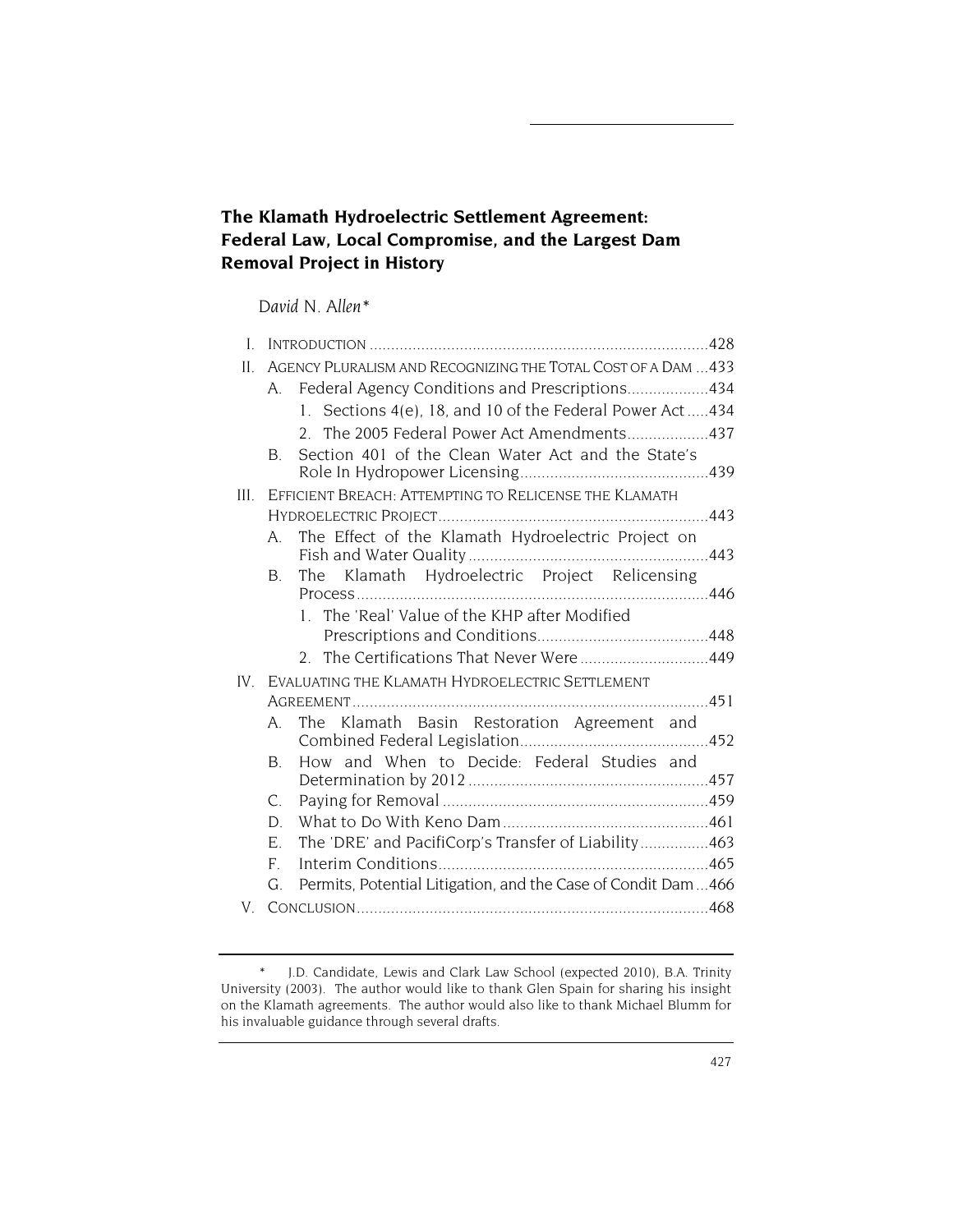

Source: Map courtesy of U.S. Bureau of Reclamation.

# **I. Introduction**

The headwaters of the Klamath River draw from Upper Klamath Lake and from a unique wetland complex in south-central Oregon and northern California known as the Upper Klamath Basin.<sup>1</sup> Along its 263-mile journey from the Upper Basin to the Pacific Ocean, the Klamath River passes through the Cascade and Coast Mountain Ranges, making it one of only

<sup>1.</sup> Office of Energy Projects, Fed. Energy Regulatory Comm'n, Final Environmental Impact Statement for Relicensing of the Klamath Hydroelectric Project No. 2082-027, at § 3.1 3-1 (Nov. 16, 2007), *available at* http://www.ferc.gov/ industries/hydropower/enviro/eis/2007/11-16-07.asp [hereinafter FERC FEIS].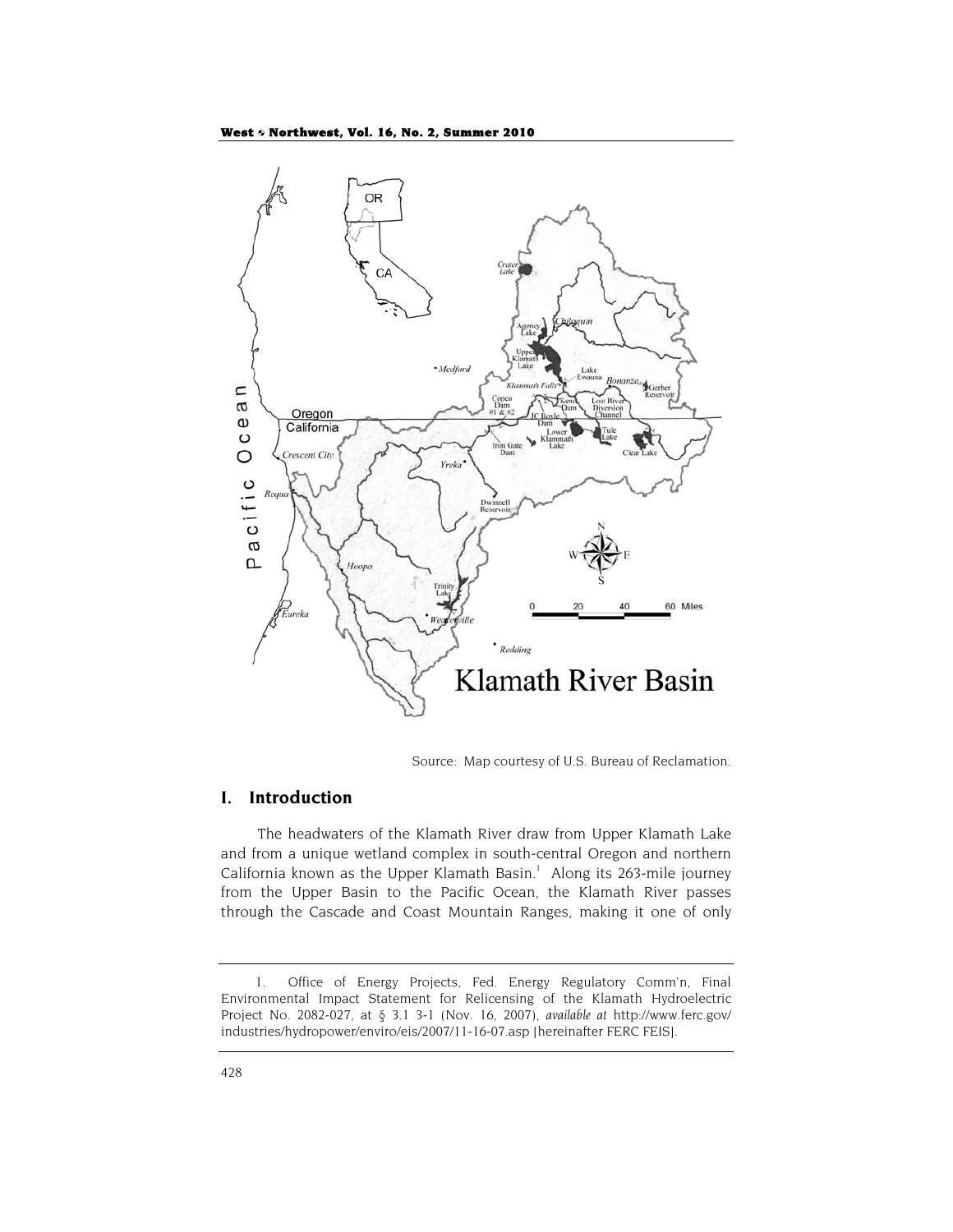three river systems to bisect the Cascades.<sup>2</sup> The native people of the Klamath Basin have fished the river for thousands of years, depending on historically massive migrations of chinook and coho salmon for their subsistence.<sup>3</sup> Before non-native inriver salmon harvesting began in 1876,<sup>4</sup> the Klamath River supported the third-largest salmon runs in the United States, with an estimated 880,000 returning adult fish per year.<sup>5</sup> Over the last century, however, major changes in hydrology, dam building, habitat destruction, and disease have decimated the Klamath River salmon population, reducing some runs to just 2 percent of their historic size and fueling decades of bitter conflicts.<sup>6</sup>

In 2002, the plight of the Klamath River salmon became national news when an estimated 79,000 adult chinook salmon died in the lower forty

3. SARAH A. KRUSE & ASTRID J. SCHOLZ, PRELIMINARY ECONOMIC ASSESSMENT OF DAM REMOVAL: THE KLAMATH RIVER 2 (2006); INSTITUTE FOR FISHERIES RESOURCES, ESTIMATES OF PRE-DEVELOPMENT KLAMATH RIVER SALMON RUN SIZE 2 (1998) [hereinafter INSTITUTE FOR FISHERIES RESOURCES].

<sup>2.</sup> UNITED STATES GEOLOGICAL SURVEY, KLAMATH BASIN: A WATERSHED APPROACH TO SUPPORT HABITAT RESTORATION, SPECIES RECOVERY, AND WATER RESOURCE PLANNING 1 (2007), *available at* http://wfrc.usgs.gov/pubs/factsheetpdf/kbawsafs080807.pdf; Klamath Riverkeeper, The Klamath River Watershed, http://www.klamathriver.org/ watershed.html (last visited Jan. 27, 2009). The Klamath is unusual in that its headwaters are not in the mountains. Because the Klamath River flows from the broad, flat Upper Klamath Basin to two rugged mountain ranges it has been described as a "river upside down." Russ Rymer, *Reuniting a River*, NATIONAL GEOGRAPHIC MAGAZINE, Dec., 2008, at 140; Steve Kadel, *Navigating the Klamath*, HERALD AND NEWS, Feb. 18, 2008, *available at* http://www.heraldandnews.com/articles/ 2008/02/22/watermarks/part%201/water5.txt. The Pitt River (a tributary of the Sacramento River) and the Columbia River are the other two rivers that pass through the Cascade Range. *Id.*

<sup>4.</sup> PETER B. MOYLE, INLAND FISHES OF CALIFORNIA 258 (2002).

<sup>5.</sup> INSTITUTE FOR FISHERIES RESOURCES, *supra* note 3, at 2 tbl. 2; MOYLE, *supra* note 4, at 258 (estimating the historic fall run of chinook salmon at 500,000 fish). The Columbia River and the Sacramento-San Joaquin River system supported the largest and second-largest historic runs, respectively. INSTITUTE OF FISHERIES, *supra* note 3, at 2 tbl. 2.

<sup>6.</sup> Felicity Barringer, *Pact Would Open River, Removing Four Dams*, N.Y. TIMES, Nov. 14, 2008; Adell Louise Amos, *Hydropower Reform and the Impact of the Energy Policy Act of 2005 on the Klamath Basin: Renewed Optimism or Same Old Song?* 22 J. ENVTL. L. & LITIG. 1 (2007) (detailing resource conflicts in the Klamath Basin and the Federal Energy Regulatory Commission relicensing process for the Klamath Hydroelectric Process) [hereinafter Amos]; Glen Spain, *Dams, Water Reforms, and Endangered Species in the Klamath Basin*, 22 J. ENVTL. L. & LITIG. 49 (2007) (cataloguing resource conflicts in the Klamath Basin) [hereinafter Spain]. Two recent films document resource conflicts in the Klamath Basin. For a detailed portrayal of the political struggle between downstream Tribal fireman and upstream irrigators see, BATTLE FOR THE KLAMATH (Veriscope Production 2005). For a moving portrayal of the Yurok, Hoopa, Karuk and Klamath Tribes' battle against PacifiCorp and the Klamath Dams see, UPSTREAM BATTLE (Preview Production 2008).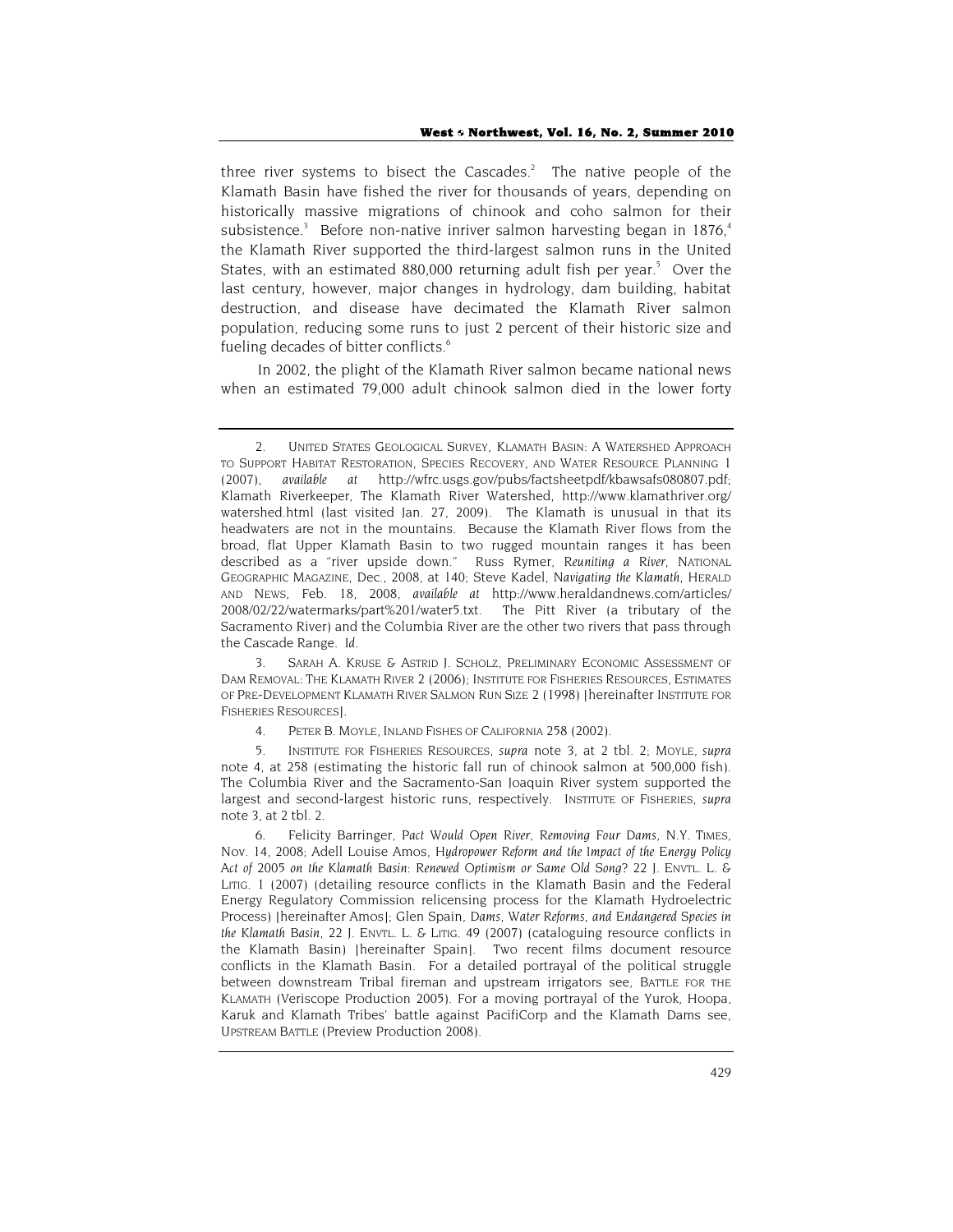miles of the river.<sup>7</sup> The die-off was one of the worst fish kills in U.S. history.<sup>8</sup> For the tribal fishermen of the Lower Klamath whose ancestors lived in harmony with the fish for thousands of years and for whom the fish are sacred, the fish kill was devastating. $\degree$  For PacifiCorp, a private electric company whose license to operate four hydroelectric dams on the Klamath River would need to be renewed in two years, the national attention was bad timing. $10$ 

The Federal Power Act ("FPA") authorizes the Federal Energy Regulatory Commission ("FERC") to issue licenses for non-federal hydropower projects like PacifiCorp's Klamath Hydroelectric Project  $($ "KHP" $)$ .<sup>11</sup> Advocates for fish passage have used two provisions of the FPA to ensure that environmental costs are factored into the total cost of a dam:<sup>12</sup> 1) section 4(e) of the FPA requires that FERC accept license conditions imposed by federal land management agencies,<sup>13</sup> and 2) section 18 of the FPA requires FERC to include in the license any conditions proscribed by other agencies, such as fishways.<sup>14</sup> Applications of sections  $4(e)$  and 18 can result in driving the cost of a hydroelectric project beyond the point of

- 8*. See* Rymer, *supra* note 2, at 140.
- 9*. See id.*

10*. Id.* PacifiCorp, Company Facts, http://www.pacificorp.com/Navigation/ Navigation3877.html (last visited Jan. 29, 2009) [hereinafter Company Facts].

11. Federal Power Act, 16 U.S.C. §§ 791–825 (2006).

<sup>7.</sup> The California Department of Fish and Game ("CDFG") originally estimated the number to be 34,000 dead adult fish. CDFG later explained that their original estimate was "very conservative" and underestimated the number of adult fish by 45,000. CALIFORNIA DEPARTMENT OF FISH AND GAME, SEPTEMBER 2002 KLAMATH RIVER FISH-KILL: FINAL ANALYSIS OF CONTRIBUTING FACTORS AND IMPACTS 158 (2004). Unfortunately, news reports relied on the earlier inaccurate figure. *See* Timothy Egan, *As Thousands of Salmon Die, Fight for River Erupts Again*, N.Y. TIMES, Sept. 28, 2002 (estimating the number to be between 10,000 and 30,000 adult fish); Rymer, *supra* note 2, at 140 (estimating the number to be at least 30,000 adult fish). Later reports relied on the revised figure. *See* BATTLE FOR THE KLAMATH, *supra* note 6 (estimating the number to be 70,000 adult fish). The 2002 fish kill was not the Klamath Basin's first. *See* Carl Ullman, *Adjudicating Water Rights While Addressing Broad Resource Issues: Fitting a*  Round Peg into a Square Hole, American Bar Association, 28<sup>th</sup> Annual Water Law Conference, at 1 (Manuscript 2010 on file with author). Smaller fish kills in Upper Klamath Lake in 1995, 1996, and 1997 rescieved less attention because they did not involve salmon. *Id.* 

<sup>12</sup>*. See* David H. Becker, *The Challenges of Dam Removal: The History and Lessons of the Condit Dam and the Potential Threats from the 2005 Federal Power Act Amendments*, 36 ENVT. L. 811, 814 (2006) [hereinafter Becker].

<sup>13.</sup> 16 U.S.C. § 797(e).

<sup>14</sup>*. Id.* at § 811.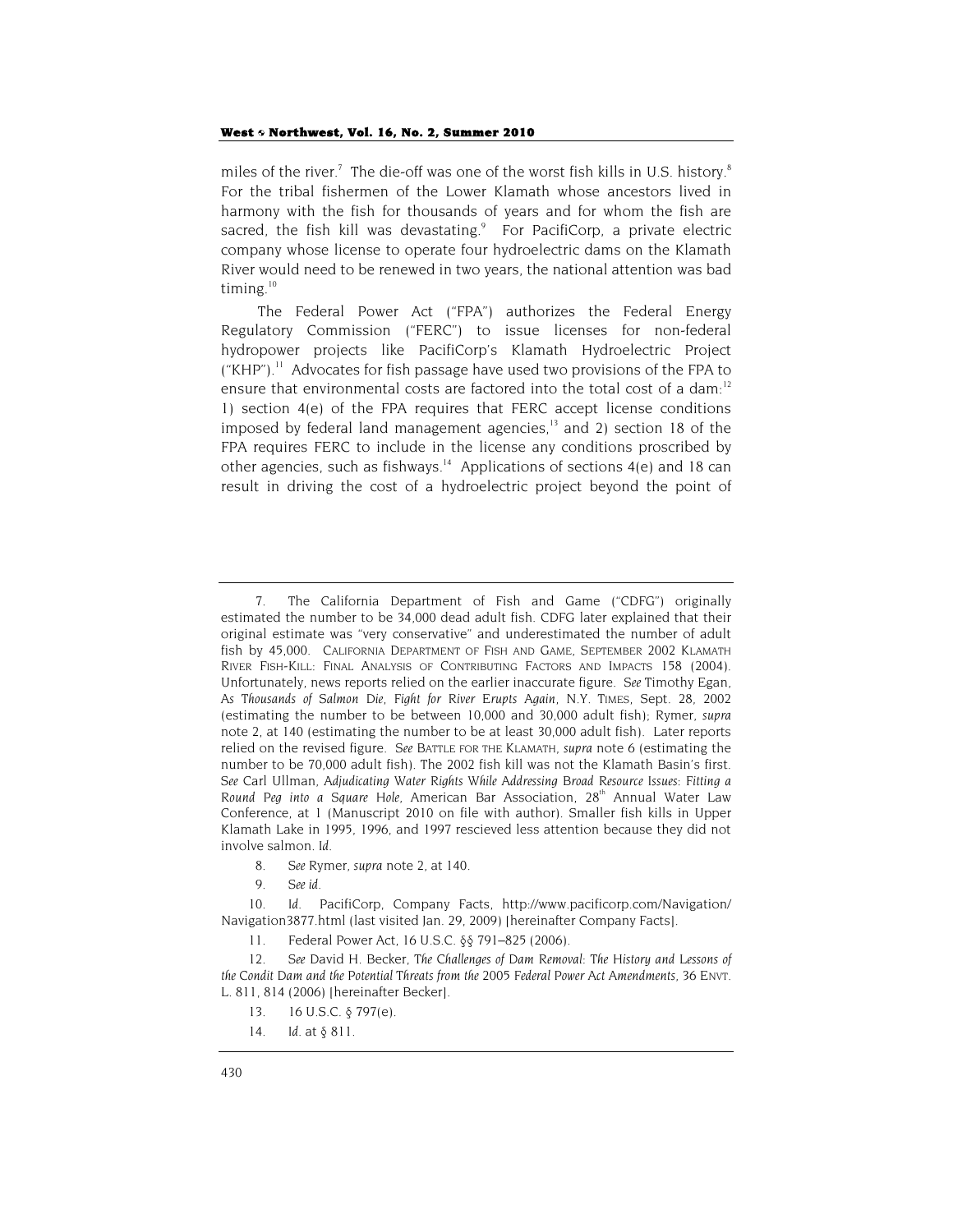profitability.<sup>15</sup> To receive a FERC license, a private dam operator must also comply with the Clean Water Act ("CWA"). Section 401 of the CWA requires an applicant for any federal license for activity that could result in a discharge to navigable waters to obtain certification of compliance with state water quality standards from the state or states involved.<sup>16</sup> The certification process can serve as a functional state veto over a potential FERC license for a project that cannot comply with state water quality standards because FERC cannot issue a license without the state certification.<sup>17</sup>

PacifiCorp's license for the KHP includes four hydroelectric dams on the mainstem of the Klamath River: Iron Gate, Copco 1, Copco 2, and J.C. Boyle.<sup>18</sup> None of the four dams provide adequate fish passage, and they therefore block an estimated 570 stream-miles of historically productive salmon habitat.<sup>19</sup> With its license for the KHP set to expire on March 1, 2006.<sup>20</sup> less than two years after the fish kill, PacifiCorp applied to FERC for a renewal of its license on February 26, 2004.<sup>21</sup> Acting under section 18 of the FPA, the National Marine Fisheries Service ("NMFS") and the Fish and Wildlife Service ("FWS") prescribed fish screens and fishways for all four dams, to be financed by PacifiCorp. $2^2$  Even if PacifiCorp agreed to construct volitional fish passage at an estimated cost of over \$46 million each year for the life of any new license, $^{23}$  the states of Oregon and California were in a position to deny water quality certification, blocking license renewal

<sup>15</sup>*. See* Becker, *supra* note 12, at 814; *see also* Michael C. Blumm & Viki A. Nadol, *The Decline of the Hydropower Czar and the Rise of Agency Pluralism in Hydroelectric Licensing*, 26 COLUM. J. ENVTL. L. 81, 130 (2001).

<sup>16.</sup> Federal Water Pollution Control Act, 33 U.S.C. § 1341(a)(1).

<sup>17</sup>*. See* Kevin Beaton et al., *The 1998 Idaho Water Quality Symposium*, 35 IDAHO L. REV. 453, 545 (1999); *see also* Becker, *supra* note 12, at 822; Spain, *supra* note 6, at 110. The CWA provides that "[n]o license or permit shall be granted until the certification required by this section has been obtained or has been waived as provided in the preceding sentence. No license or permit shall be granted if certification has been denied by the State, interstate agency, or the Administrator, as the case may be." 33 U.S.C.  $\delta$  1341(a)(1).

<sup>18.</sup> FERC FEIS, *supra* note 1, at xxxiii.

<sup>19.</sup> Spain, *supra* note 6, at 102–3. The figure of 570 stream-miles of habitat includes the mainstem of the Klamath River and its tributaries above the Iron Gate Dam. *Id.*

<sup>20.</sup> FERC FEIS, *supra* note 1, at xxxiii. PacifiCorp's fifty-year license was issued in 1956 and expired in 2006. The company is currently operating the Klamath Hydroelectric Project under an annual license. *Id.*

<sup>21</sup>*. Id.*

<sup>22.</sup> FERC FEIS, *supra* note 1, § 2.3.1.3, 2-27.

<sup>23.</sup> FERC FEIS, *supra* note 1, § 4.4, 4-4. This cost, FERC noted, exceeds the value of the power likely to be generated by the dams during that time frame.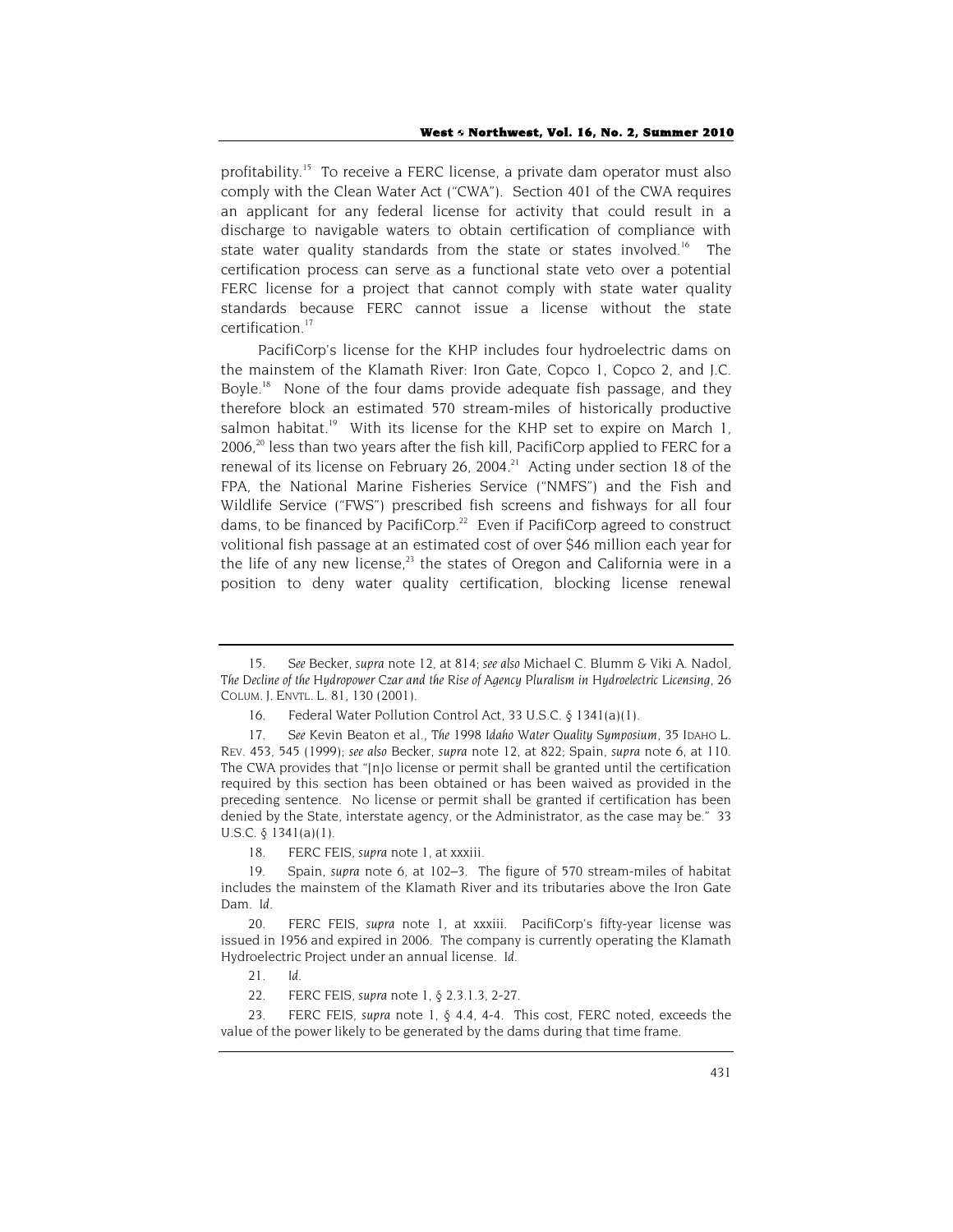altogether. $24$ 

On November 13, 2008, after four years of hearings, appeals, and studies, the federal government, the states, and PacifiCorp signed an "Agreement in Principle"25 ("AIP") addressing a framework for removal of the four major dams on the Klamath River, and promising to develop a final agreement shortly.<sup>26</sup> On September 30, 2009, PacifiCorp and twenty-nine federal, state, tribal, county, environmental, irrigation, and fishing organizations announced the Klamath Hydroelectric Settlement Agreement ("KHSA") outlining a plan for dam removal by  $2020$ .<sup>27</sup> If the parties follow through with the KHSA framework, the result would be the largest dam removal in history.<sup>28</sup> On February 18, 2010, representatives from more than fifty organizations signed both the KHSA and the Klamath Basin Restoration Agreement ("KBRA"), a separate agreement on river restoration and water allocation.<sup>29</sup> Together, the KHSA and KBRA offer an unprecedented plan for comprehensive river restoration.<sup>30</sup> However, combining federal legislation needed for the two very different agreements may threaten the goal of dam removal by 2020.<sup>31</sup> Additionally, preconditions on a final determination on dam removal,<sup>32</sup> along with uncertainties about funding,<sup>33</sup> liability,<sup>34</sup> and potential litigation<sup>35</sup> could also each frustrate achieving dam removal by

27. KLAMATH HYDROELECTRIC SETTLEMENT AGREEMENT (Feb. 18, 2010) [hereinafter KHSA].

28. DOI News Release, *supra* note 26; *see also* Felicity Barringer, *Deal on Dams on Klamath Advances*, N.Y. TIMES, Jan. 16, 2008 (quoting Steve Thompson, Regional Director, U.S. Fish and Wildlife Service as stating that removing the four dams would be "one of the most amazing restoration projects in the world").

29. KLAMATH BASIN RESTORATION AGREEMENT FOR THE SUSTAINABILITY OF PUBLIC AND TRUST RESOURCES AND AFFECTED COMMUNITIES (Feb. 18, 2010) [hereinafter KBRA]. PacifiCorp was not required to and did not sign the KBRA. *See* KHSA, *supra* note 27, § 2.2.

- 30*. See* Barringer, *supra* note 28.
- 31*. See infra* Part V.A.
- 32*. See infra* Part V.B, D.
- 33*. See infra* Part V.C.
- 34*. See infra* Part V.E.

35*. See infra* Part V.G; s*ee* Janine Robben, *Navigating Water Law in Oregon*, 69 Or. St. B. Bull. 17, 20. "Some of the organizations that have been concerned about Klamath Basin water for years, most notably some environmental groups, did not sign off on it, which may result in collateral attacks." *Id.*

<sup>24</sup>*. See infra* Part III.C.5.

<sup>25.</sup> AGREEMENT IN PRINCIPLE (2008), http://www.doi.gov/news/08\_News\_ Releases/klamathaip.pdf [hereinafter AIP].

<sup>26.</sup> News Release, U.S. Department of the Interior, Agreement in Principle Marks First Critical Step on Presumptive Path to Remove Four Klamath River Dams (Nov. 13, 2008), *available at* https://www.doi.gov/news/08\_News\_Releases/111308.html [hereinafter DOI News Release].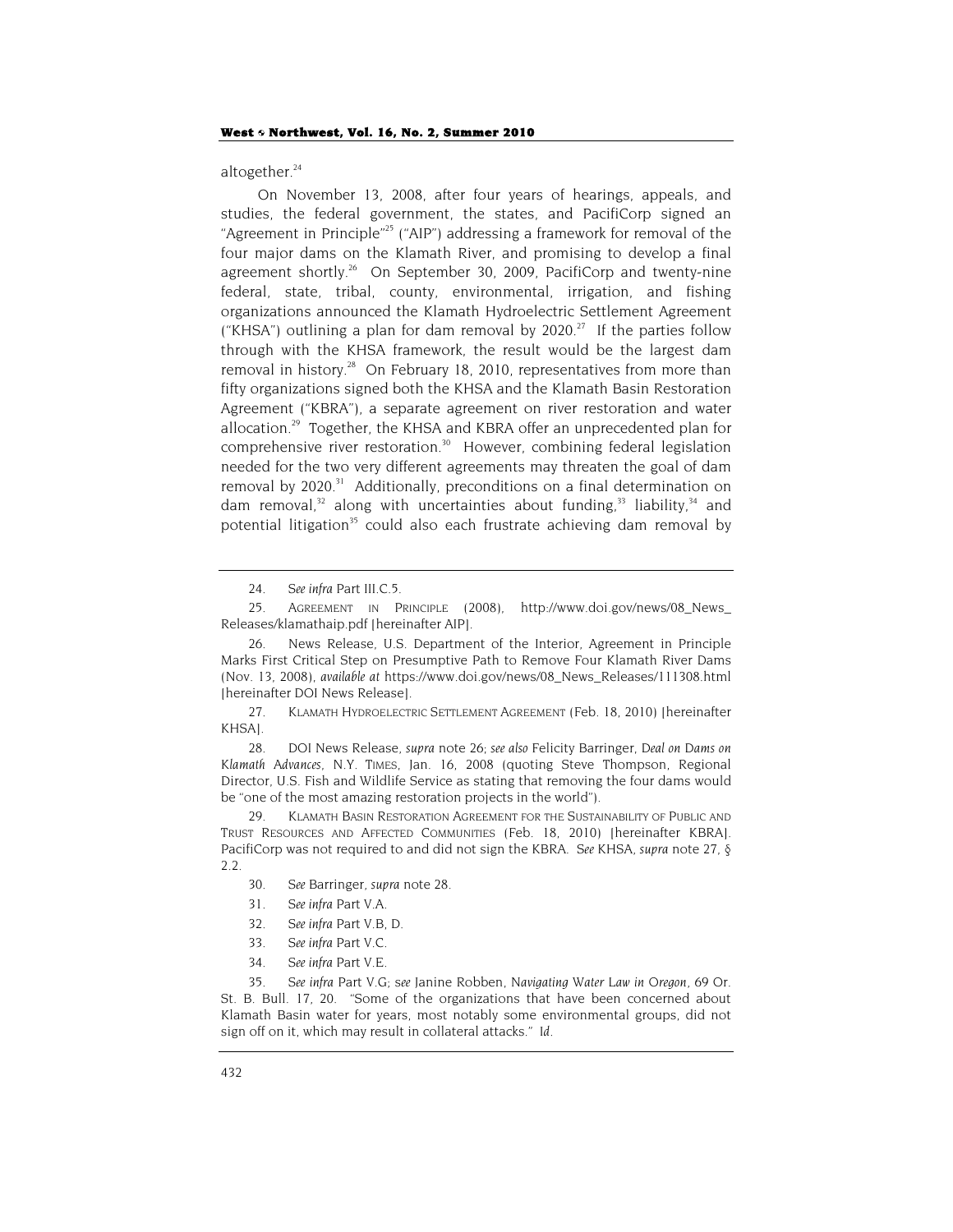2020.

This article examines the background, content, and viability of the KHSA. Section II provides the legal context of the KHSA, explaining FERC relicensing, sections 4(e) and 18 of the FPA, and 401 of the CWA. Section III describes the KHP and PacifiCorp's initial attempt to relicense the project. Section IV analyzes each element of the KHSA, highlighting threats to the goal of dam removal by 2020 and evaluating the public policy of the agreement. Section V concludes that, despite the agreement's flaws, unified support for the KHSA represents the best hope for Klamath River salmon.

# **II. Agency Pluralism and Recognizing the Total Cost of a Dam**

In 1920, Congress passed the Federal Water Power Act ("FWPA") to streamline the federal process for regulating private hydroelectric projects.<sup>36</sup> The FWPA established the Federal Power Commission ("FPC") to license the construction and operation of private hydroelectric projects. $37$  At the time, Congress was not concerned about the environmental consequences of dam construction, and the FWPA did not contain adequate protection for fish and wildlife.<sup>38</sup> For nearly sixty years, FPC licensed new dams with little to no consideration of the facilities' effects on the environment.<sup>39</sup>

Today, FERC is the federal agency responsible for licensing private hydroelectric projects, and the FPA governs the FERC licensing process.<sup>40</sup> The FPA grants FERC exclusive jurisdiction to issue licenses for hydroelectric projects, but authorizes state and federal agencies to recommend license conditions designed to protect natural resources.<sup>41</sup> The courts have found some of these conditioning authorities to be mandatory, thereby requiring

37*. See* Blumm & Nadol, *supra*, note 15, at 86; 41 Stat. 1063, 1063 (current version at 16 U.S.C. § 792 (2006)).

- 38*. See* Blumm & Nadol, *supra* note 15, at 86–87.
- 39*. See* Becker, *supra* note 12, at 821; Blumm & Nadol, *supra* note 15, at 86–87.

40*. See* Blumm & Nadol, *supra* note 15, at 86–87 (discussing how congressional amendments to the FWPA changed the name of FPC to FERC, and how the FPA supplemented the FWPA in 1935).

41. 16 U.S.C. §§ 797(e), 803(a)(1), 803(j), 811 (2005); *see* Amos, *supra* note 6, at 5 (explaining agency recommendations in the FERC licensing process).

<sup>36.</sup> The Federal Water Power Act is now named the Federal Power Act and is codified at 16 U.S.C. §§ 791–825 (2006). Max J. Mizejewski, *FERC's Abdication of Jurisdiction over Hydroelectric Dams on Nonnavigable Rivers: A Potential Setback for Comprehensive Stream Management*, 27 ENVTL. L. 741, 746 (1997); *see Escondido Mutual Water Company v. La Jolla Band of Mission Indians*, 466 U.S. 765, 773 (1984). "In 1920, Congress passed the Federal Water Power Act in order to eliminate the inefficiency and confusion caused by the 'piecemeal, restrictive, negative approach' to licensing prevailing under prior law." *Id.* (quoting *First Iowa Hydro-Electric Cooperative v. FPC*, 328 U.S. 152, 180 (1946)).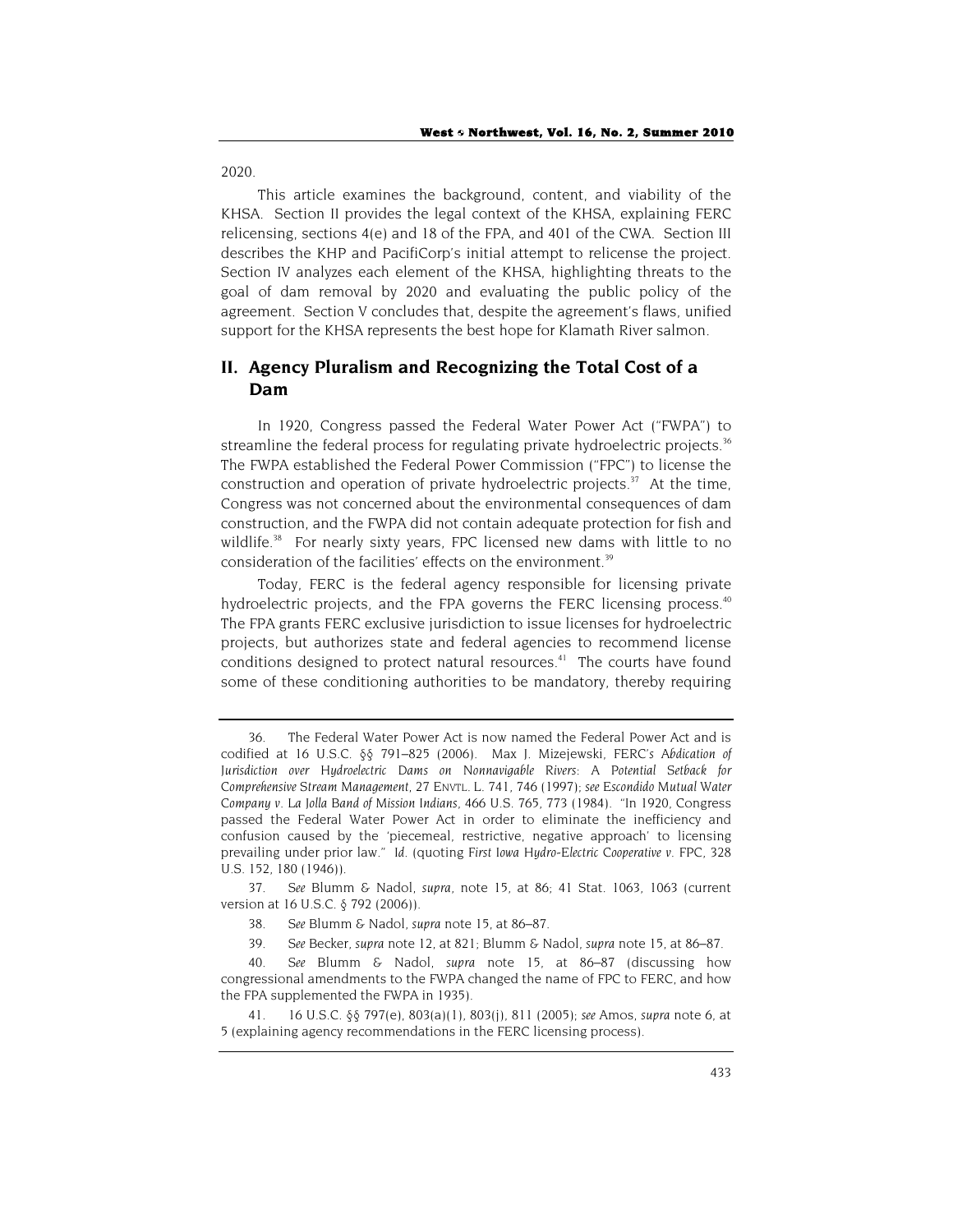FERC to include the conditions in its licenses.<sup>42</sup> In several recent FERC relicensing processes, these provisions have led to agreements on dam removal.<sup>43</sup> During relicensing of the KHP, federal agency prescriptions and the potential denial of state water quality certification drove the parties to plan for dam removal.<sup>44</sup>

## **A. Federal Agency Conditions and Prescriptions**

Beginning with the Supreme Court's decision in *Escondido Mutual Water Company v. La Jolla Band of Mission Indians*, 45 courts have interpreted sections 4(e) and 18 of the FPA to grant federal agencies mandatory conditioning authority for a FERC license.<sup>46</sup> Courts have also determined that section 10 of the FPA grants federal agencies non-mandatory conditioning authority to provide FERC with non-binding recommendations. $47$  Part 1 of this section explains the decisions interpreting sections 4(e), 18, and 10 of the FPA. Part 2 explains the Energy Policy Act of 2005 ("EPA"), $48$  which changed the procedures a federal agency must follow to impose a condition on a FERC license.<sup>49</sup>

#### **1. Sections 4(e), 18, and 10 of the Federal Power Act**

Section 4(e) of the FPA requires that a FERC license "shall be subject to and contain such conditions as the Secretary of the department under whose supervision such reservation falls shall deem necessary for the

<sup>42</sup>*. See infra* Part II.A–B (discussing sections 4(e) and 18 of the FPA and section 401 of the CWA and related case law).

<sup>43</sup>*. See* Becker, *supra* note 12, at 814. "The FPA's provisions that require FERC to give equal consideration to fish and wildlife protection in its licensing decisions, and to accept as mandatory other resource agencies' license conditions, led directly to the successful removal of the Edwards Dam and the agreement to remove the Condit Dam." *Id.* When decommissioning appears necessary, FERC favors negotiated settlements. Fed. Energy Regulatory Comm'n, Policy Statement on Hydropower Licensing Settlements 1, 116 FERC ¶ 61,270 (Sept. 21, 2006). But ultimately, FERC asserts that it has authority to reject an application for relicense and to unilaterally order the decommissioning of a project. Fed. Energy Regulatory Comm'n, Policy Statement, Project Decommissioning at Relicensing 2–5, 69 FERC ¶ 61,336 (Dec. 14, 1994). FERC has acted under this authority only once, unilaterally ordering the decommissioning of the Edwards Dam, but because this case resulted in a negotiated settlement, the policy has never been subject to challenge in court.

<sup>44</sup>*. See infra* Part III.

<sup>45. 466</sup> U.S. 765 (1984).

<sup>46</sup>*. See infra* Part II.A.1.

<sup>47</sup>*. Id.*

<sup>48.</sup> Energy Policy Act of 2005, Pub. L. No. 109-58, § 241, 119 Stat. 594 (2005).

<sup>49</sup>*. See infra* Part II.A.2.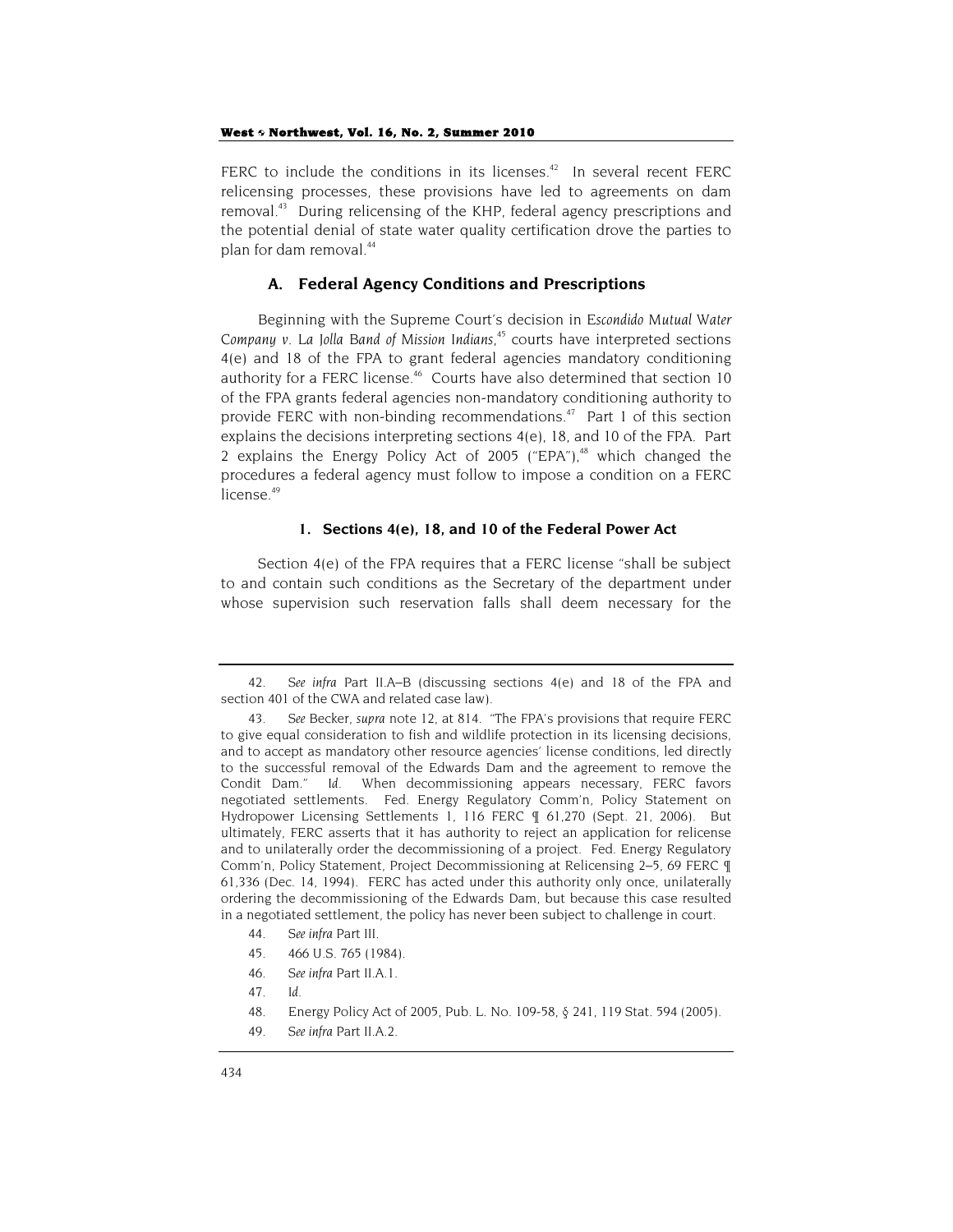adequate protection and utilization of such reservation."<sup>50</sup> The term "reservations" includes national forests managed by the Secretary of Agriculture and various lands managed by the Secretary of the Interior.<sup>51</sup> FERC's authority to reject 4(e) conditions was at issue in *Escondido Mutual Water Co. v. La Jolla Band of Mission Indians*. 52 *Escondido* involved an application for a FERC relicense of a diversion dam on the San Luis Rey River in California.<sup>53</sup> Under section  $4(e)$ , the Secretary of the Interior prescribed twelve conditions on the license to ensure water for the Indian Reservations, protect water quality, and restore fish habitat.<sup>54</sup> FERC rejected the Secretary's conditions and refused to include them in the license, and the Department of the Interior, the La Jolla Band, and the licensee all sued.<sup>55</sup> In the first major blow to FERC's exclusive authority to condition licenses, the Supreme Court held that the plain language of section 4(e) required FERC to accept the conditions.<sup>56</sup> Escondido changed the institutional relationship between the Department of Interior and FERC and established a significant precedent that would be applied to other hydropower license conditioning authorities over the next two decades.<sup>57</sup>

Section 18 of the FPA provides that FERC "shall require the construction, maintenance, and operation by a licensee at its own expense . . . such fishways as may be prescribed by the Secretary of the Interior or the Secretary of Commerce. . ."58 In *American Rivers v. FERC* 

53*.* 466 U.S. at 768. The dam was located on the La Jolla Indian Reservation and diverted water into a canal that ran through the La Jolla, Rincon, and San Pasqual Indian Reservations. *Id.*

54*. See generally Escondido Mut. Water Co. v. FERC*, 692 F.2d 1223 (9th Cir. 1982), rev'd in part & aff'd in part sub nom., Escondito Mut. Water Co. v. La Jolla Band of Mission Indians, 466 U.S. 765 (1984).

55*. Id.* at 1229.

56*. Escondido*, 466 U.S. at 772; *see* Blumm & Nadol, *supra* note 15, at 95 (describing FERC's pre-*Escondido* licensing authority as "almost unlimited").

57*. See* Blumm & Nadol, *supra* note 15, at 96 (discussing the importance of *Escondido* to the later rulings in *PUD No. 1 of Jefferson County v. Washington Department of Ecology* 511 U.S. 700 (1994) and *American Rivers v. FERC*, 129 F.3d 99 (2d Cir. 1997)). Both cases and their importance to KHSA negotiations are discussed *infra* Parts II.A.2, II.B.2.

58. 16 U.S.C. § 811. The term "fishway" has itself been subject to some controversy. After FERC promulgated narrow definitions for the term in 1991 and

<sup>50. 16</sup> U.S.C. § 797(e).

<sup>51.</sup> "The term 'reservations,' as used in the FPA, includes certain lands and facilities under the jurisdiction of the U.S. Forest Service within Agriculture, and various components of Interior (namely, FWS, the National Park Service, the Bureau of Land Management, the Bureau of Reclamation, or the Bureau of Indian Affairs)." Resource Agency Procedures for Conditions and Prescriptions in Hydropower Licenses, 70 Fed. Reg. 69,804, 69,806 (Nov. 17, 2005).

<sup>52. 466</sup> U.S. 765 (1984). For a complete discussion of *Escondido*, *see* Blumm & Nadol, *supra* note 15, at 90–96.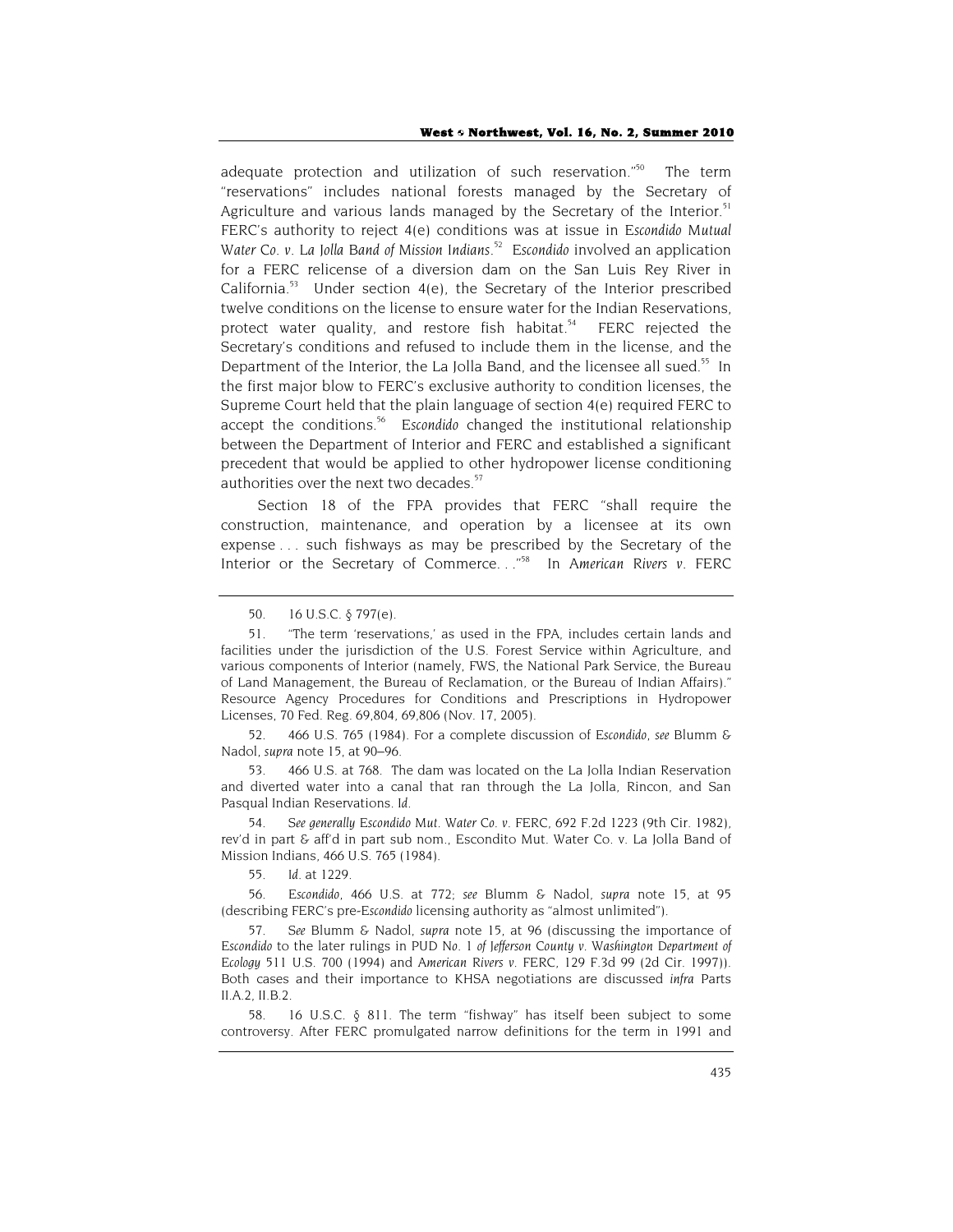*(American Rivers II)*, 59 federal agencies made multiple prescriptions under section 18 for the relicensing of the Leaburg-Walterville Hydroelectric Project on the McKenzie River in Oregon.<sup>60</sup> In response, FERC adopted the conditions which involved fish ladders and fish screens, but determined that many of the other section 18 conditions did not constitute "fishway prescriptions," and therefore did not include them in the license. $61$  Citing Escondido, the Ninth Circuit<sup>62</sup> held that FERC "may not modify, reject, or reclassify any prescriptions submitted by the Secretaries under color of section 18."63 *American Rivers II* was a significant precedent for the KHP relicensing because it required FERC to include in any new license the section 18 prescriptions developed by the NMFS and FWS.<sup>64</sup>

*American Rivers II* also addressed federal agency conditioning authority under sections 10 (j) and 10(a) of the FPA. Section 10(j) requires FERC to include conditions in all hydropower licenses that "adequately and equitably protect, mitigate damages to, and enhance, fish and wildlife (including related spawning grounds and habitat)" and that these conditions be based on recommendations by the NMFS and FWS.<sup>65</sup> To reject agency recommendations under section 10(j), FERC must make findings that the agencies' recommended conditions are not consistent with the FPA, and that FERC's conditions will protect fish and wildlife.<sup>66</sup> Section  $10(a)(2)(B)$ states that FERC "shall consider" state and federal agency recommendations

59*. American Rivers v. FERC*, 201 F.3d 1186 (9th Cir. 2000). To distinguish this case from an earlier opinion in *American Rivers v. FERC*, 129 F.3d 99 (2d Cir. 1997) (discussed *infra* Part II.B.3), the Ninth Circuit opinion will be referred to as *American Rivers II*, and the Second Circuit case will be referred to as *American Rivers I*. *See* Blumm and Nadol, *supra* note 15, at 75n.17 and accompanying text.

- 60*. American Rivers*, 201 F.3d at 1192.
- 61*. Id.*

62. Under the judicial review provisions of the FPA, challenges to FERC rulings are not reviewed by the district court; rather they are brought in the circuit court.

63. 201 F.3d at 1210.

64. These prescriptions are discussed *infra* Part III.C.1. For a discussion of the significance of *American Rivers II* see Blumm & Nadol, *supra* note 15, at 108–17.

- 65. 16 U.S.C. § 803(j)(1).
- 66*. Id.* § 803(j)(2)(A)–(b); *see* Blumm & Nadol, *supra* note 15, at 110–11.

then again in 1992, Congress vacated FERC's definitions and provided that any future FERC definition of the term would require concurrence by the Secretary of the Interior and the Secretary of Commerce. Pub. L. No. 102-486, § 1701(b), 106 Stat. 3008. Congress clarified that fishways shall provide for "the safe and timely upstream and downstream passage of fish [and] shall be limited to physical structures, facilities, or devices necessary to maintain all life stages of such fish, and project operations and measures related to such structures, facilities, or devices which are necessary to ensure the effectiveness of such structures, facilities, or devices for such fish." *Id*.; *see* Blumm & Nadol, *supra* note 15, at 109 (discussing the evolution of the term "fishway").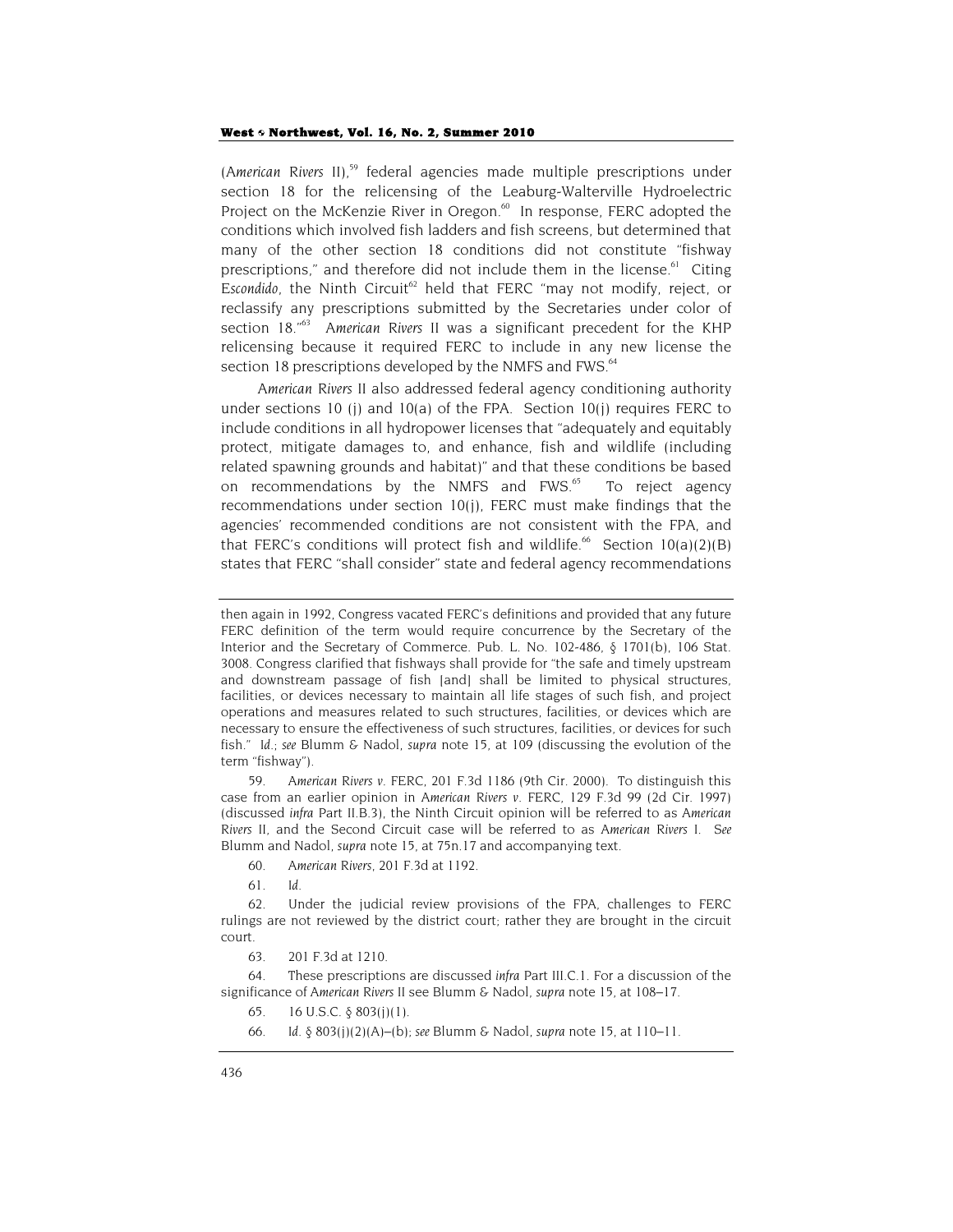for fish and wildlife, but does not require FERC to make findings to reject the recommendations.67 In *American Rivers II*, state and federal agencies submitted fifty-six recommendations for the Leaburg-Walterville license under section  $10(j)$ .<sup>68</sup> FERC reclassified twenty-one of the section  $10(j)$ recommendations as section 10(a) recommendations, did not include the twenty-one recommendations in the license, and did not make findings justifying the rejections. $69$  The Ninth Circuit distinguished recommendations under section 10(j) from mandatory conditions under section  $4(e)$ <sup>70</sup> The court determined that Congress granted FERC some discretion in how to implement section 10(j), and that it could, after giving them "due regard," lawfully reject the recommendations.<sup>71</sup>

## **2. The 2005 Federal Power Act Amendments**

The hydropower industry opposed the mandatory conditioning authority affirmed in *Escondido* and *American Rivers II* because the interpretations enabled agencies to require expensive conditions and prescriptions based on agency science.<sup>72</sup> Beginning in the mid-1980s, the industry lobbied Congress to amend the FPA to make it more difficult for federal agencies to impose mandatory conditions and prescriptions on FERC licenses under sections  $4(e)$  and  $18<sup>73</sup>$  The industry's efforts appeared to pay off when Congress passed, and President George W. Bush signed, the Energy Policy Act of 2005.<sup>74</sup> In the EPA, Congress imposed cumbersome new procedures controlling federal agency conditioning authority.75

Under the EPA, if a federal agency imposes a section 4(e) condition or a section 18 prescription on a license, the applicant, or any party to the licensing proceeding, may respond by proposing an alternative condition or prescription.<sup>76</sup> The federal agency that imposed the condition must then accept the alternative condition if it will result in cost savings "while still "provid(ing) for the adequate protection and utilization of the reservation" (for section 4(e) conditions), or is "no less protective than the fishway

68*. American Rivers*, 201 F.3d at 1192.

72*. See* Spain, *supra* note 6, at 106; *see* Becker, *supra* note 12, at 850; *see* Amos, *supra* note 6, at 10.

73*. See* Becker, *supra* note 12, at 850–52, n.258 and accompanying text, n.259 and accompanying text (describing the industry's lobbying efforts, two failed bills, and the various versions of the 2005 Energy Policy Act).

- 74. Energy Policy Act of 2005, Pub. L. No. 109-58, § 241, 119 Stat. 594 (2005).
- 75*. See* Becker, *supra* note 12, at 850–52.
- 76. Energy Policy Act of 2005, U.S.C. § 241(c).

<sup>67. 16</sup> U.S.C.  $\delta$  803(a)(2)(B).

<sup>69</sup>*. Id.*

<sup>70</sup>*. Id.* at 1202.

<sup>71</sup>*. Id.*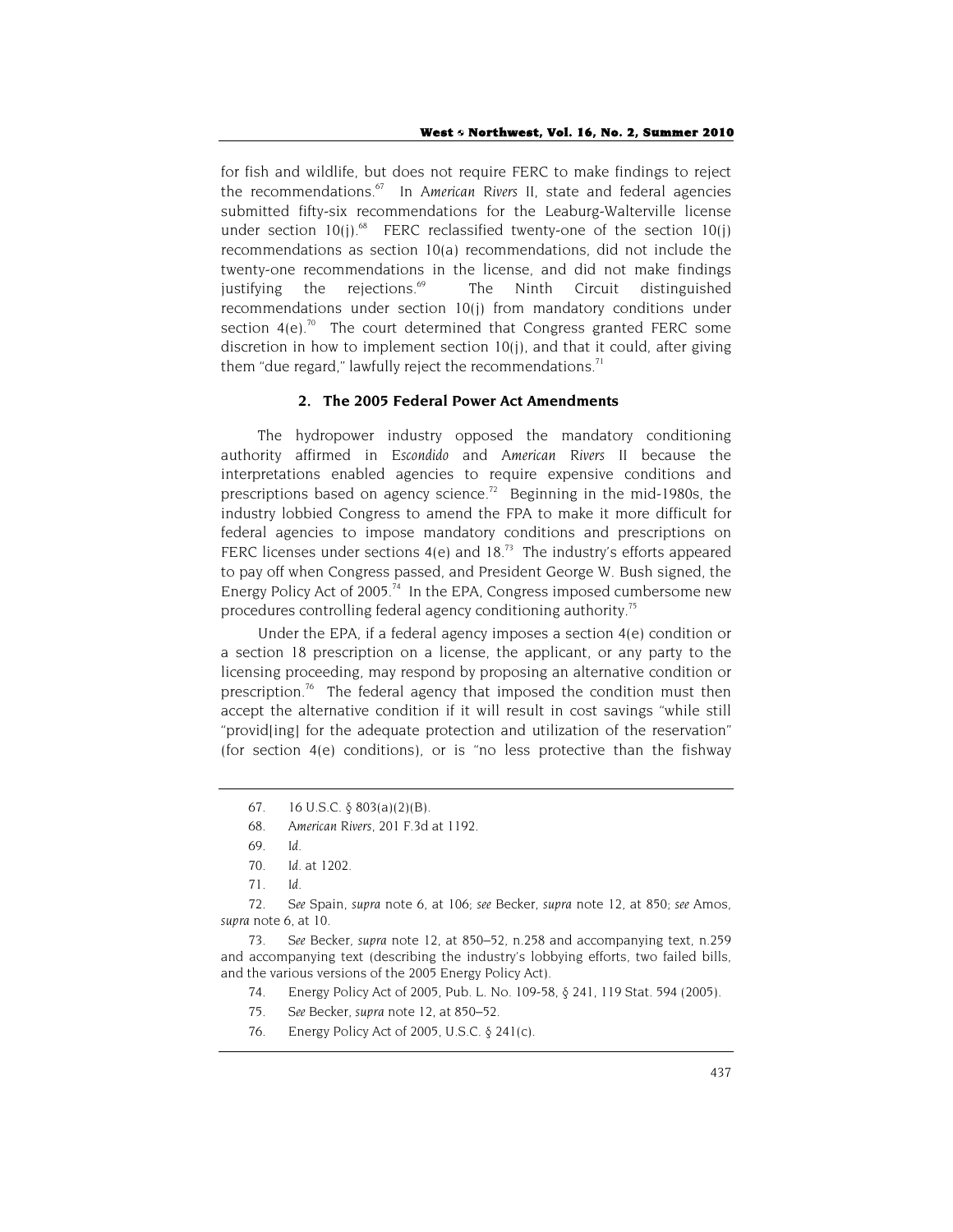initially prescribed" (for section 18 prescriptions).<sup>77</sup> If the federal agency determines the alternative conditions will not adequately protect the resource or will be less protective and the agency continues to support its original conditions, FERC can direct the conflict to its Dispute Resolution Service ("DSR").<sup>78</sup> The DSR will then issue a "non-binding advisory" which the federal agency "may accept" unless it determines the recommendation will not "adequately protect" the resource.<sup>79</sup> Under both the alternative conditioning provision and the DSR provision of the EPA, it is the federal agency that proposed the original condition - not FERC - that determines whether an alternative condition would provide adequate protection. Therefore, the alternative conditioning and DSR provisions of the EPA did not overturn the mandatory agency conditioning authority affirmed in *Escondido* and *American Rivers II*, although the EPA did add more steps to the process of prescribing mandatory conditions.

In addition to the two processes described above, the EPA also allows for "an agency trial-type hearing" to be conducted by a FERC Administrative Law Judge. $80$  The trial-type hearing may be requested by the license applicant or any party to the licensing proceeding that disputes an issue of material fact related to the section 4(e) conditions or section 18 prescriptions.<sup>81</sup> The hearings must provide for discovery and allow industry the opportunity to cross-examine agency scientists. $82$  Immediately following the passage of the EPA, the Departments of Interior, Agriculture, and Commerce promulgated interim final rules<sup>83</sup> that extended the right to propose alternative conditions and to request a trial-type hearing to parties in all future licensing proceedings, as well as to parties in pending proceedings.<sup>84</sup>

A coalition of conservation groups brought a facial challenge to the interim final rules in 2006, $85$  alleging two violations of the Administrative

83. 70 Fed. Reg. 69,804 (to be codified at 7 C.F.R. pt. 1 (Dep't of Agriculture), 43 C.F.R. pt. 45 (Dep't of the Interior), and 50 C.F.R. pt. 221 (Dep't of Commerce)).

84*. Id.* at 69,807.

85*. Am. Rivers v. U.S. Dep't of the Interior*, No. C05-2086P, 2006 WL 2841929 (D. Wash. 2006); *see* Amos, *supra* note 6, at 20–23 (discussing the case). The plaintiffs included American Rivers, Friends of the River, Idaho Rivers United, American

<sup>77</sup>*. Id.* S*ee* Becker, *supra* note 12, at 851.

<sup>78.</sup> Energy Policy Act of 2005  $\delta$  241(c). FERC may refer the dispute if it determines the condition "would be inconsistent with the purposes of this part, or other applicable law." *Id.*

<sup>79</sup>*. Id.*

<sup>80</sup>*. Id.* at § 241(a), (b).

<sup>81</sup>*. Id.*

<sup>82.</sup> Resource Agency Procedures for Conditions and Prescriptions in Hydropower Licenses, 70 Fed. Reg. 69,804, 69,807 (Nov. 17, 2005). *See* Becker, *supra* note 12, at 855.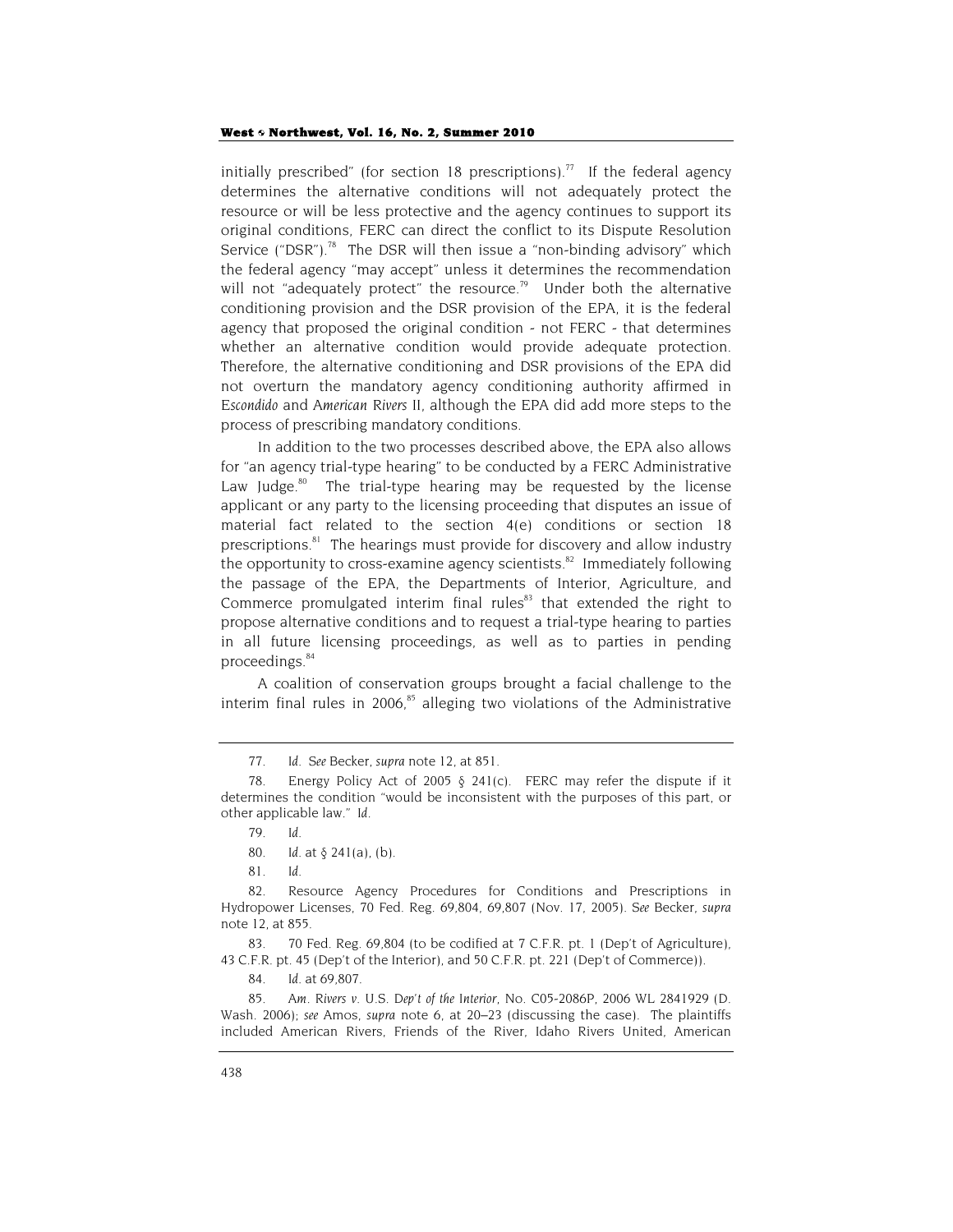Procedure Act ("APA").<sup>86</sup> The plaintiffs alleged that the three agencies failed to provide notice and comment in violation of sections 553(b) and (c) of the APA, and that the interim final rules had an impermissible retroactive effect because the rules extended new rights to parties in pending proceedings. $87$ On the first claim, the reviewing court determined that the rules were exempt from the APA's notice and comment requirements because the rules were procedural and interpretative, not substantive.<sup>88</sup> On the second claim, the court determined that applying the EPA to pending license proceedings was not impermissibly retroactive"'.<sup>89</sup> The court's holding made the new procedural rights of the EPA applicable to pending FERC license proceedings, including the KHP relicensing proceeding. As discussed below, the KHP became the first full proceedings under the EPA. $^{90}$ 

# **B. Section 401 of the Clean Water Act and the State's Role In Hydropower Licensing**

The CWA requires states to set "comprehensive water quality

86. Administrative Procedure Act, 5 U.S.C. §§ 551–559, 701–706, 1305, 3105, 3344, 4301, 5335, 5362, 7521 (2006).

87*. Am. Rivers*, No. C05-2086P, at 1.

88*. Id.* at 8. Plaintiffs conceded that some of the interim final rules were procedural or interpretive, but argued that five of the rules were substantive and therefore were subject to the APA's notice and comment requirements. *Id.* at 4. One of the five rules that plaintiffs argued was substantive was the "the applicability provision." *Id.* at 5. The applicability provision states that "the rules are effective immediately and apply to pending proceedings in which a final license has not been issued." *Id*. Plaintiffs argued that the EPA did not clearly provide that the new rights be made available to pending license proceedings. *See id*. The court sided with the defendants, determining that because Congress made the EPA "effective immediately" and because the EPA would be "applicable to all license applicants" that the applicability provision of the interim final rules was interpretative. *Id.*

89*. Am. Rivers*, No. C05-2086P, at 15. The court applied the two-part test established in *Landgraf v. USI Film Products*, 511 U.S. 244 (1994). The *Landgraf* test first asks "whether Congress has expressly prescribed the statute's proper reach." *Id.* at 280. If the answer to this question is "yes," retroactive application of the statute is permissible. *Id.* When Congress has not expressly prescribed the reach of the statute, the court must determine "whether it would impair rights a party possessed when he acted, increase a party's liability for past conduct, or impose new duties with respect to transactions already completed." *Id.* Under the first part of the *Landgraf* test, the court determined that Congress did not expressly provide whether the rights of the EPA would apply to pending license proceedings. *Id.* at 9. Under step two of the *Landgraf* test, the court concluded that the EPA did not have an impermissible retroactive effect on finalized conditions and prescriptions, new rights, intervention decisions, settlements, or the ability to comment. *Id*. at 9–14.

90*. See* Amos, *supra* note 6, at 26–29. The KHP relicensing process is discussed *infra* Part III.C.

Whitewater, Trout Unlimited, and Upper Chattahoochee Riverkeeper Fund, Inc. Trial Pleading at 1, *Am. Rivers*, 2006 WL 1176934.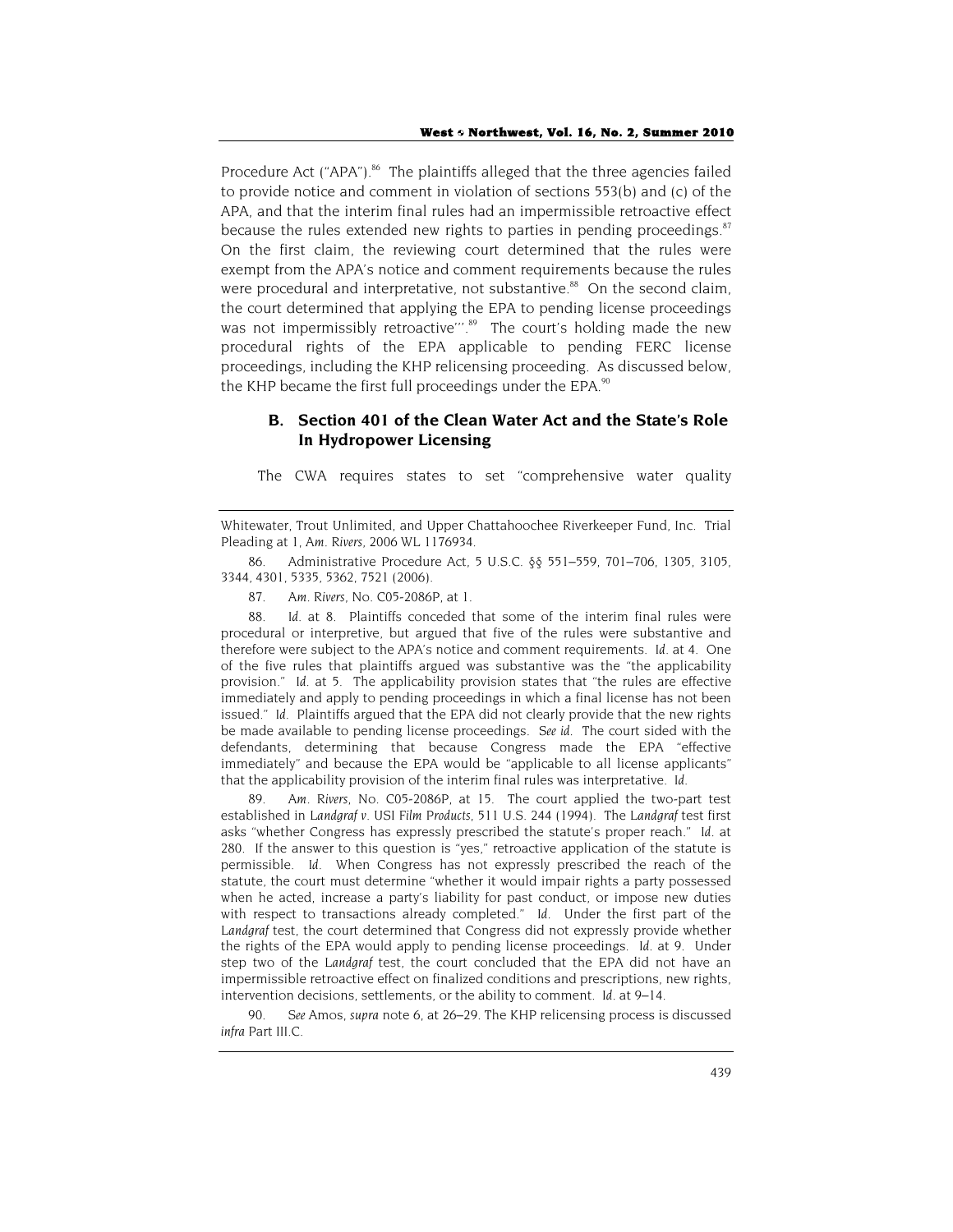standards" for interstate waters.<sup>91</sup> States create water quality standards by designating uses for specific water bodies and establishing water quality criteria to protect those uses. $92$  The CWA requires states to enforce their water quality standards, and one tool for doing so is provided in section 401 of the CWA.<sup>93</sup> Section 401 requires that a state must first issue a water quality certification before the federal government may approve an activity that could result in a discharge to intrastate navigable waters.<sup>94</sup> In its water quality certification, the state must include any conditions on the license needed to ensure that the project will meet effluent limitations, applicable state laws, and "other limitations" needed to comply with water quality standards.<sup>95</sup> If a state believes that a project will not meet effluent limitations, state laws, or other limitations even with license conditions, the state must deny certification, and the project cannot go forward.<sup>96</sup>

In S.D. Warren Co. v. Maine Board of Environmental Protection,<sup>97</sup> the Supreme Court addressed the question of whether discharges from dams trigger the need for state water quality certification.<sup>98</sup> Warren, a paper company, sought the renewal of its FERC license to operate five dams on the Presumpscot River in Maine. $99$  The state of Maine issued a 401 certification for the license on the condition that Warren would operate the dams to provide for a minimum stream flow in the river below the dam and to allow passage for migratory fish and eels.<sup>100</sup> FERC included Maine's conditions in its license, and Warren sued, claiming the operation of its dams would not result in "discharges" under the CWA, and therefore relicensing did not trigger the need for state water quality certification.<sup>101</sup> Writing for a unanimous Court, Justice Scalia explained that the term "discharge" as used in section 401 was broader than the phrase "discharge of a pollutant" used elsewhere in the CWA.102 In lieu of a statutory definition of the term, Justice Scalia held that the plain meaning of "discharge" included the water leaving a dam. $103$  The Supreme Court's interpretation of "discharge" in *Warren* is significant

- 96*. See id.*
- 97. 547 U.S. 370 (2006).
- 98*. Id.* at 387.
- 99*. Id.* at 373.
- 100*. Id.* at 375.
- 101*. Id.*
- 102*. Id.*
- 103*. Id*. at 387.

<sup>91</sup>*. PUD No. 1 of Jefferson County v. Washington Dept. of Ecology*, 511 U.S. 700, 700 (1994) (citing § 303 of the CWA).

<sup>92</sup>*. Id*. at 707 (citing § 309 of the CWA).

<sup>93. 33</sup> U.S.C. § 1341 (1977).

<sup>94</sup>*. Id.*

<sup>95. 33</sup> U.S.C. § 1319(d).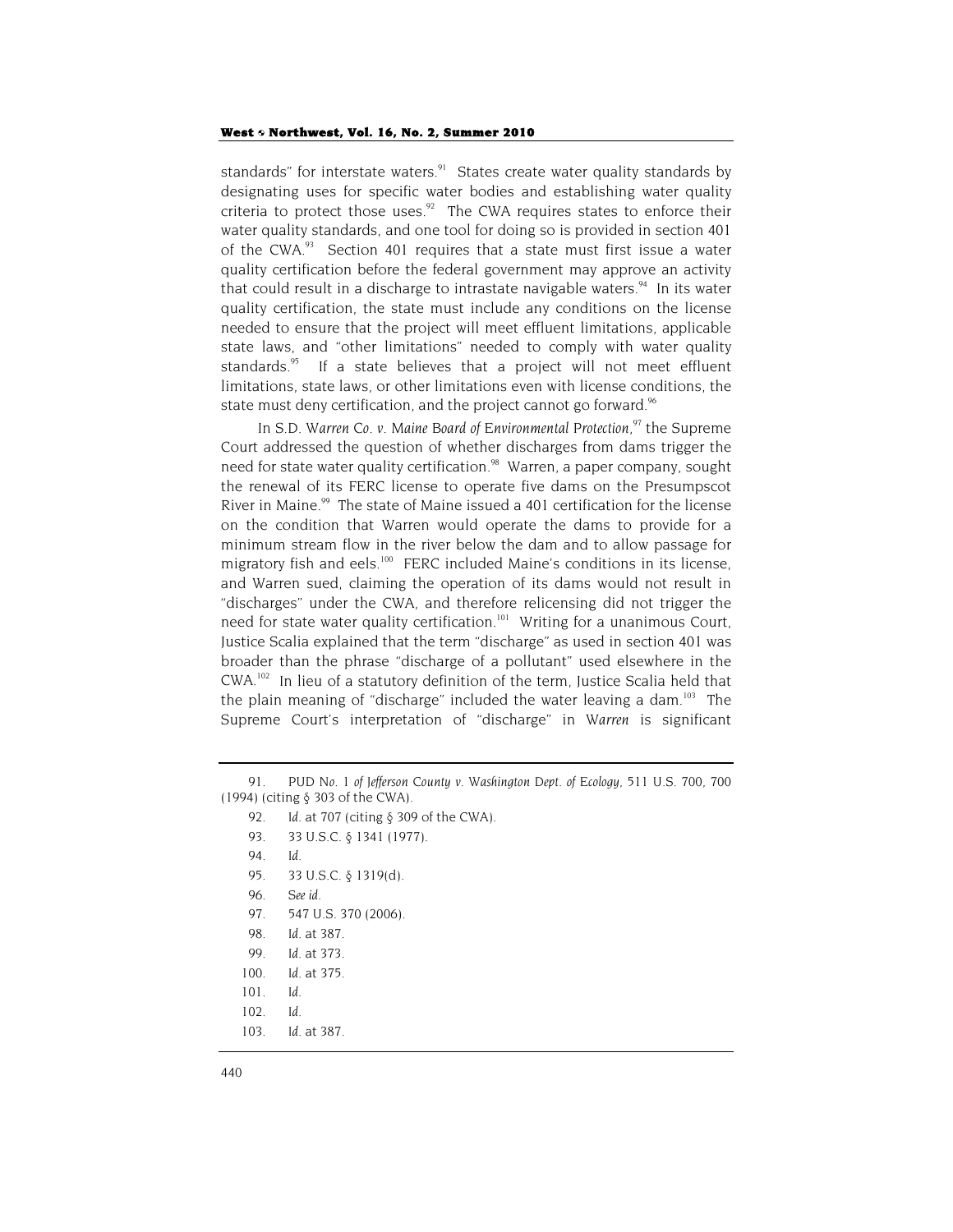because it ensures that states have authority to protect water quality during any FERC hydroelectric licensing that includes discharges from a dam.<sup>104</sup>

Once the requirement for state water quality certification is triggered, states must ensure that "the activity" to be licensed will not violate water quality standards.105 In *PUD No. 1 of Jefferson County v. Washington Department of*  Ecology,<sup>106</sup> the Supreme Court addressed a state's authority to condition aspects of a project beyond the discharge.107 *PUD No. 1* involved a proposal by the city of Tacoma and a utility district to build a hydroelectric project on the Dosewallips River in Washington.<sup>108</sup> Fearing the project would not leave enough water in the river to support salmon and trout populations (designated uses of the Dosewallips)<sup>109</sup> the state of Washington included in its water quality certification the condition that flows in the bypass reach be about 30 percent greater than originally proposed.<sup>110</sup> The Supreme Court upheld the minimum stream flow requirements, explaining that the term "water quality standards" as used in section 401 could include designated uses *or* the criteria to protect those uses.<sup>111</sup> The ruling is significant because it broadened the scope of a state's conditioning authority over FERC hydropower licenses to protect either designated uses or numeric water quality criteria, as well as to impose minimum stream flows on a FERC  $license.<sup>112</sup>$ 

One question remaining after the Supreme Court's holding in *PUD No. 1* was whether FERC retained ultimate authority to reject a state's 401 conditions and issue a hydropower license without them.<sup>113</sup> The Second

- 109*. Id*. at 714.
- 110*. Id*. at 709.

111*. Id*. at 714. The court rejected the city's argument that the state could only condition aspects of the project that would threaten *both* a designated use *and* water quality criteria. *Id.* at 714–15. 33 U.S.C. § 1313(d)(4)(B) (2000). The court went on to hold that the antidegradation policy of the CWA was also sufficient justification for conditioning the minimum stream flows. *PUD No. 1*, 511 U.S. at 718–719. The antidegradation policy of the CWA is designed to "fill the gaps" that may exist under the traditional water quality standards by establishing a three tiered classification for water bodies. *See* Craig N. Johnston, et al., Legal Protection of the Environment 191 n.7 (2007).

112*. See* Blumm & Nadol, *supra* note 15, at 99; *see* Christopher Rycewicz & Dan Mensher, *Growing State Authority under the Clean Water Act*, 22 NAT. RESOURCES & ENV'T 57, 57 (2007).

113*. See* Blumm & Nadol, *supra* note 15, at 100.

<sup>104</sup>*. See id.*

<sup>105. 40</sup> C.F.R. 121.2(1)(3) (2008).

<sup>106. 51</sup> U.S. 700 (1994).

<sup>107</sup>*. Id.* at 709.

<sup>108</sup>*. Id.* The project called for diverting about 75 percent of the water into a tunnel that would run alongside the river through a series of turbines. Only 25 percent of Dosewallips' water would be released into the bypass reach. *Id.*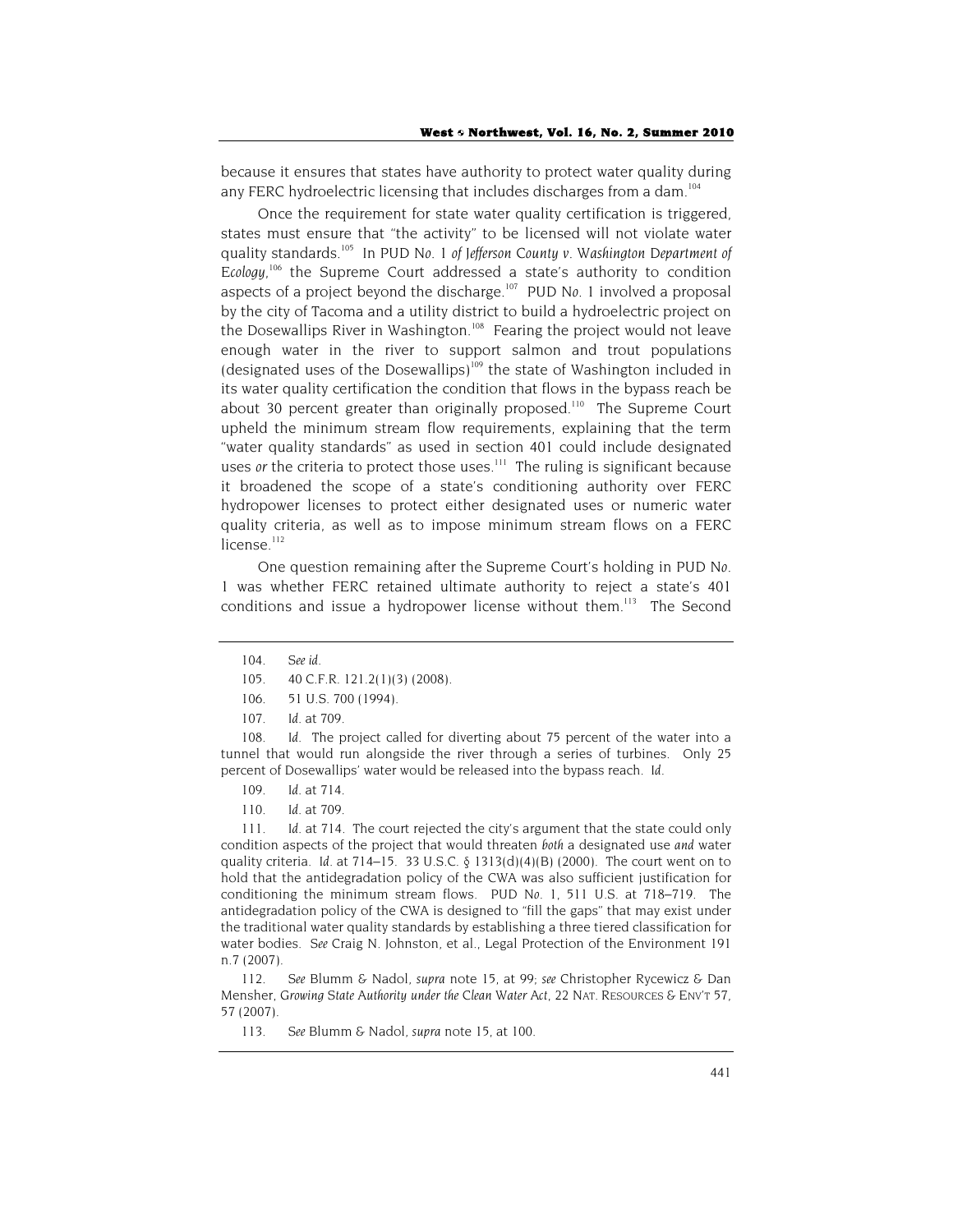Circuit addressed this question in *American Rivers, Inc. v. FERC* (*American Rivers I*).114 In *American Rivers I*, three companies sought licenses for several hydroelectric projects in the state of Vermont.<sup>115</sup> Vermont granted certification under eighteen conditions,<sup>116</sup> but FERC, reversing a longstanding policy to leave review of 401 conditions to state courts, $117$ unilaterally found three of the eighteen conditions to be beyond the scope of the state's authority under section 401 and issued the Tunbridge Mill Corporation a license without the three conditions.<sup>118</sup>

The Second Circuit reviewed the CWA issues *de novo*, explaining that FERC's interpretation of section 401 was not entitled to deference because the Environmental Protection Agency, not FERC, administered the CWA.<sup>119</sup> The court then held that the plain meaning of section 401(d) was "unequivocal" and provided "little room for FERC to argue" that it had authority to reject a state's conditions.120 The court cited *Escondido,*121 finding the case a "strikingly analogous factual and legal scenario."122 *Escondido,* the court explained, determined that FERC lacked authority to reject conditions offered by another governmental agency in the face of clear statutory

117*. See id.*

118*. Id.* The state of Vermont objected, but FERC denied rehearing, prompting Vermont to appeal to the Second Circuit. *Id*. at 103.

119*. Id.* at 107 (citing *Chevron USA, Inc. v. Natural Resources Defense Council,* 467 U.S. 837 (1984), 33 U.S.C. § 1251(d) (1972) ("Except as otherwise expressly provided in this chapter, the Administrator of the Environmental Protection Agency . . . shall administer this chapter."), *West v. Bowen,* 879 F.2d 1122 (1989) (agencies interpreting a statute administered by another agency are not entitled to deference), *Oregon Natural Desert Assoc. v. Thomas,* 940 F.Supp. 1534, (D.Or. 1996) (U.S. Forest Service is not entitled to deference interpreting section 401 because EPA alone administers the CWA).

120*. American Rivers*, 129 F.3d at 107 (quoting 33 U.S.C. § 1341(a) as providing that "any certification provided under this section…*shall* become a condition of any Federal license or permit subject to the provisions of this section."). The court narrowly interpreted the holding in *Keating v. FERC*, 97 F.2d 616 (D.C.Cir. 1991), a case that affirmed FERC's authority to review state 401 conditions. *Keating* involved the licensing of a dam in California. The Second Circuit held that *Keating* simply involved FERC's authority to ensure that it had obtained a valid certificate from the state, and that this inquiry extended only to whether or not the state had followed the proper procedure required for issuing certification. 129 F.3d at 109.

121*. See supra* Part II.A.1 (discussing *Escondido*).

122*. American Rivers*, 129 F.3d at 109–11.

<sup>114. 129</sup> F.3d 99 (2d Cir. 1997).

<sup>115</sup>*. Id.* at 102. The court focused its review on the license granted to the Tunbridge Mill Corporation ("Tunbridge") for a small hydroelectric facility on the First Fork of the White River. Tunbridge had properly applied to Vermont's Agency of Natural Resources ("VANR") for 401 certification and, after several discussions, Tunbridge and VANR agreed on conditions to be included in the certification. *Id.*

<sup>116</sup>*. Id.*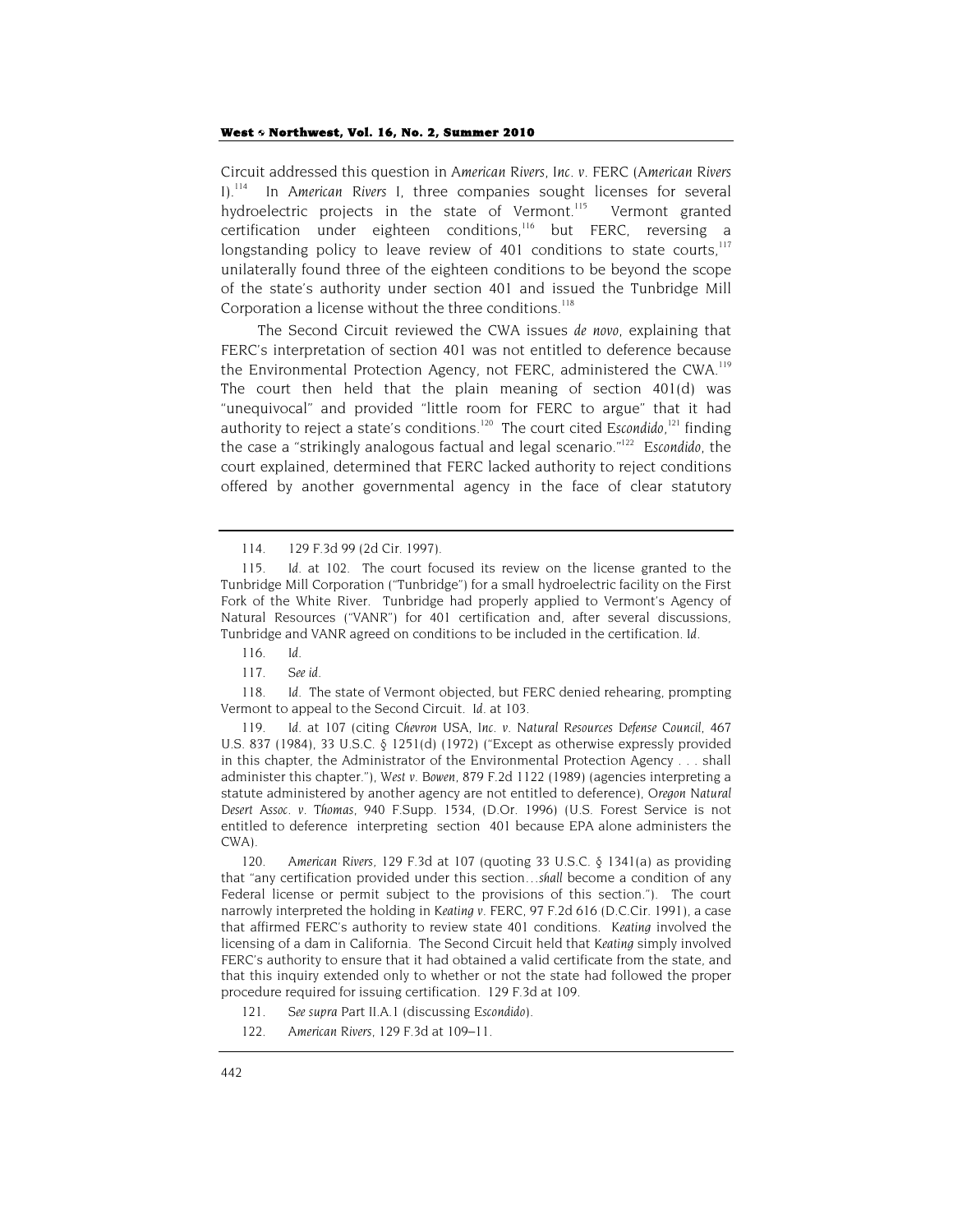language requiring the conditions be adopted.<sup>123</sup> American Rivers I is significant because it affirmed that the state's role in shaping the outcome of FERC licensing proceedings is mandatory and on par with federal agency conditioning authorities under the FPA. $124$  Taken together, the decisions in *Warren*, *PUD No. 1*, and *American Rivers I* solidify a broad authority for states to protect water quality during FERC hydropower licensing by imposing mandatory license conditions or by denying project certification.

# **III. Efficient Breach: Attempting to Relicense the Klamath Hydroelectric Project**

PacifiCorp is a private utility company that provides electricity to 1.7 million customers in Oregon, Washington, Idaho, Wyoming, Utah, and California.<sup>125</sup> From 2005 to 2008, PacifiCorp netted an average yearly profit of \$377 million.<sup>126</sup> The Klamath Hydroelectric Project ("KHP") makes up only a small fraction of PacifiCorp's energy portfolio, accounting for less than 2 percent of the company's total generating capacity.<sup>127</sup> This Part describes the KHP, explains the environmental problems caused by the Klamath dams, and analyzes how PacifiCorp's attempt to relicense the KHP led to the Klamath Hydroelectric Settlement Agreement.

# **A. The Effect of the Klamath Hydroelectric Project on Fish and Water Quality**

PacifiCorp's license for the KHP includes eight dams and power generating structures located in Oregon and California.<sup>128</sup> The eight dams and structures are: 1) East Side, 2) West Side, 3) Keno, 4) J.C. Boyle, 5) Copco No. 1, 6) Copco No. 2, 7) Fall Creek, and 8) Iron Gate.<sup>129</sup> The upstream boundary of the KHP is marked by Link River Dam, which is owned by the Bureau of Reclamation ("BOR") and regulates the water level of Upper Klamath Lake at the input canal for BOR's Klamath Irrigation Project,

<sup>123</sup>*. Id.*

<sup>124</sup>*. See* Blumm & Nadol, *supra* note 15, at 106 (explaining the significance of *American Rivers I*).

<sup>125.</sup> Company Facts, *supra* note 10.

<sup>126.</sup> United States Securities and Exchange Commission, Form 10-K, PacifiCorp, at 41 (2008), *available at* http://www.pacificorp.com/File/File88145.pdf.

<sup>127.</sup> FERC FEIS, *supra* note 1, § 1.2. "Capacity," often measured in megawatts ("MW"), is a term used to describe the amount of electricity that can be produced by a generator under certain conditions. PacifiCorp's total capacity refers to the amount of electricity that can be generated by all of the company's power plants. *See* Company Facts, *supra* note 10.

<sup>128.</sup> FERC FEIS, *supra* note 1, § 2.1.1. For a map of the Klamath Basin see *infra* table 1.

<sup>129</sup>*. Id.*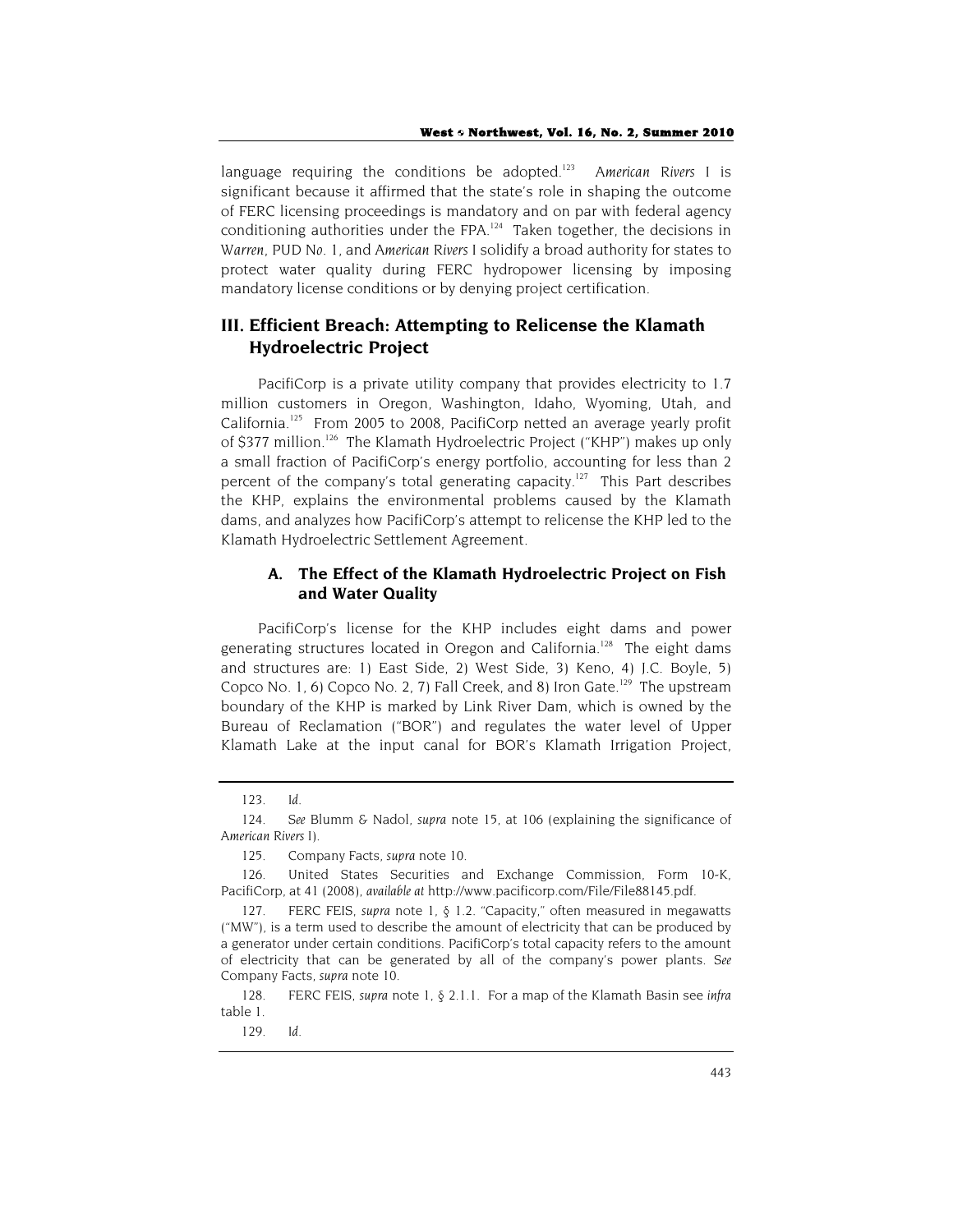located near the town of Klamath Falls, Oregon.<sup>130</sup> PacifiCorp diverts water from Link River Dam to two power generating structures: the East Side and West Side developments, both located off the mainstem of the Klamath River.<sup>131</sup> Below Link River Dam on the mainstem of the Klamath River is Keno Dam<sup>132</sup> and the four major hydroelectric dams: J.C. Boyle, Copco No. 1, Copco No. 2, and Iron Gate.<sup>133</sup> In total, the KHP has an installed capacity of 169 MW.<sup>134</sup> The actual output of the KHP, however, has averaged only about half that - 81.94 MW - over the last fifty-year FERC license.<sup>135</sup> For

134*. Id.*

135. The KHP produces 716,820 megawatt-hours ("MWh"). A MWh is a unit of energy. One MWh represents a million watts ("MW") of power applied over the period of an hour. The 716,820 megawatt-hours ("MWh") of energy produced by the KHP is

<sup>130</sup>*. Id.* at § 2.1.1.1. Because PacifiCorp does not own the federal Link River Dam, it is not part of the KHP. However, until 2006, PacifiCorp operated Link River Dam under a separate agreement with BOR, which allowed PacifiCorp some control over releases from the dam in exchange for selling discounted power to BOR's Klamath Irrigation Project irrigators. *Id.* BOR finished construction on a new fish ladder on Link River Dam in 2005 that should enable passage of suckers and salmonids into Upper Klamath Lake from Link River. *Id*. The agreement between BOR and PacifiCorp expired in 2006. Currently PacifiCorp operates Link River Dam under an annual contract renewable at the parties' discretion. *Id.* "In recent years, however, PacifiCorp claims this operational flexibility has not been fully realized, as BOR has specified releases from Link River dam in an attempt to comply with Biological Opinions (BiOps) relating to two species of sucker in Upper Klamath Lake and coho salmon in the lower Klamath River, all of which are listed as either endangered or threatened under the Endangered Species Act." *Id.* For a discussion of the impacts of providing a "select group" of Klamath Irrigation Project irrigators with highly subsidized power, see Spain, *supra* note 6, at 113–17.

<sup>131.</sup> FERC FEIS, *supra* note 1, § 2.1.1.1. The authorized generating capacity for the East Side and West Side powerhouses are 3.188 MW and 0.6 MW, respectively. *Id.* A MW is a unit of power. One MW is a million watts per second.

<sup>132.</sup> Keno Dam is the first KHP dam on the mainstem of the Klamath River, located about twenty-two river miles below Link River Dam. *Id*. § 2.1.1.2. Keno Dam is relatively small, only twenty-five feet tall, and does not contain any hydroelectric facilities. *Id.* Keno Dam is significant, however, because it creates the Keno Reservoir, a twenty-two mile impoundment on the Klamath River that provides water to 41 percent of the lands irrigated by the Klamath Irrigation Project and the Lower Klamath Lake National Wildlife Refuge. *Id.* Article 55 of PacifiCorp's license for the KHP requires PacifiCorp to manage the Keno Dam under an agreement with BOR that ensures certain water levels in the Keno Reservoir for BOR's Klamath Irrigation Project irrigators. *Id.*

<sup>133.</sup> J.C. Boyle Dam is located ten river miles below Keno Dam and has a total authorized capacity of 97.98 MW. *Id.* § 2.1.1.3. Below J.C. Boyle Dam are Copco No. 1 and Copco No. 2 Dams, with an authorized capacity of 20 MW and 27.0 MW, respectively. *Id.* §§ 2.1.1.4, 2.1.1.5. The final dam located on the mainstem of the Klamath River is Iron Gate Dam, with an authorized capacity of 18 MW. *Id.* The eighth facility of the KHP is Fall Creek Dam, a small dam located on Fall Creek, a tributary to the Iron Gate Reservoir. *Id.* § 2.1.1.6.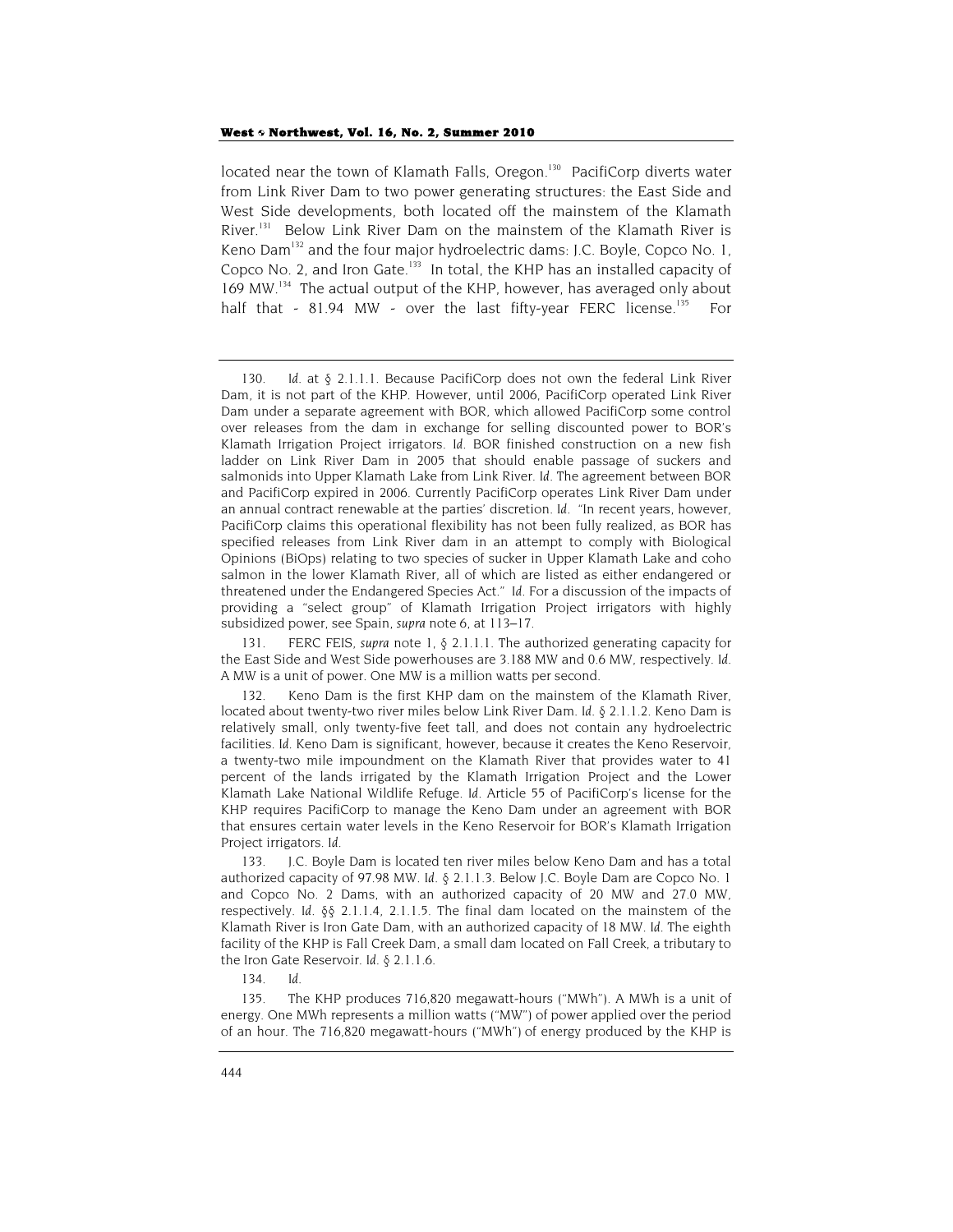comparison, the average capacity for one of PacifiCorp's coal, geothermal, or natural gas plants is 571 MW,<sup>136</sup> and the capacity of the Grand Coulee Dam on the Columbia River is 6795 MW.<sup>137</sup> The KHP accounts for only 1.8 percent of PacifiCorp's total generating capacity.<sup>138</sup>

For an adult salmon returning from the Pacific Ocean to spawn in the Klamath River or one of its tributaries, Iron Gate Dam, located 196.8 miles from the mouth of the Klamath River, represents an abrupt barrier. Iron Gate Dam provides no fish passage, eliminating 570 stream-miles of anadromous fish habitat above the dam.<sup>139</sup> Above Iron Gate Dam, Copco No. 1 and No. 2 dams also provide no fish passage.<sup>140</sup> J. C. Boyle Dam is equipped with structures that provide downstream fish passage through a single, 24-inch diameter fish screen bypass pipe that releases twenty cubic feet per second ("cfs") of flow below the dam, and upstream fish passage by a 569-foot long pool and weir fishway.<sup>141</sup> These facilities, however, are used only by resident fish, and the NMFS has determined the facilities are inadequate for anadromous fish migration.<sup>142</sup> Keno Dam provides limited fish passage for some species, but the passage does not meet agency criteria for federally listed Lost River and shortnosed suckers.<sup>143</sup> The 570 river miles of historic salmon habitat blocked by the KHP and Link River Dam reduce anadromous fish habitat in the Klamath River Basin by 75 percent.<sup>144</sup>

136. PacifiCorp, Thermal Generation, http://www.pacificorp.com/Navigation/ Navigation591.html (last visited Feb. 28, 2009); *see* Spain, *supra* note 6, at 101 n.208 and accompanying text.

137. Bonneville Power Administration, 2007 BPA Facts, *available at* http://www.bpa.gov/corporate/about\_BPA/Facts/FactDocs/BPA\_Facts\_2007.pdf (last visited Feb. 28, 2009).

138. FERC FEIS, *supra* note 1, § 1.2.

139. C.W. HUNTINGTON, ESTIMATES OF ANADROMOUS FISH RUNS ABOVE THE SITE OF IRON GATE DAM 4 (2006) *available at* http://www.klamathbasincrisis.org/settlement/ documents/Huntington(2006)-FishEstimatesUpdate.pdf; *see also* FERC FEIS, *supra* note 1, § 2.1.1.7; *see also* Spain, *supra* note 6, at 102–3.

140. FERC FEIS, *supra* note 1, §§ 2.1.1.4, 2.1.1.5.

141*. Id.*

142. BUREAU OF RECLAMATION, 2002 BIOLOGICAL ASSESSMENT 27 (2002).

143. FERC FEIS, *supra* note 1, § 5.2.8. "At Keno Dam the existing fishway does not meet current criteria to accomplish lamprey passage because corners and ladder steps are not rounded. Resident lamprey ammocoetes (juveniles) already rear within tributaries within the Project." U.S. DEPARTMENT OF THE INTERIOR AND NATIONAL MARINE FISHERIES SERVICE MODIFIED PRESCRIPTIONS FOR FISHWAYS AND ALTERNATIVES ANALYSIS PURSUANT TO SECTION 18 AND SECTION 33 OF THE FEDERAL POWER ACT FOR THE KLAMATH HYDROELECTRIC PROJECT 25 (2007) (internal citation omitted).

144. FERC Docket No. P-2082-027 *avaialable at* http://elibrary.ferc.gov/idmws/ search/fercgensearch.asp (select "Field Date," enter "From" 12/4/2006, enter "To"

equivalent to 81.94 MW of power. *Id.* at xxxiii; *see* Spain, *supra* note 6, at 101 n.207 and accompanying text.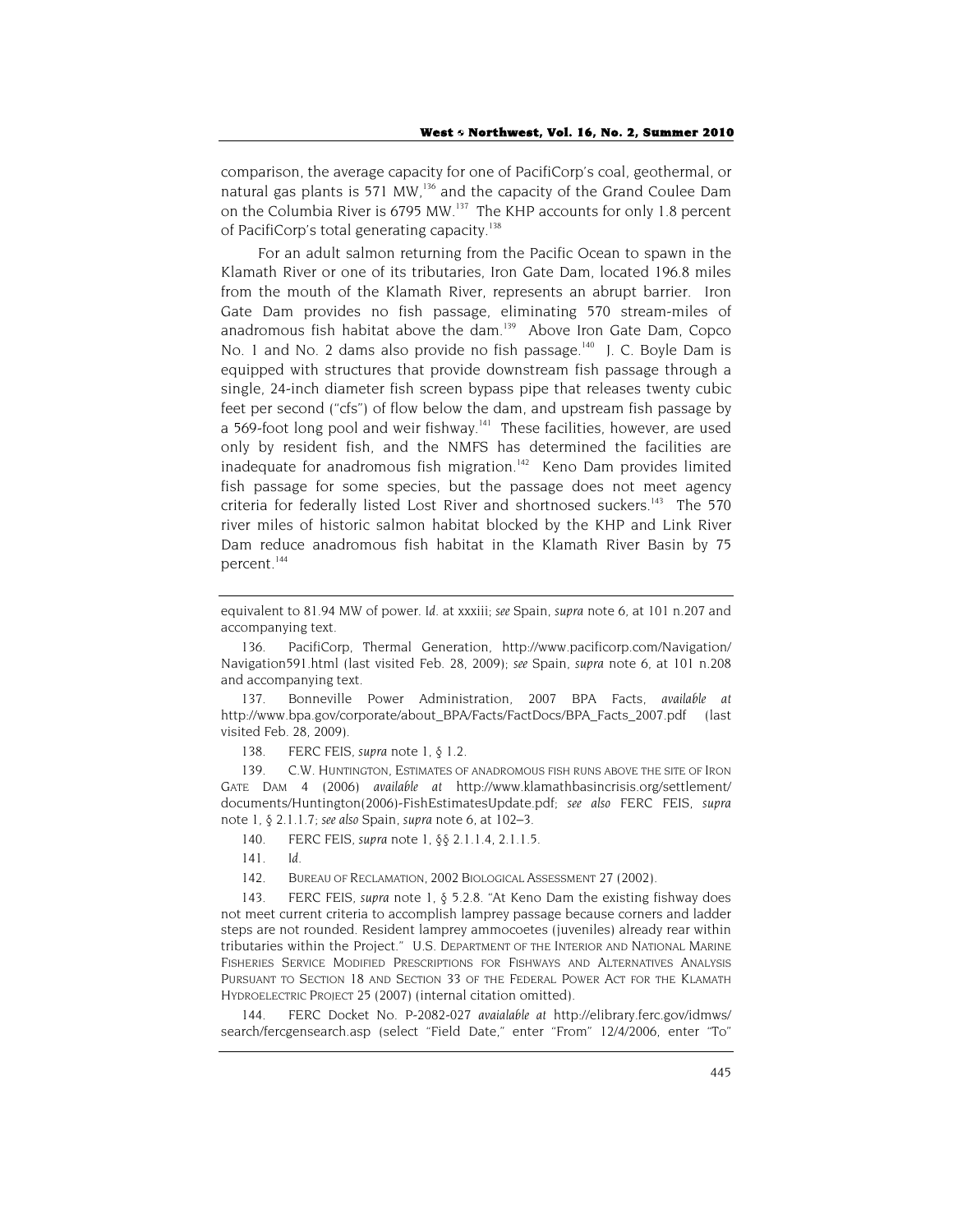In addition to the loss of habitat due to blocked passage, the Klamath River dams contribute to several serious downstream water quality issues that severely limit salmon populations.<sup>145</sup> High water temperatures, low dissolved-oxygen levels, high levels of ammonia, toxic algae blooms, and high nutrient concentrations are all exacerbated by, if not directly caused by the dams and their reservoirs.<sup>146</sup> Of particular concern is one species of blue-green algae known as *Microcystis aeruginosa*. 147 *Microcystis* creates microcystin, a potent toxin that causes serious liver damage in fish, wildlife, and humans.<sup>148</sup> Iron Gate, Copco, and Keno dams create reservoirs with warm, stagnant water, ideal breeding conditions for *Microcystis*. As a result of the artificial conditions, water samples taken from Iron Gate and Copco reservoirs have shown some of the highest levels of Microcystis in the world.<sup>149</sup> When water is released from behind the dams, the toxin washes into the Klamath River where it bioaccumulates in fish, creating serious health risks for ecosystems, fishermen, and consumers.<sup>150</sup> Dam removal would drain the reservoirs where *Microcystis* breeds and dramatically reduce, if not eliminate, the threat to fish and people.<sup>151</sup>

## **B. The Klamath Hydroelectric Project Relicensing Process**

In 2004, PacifiCorp applied to FERC for a relicense to operate the

- 145*. See* Spain, *supra* note 6, at 110–13.
- 146. FERC FEIS § 3.3.2.1.1., 3-95.
- 147*. Id.* § 3.3.2.1.2., 3-111.

148*. See* Spain, *supra* note 6 at 111 (citing Maria G. Antoniou et al., Cyanotoxins: New Generation of Water Contaminants, 131 J. ENVTL. ENGINEERING 1239, 1239 (2005); S. Pichardo et al., Toxic Effects Produced by *Microcystins* From a Natural Cyanobacterial Bloom and a *Microcystis aeruginosa* Isolated Strain on the Fish Cell Lines RTG-2 and PLHC-1, 51 Archives of Envtl. Contamination & Toxicology 86, 86-87 (2006)).

149*. See* Spain, *supra* note 6 at 112 (citing V.F. Magalhaes et al., *Microcystins* (Cyanobacteria Hepatotoxins) Bioaccumulation in Fish and Crustaceans from Sepetiba Bay (Brasil, R.J.), 42 Toxicon 289, 289-90 (2003)). Water samples taken in the summer of 2006 from the Iron Gate and Copco reservoirs showed levels of *Microcystis aeruginosa* that "exceeded the World Health Organization's moderate-risk-exposure standard by more than 3900 times" and that were "among the highest recorded in the world." Spain, *supra* note 5 at 111–12 (citing Memorandum from Jacob Kann of Aquatic Ecosystem Sciences on Cyanobacteria Results from July 13th and 27th, 2006, at 1 (Aug. 8, 2006); Memorandum from Jacob Kann of Aquatic Ecosystem Sciences on Cyanobacteria Results from August 7th-8th, 2006, at 1 (Aug. 21, 2006)).

151*. See id.*

<sup>12/4/2006,</sup> enter "Docket Number" P-2082, select submit, and scroll down to "Comments of INSTITUTE FOR FISHERIES RESOURCES, Pacific Coast Federation of Fishermen's Associations ("PCFFA") and others on DEIS under P-2082" [hereinafter Fishermen's Comments].

<sup>150</sup>*. Id.*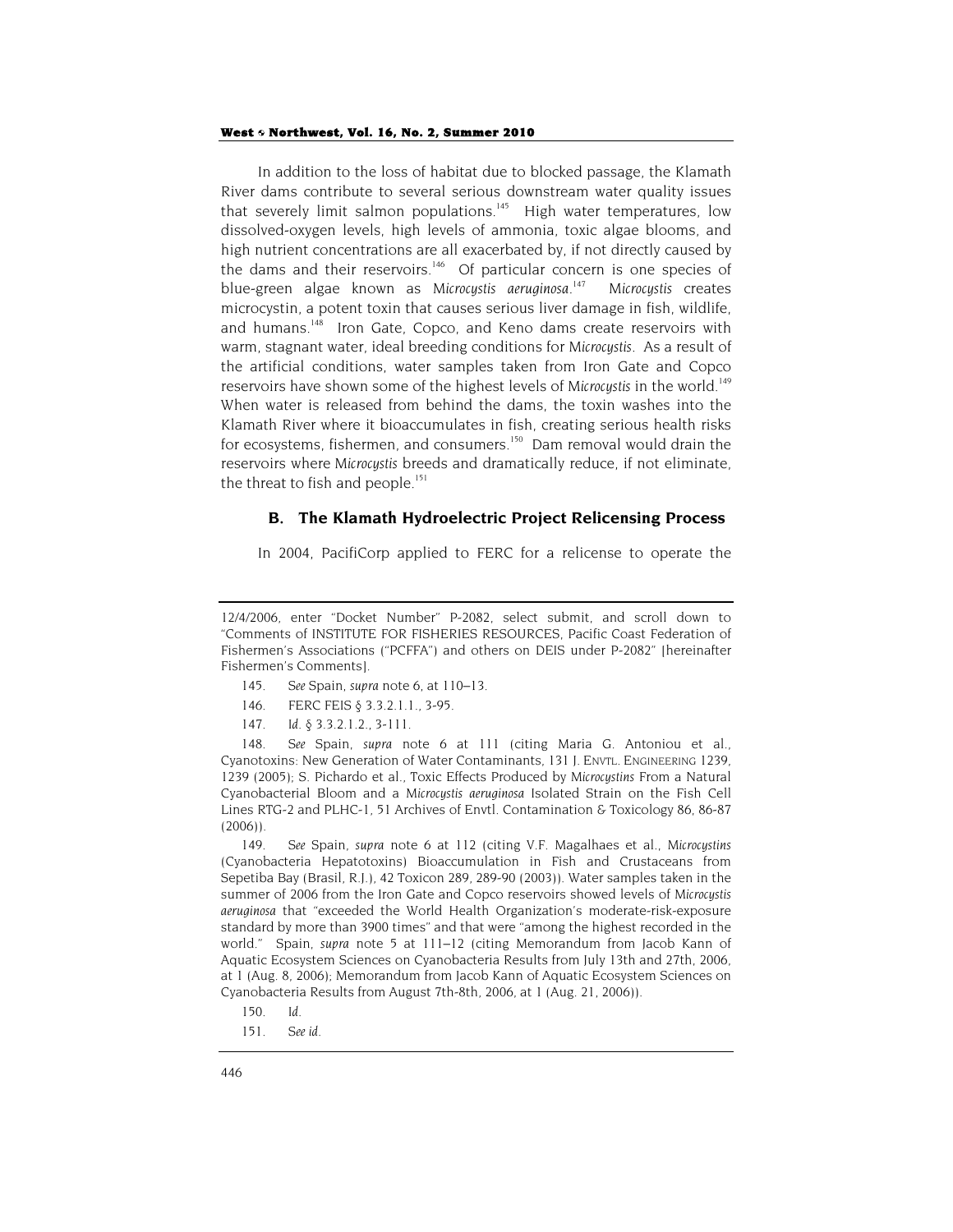KHP.<sup>152</sup> After two years of study and consultation, in 2006, the FWS and the NMFS filed comments, including recommended terms and conditions for the KHP.<sup>153</sup> Included in the comments were preliminary fishwav Included in the comments were preliminary fishway prescriptions under section 18 of the FPA<sup>154</sup> and recommended conditions under both sections  $10(i)$  and  $10(a)$  of the FPA.<sup>155</sup> Although the recommended conditions under sections 10(j) and 10(a) were not binding on FERC,<sup>156</sup> the recommendations were significant because they called for extensive mitigation and monitoring of anadromous fish outside of the project boundary (under section  $10(i)$ )<sup>157</sup> and removal of the four lower dams (under section  $10(a)$ ).<sup>158</sup> Three days after NMFS's filing, the Bureau of Land Management ("BLM") and BOR (Interior agencies) each filed section 4(e) preliminary conditions that required PacifiCorp to construct streamflow monitoring stations throughout the KHP and to guarantee levels of releases from J.C. Boyle Dam.<sup>159</sup>

Moving quickly to take advantage of the decision in *American Rivers v. U.S. Department of the Interior*, which extended the rights of the EPA to both applicants and parties in pending license proceedings,<sup>160</sup> PacifiCorp filed a request for hearings on fourteen disputed issues of material fact regarding both the section  $4(e)$  conditions and the section 18 prescriptions.<sup>161</sup> Simultaneously, PacifiCorp filed its own alternative prescriptions and

153. NAT'L MARINE FISHERIES SERV. & U.S. FISH & WILDLIFE SERV., PRELIMINARY FISH PRESCRIPTIONS C-5 (2006) [hereinafter COMMERCE PRELIMINARY FISH PRESCRIPTIONS], *available at* http://elibrary.ferc.gov/idmws/common/opennat.asp?fileID=10985726.

154*. Id.* Section 18 prescriptions are mandatory. *See infra* Part II.A.1.

155. COMMERCE PRELIMINARY FISH PRESCRIPTIONS, *supra* note 153.

156*. See supra* Part II.A.1; s*ee American Rivers II*, 201 F.3d at 1208-10 (holding that recommended conditions under 10(j) are non-binding on FERC); *see* Blumm & Nadol, *supra* note 15 at 114–6 (explaining interpretations of section 10 conditions).

157. COMMERCE PRELIMINARY FISH PRESCRIPTIONS, *supra* note 161, app. B.

158*. Id.* app. C.

160*. See supra* Part II.A.3.

161*. See* Letter from Anne K. Dailey, Troutman Sanders LLP, to Magalie Roman Salas, Sec'y, Fed. Energy Regulatory Comm'n (Apr. 28, 2006), *available at* http:// elibrary.ferc.gov/idmws/common/opennat.asp?fileID=11016462. PacifiCorp filed less than two months after the ruling in *American Rivers v. U.S. Department of the Interior*.

<sup>152</sup>*. See* In re Klamath Hydroelectric Project, No. 2006-NMFS-0001 at 3 (NOAA Fisheries Sept. 27, 2006), *available at* http://elibrary.fercwww.fws.gov/idmws/common/ opennat.asp?fileID=11146718yreka/P2082/20060927/2Klamath\_DNO\_Final.pdf [hereinafter *In Re Klamath*]. FERC Responded by issuing a Notice of Application Ready for Environmental Analysis, including a Request for Preliminary Prescriptions and Conditions. *See id.*

<sup>159.</sup> FWS filed their section 18 preliminary prescriptions along with BLM and BOR's section 4(e) preliminary conditions. FWS's section 18 preliminary prescriptions were identical to NMFS section 18 preliminary prescriptions because the two agencies consulted with each other on the content of the prescriptions. *See In Re Klamath*, at 4, n.2.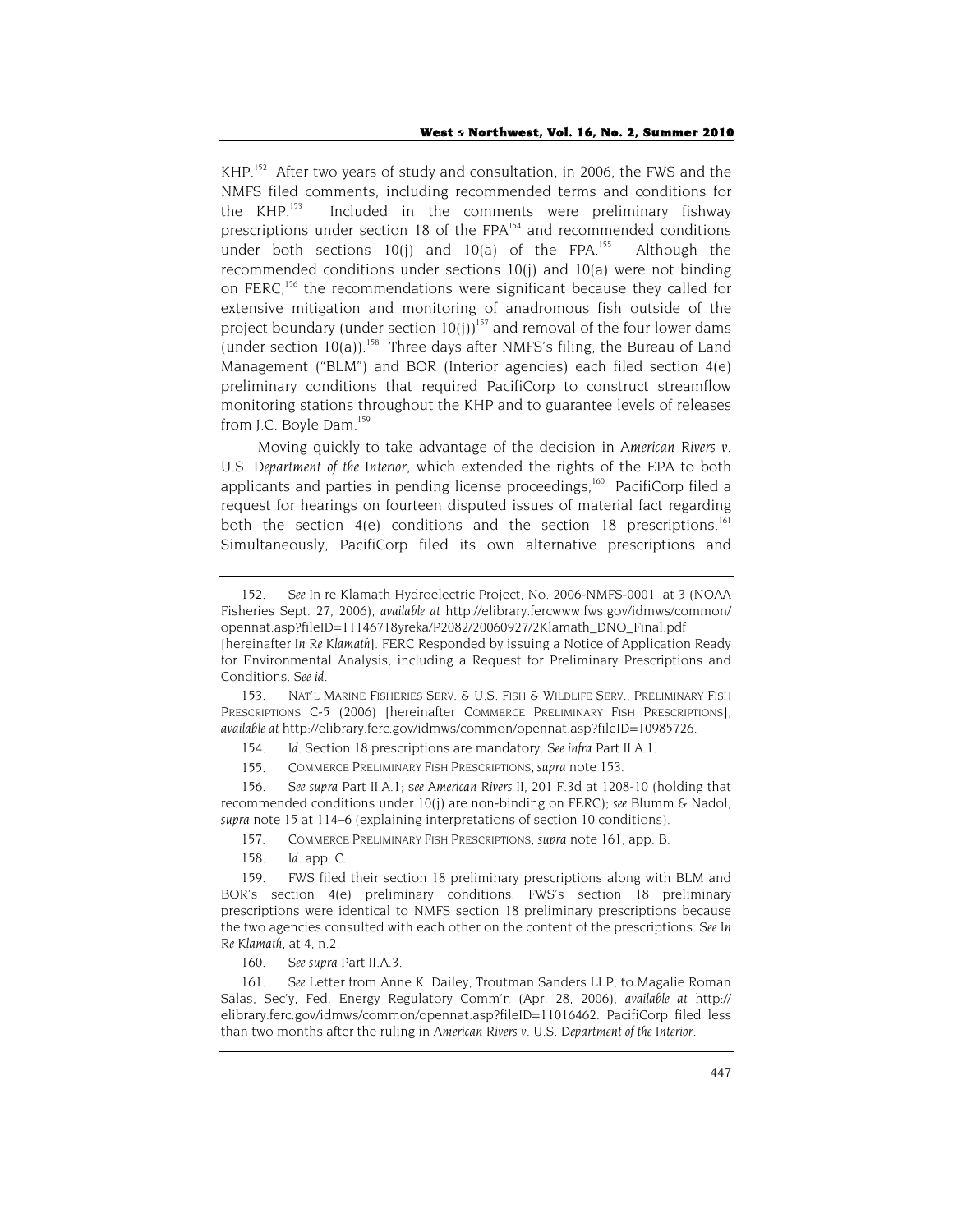conditions which called for more studies into anadromous fish habitat above the dams and a plan to trap fish below the project, transport the fish around the dams in trucks, and release the fish in the river above the dams ("trap and haul").<sup>162</sup> PacifiCorp's alternative conditions and prescriptions would not require construction of fishways, and therefore would be significantly cheaper to implement.<sup>163</sup>

After the first full hearing conducted under the 2005 EPA, Administrative Law Judge Parlen McKenna ruled in favor of the agencies on twelve of the fourteen issues of fact.<sup>164</sup> Most significantly, the agencies succeeded in showing that anadromous fish had historically lived above Iron Gate Dam, and that allowing salmon access to the river above Iron Gate Dam would benefit the depleted species.<sup>165</sup> At the end of the hearing, the agencies submitted modified section 4(e) conditions and section 18 prescriptions that were substantially similar to the preliminary conditions.<sup>166</sup> The NMFS also reaffirmed the recommended condition to remove the four lower dams under section 10.<sup>167</sup>

#### **1. The 'Real' Value of the KHP after Modified Prescriptions and Conditions**

The NMFS and FWS jointly filed modified prescriptions for the KHP in January 2007.<sup>168</sup> After acknowledging that recommendations to remove the dams under section 10 of the EPA were non-binding on FERC,  $169$  the agencies acted under section 18, imposing binding prescriptions for the  $KHP^{170}$  as well as binding fishway prescriptions for the four major dams.<sup>171</sup>

<sup>162.</sup> FERC FEIS, *supra* note 1, § 2.3.1.3. *Id*.

<sup>163</sup>*. See id.*

<sup>164</sup>*. In re Klamath*, No. 2006-NMFS-0001 at 6 (NOAA Fisheries Sept. 27, 2006).

<sup>165</sup>*. Id.*

<sup>166.</sup> FERC FEIS, *supra* note, 1, § 2.3.1.3, 2-27. "The modified prescriptions include[d] revisions to downstream fishway prescriptions at Copco No. 1 tailraces, spillway prescriptions at all project developments, and bypass/attraction flow changes." *Id.*

<sup>167</sup>*. See* Letter from Rodney R. McInnis, NMFS, to Magalie Roman Salas, Sec'y, Fed. Energy Regulatory Comm'n (Jan. 26, 2007).

<sup>168</sup>*. Id.*

<sup>169</sup>*. See supra* Part II.A.1. (discussing section 10 of the FPA).

<sup>170.</sup> FERC FEIS, *supra* note 1, § 2.3.1.3, 2-27–29. The general prescriptions called for PacifiCorp to, among other things: design and construct all fish screens and fishways in a manner consistent with NMFS guidelines; keep all fishways in proper order, clear of trash, sediment, logs, debris, and other material that would hinder passage; develop post-construction monitoring and evaluation plans to assess the effectiveness of all prescribed structures; and design each upstream fish passage facility to pass migrants throughout a designed streamflow range. *Id.*

<sup>171</sup>*. Id.* § 2.3.1.3, 2-27.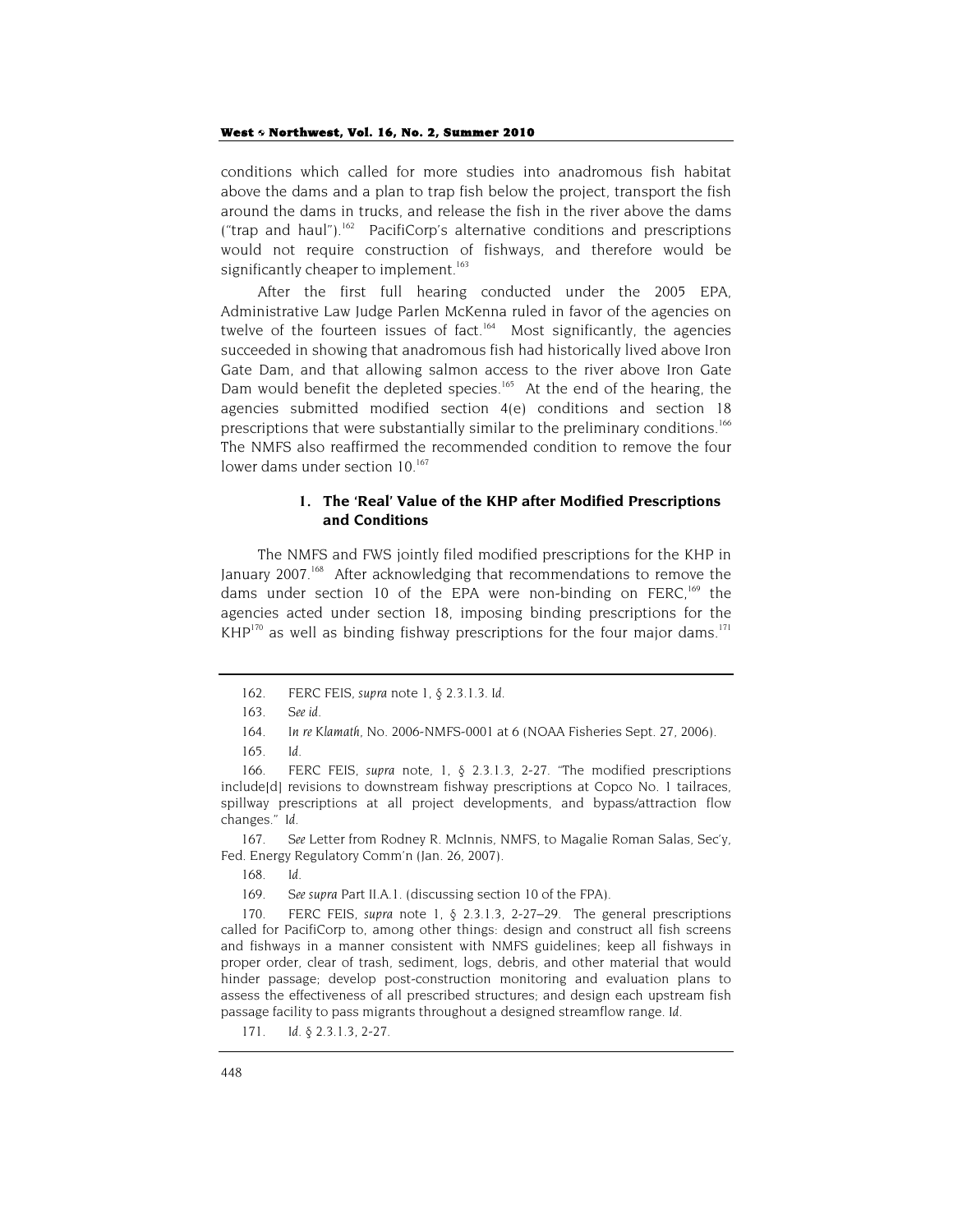The fishway prescriptions included new fish ladders at Iron Gate, Copco No. 1, and Copco No. 2; redesigned fish ladders at J.C. Boyle; new fish screens and bypasses at all dams; tailrace barriers at Copco No. 1, Copco No. 2, and J.C. Boyle; and spillway modifications for all four dams.<sup>172</sup> The Interior agencies filed modified conditions under section 4(e) of the FPA in January,  $2007$ ,<sup>173</sup> requiring PacifiCorp to, among other things, release minimum flows from J.C. Boyle dam during specific times throughout the year, maintain a minimum level in the Keno Reservoir and establish new streamflow monitoring stations at various sites throughout the KHP.<sup>174</sup>

In its Final Environmental Impact Statement, FERC weighed the costs of the section 4(e) conditions and the section 18 prescriptions against the benefits of energy generation at the KHP.<sup>175</sup> Under the renewed license, the KHP would generate an average of only 533,879 MWh of electricity annually down twenty-five percent from the annual average of  $716,820$  MWh.<sup>176</sup> FERC projected the annual value of the power generated by the KHP after imposing the conditions and prescriptions to be about \$25 million.<sup>177</sup> After complying with the mandatory conditions and prescriptions, FERC estimated the total annual cost of operating the KHP to be over \$46 million, thus projecting the net annual loss to PacifiCorp of operating the KHP under the new conditions and prescriptions to be more than \$20 million.<sup>178</sup> After mitigating its environmental impacts, the KHP would no longer be economically viable. The FPA's mandatory federal conditioning authorities thus forced the parties to plan for dam removal.

#### **2. The Certifications That Never Were**

PacifiCorp applied to the Oregon Department of Environmental Quality ("DEQ") and the California Water Resources Control Board ("WRCB") for state Section 401(c) certification in March 2006.<sup>179</sup> Under the CWA, DEQ and WRCB must deny 401(c) certification if the agencies determine the

178*. Id.*

179. *Id.* § 2.3.1.1, 2-27. Because the KHP straddles the Oregon-California border, the laws of both states applied to PacifiCorp's attempt to relicense the project. One result of the dams being in two states was that PacifiCorp needed to obtain 401(c) certification from two states, requiring PacifiCorp to navigate two dissimilar state administrative programs. One difference between Oregon and California's  $401(c)$  programs is that  $401(c)$  certification in California triggers the need for the WRCB to analyze environmental impacts under CEQA. Cal. Pub. Res. Code § 21000 et seq.

<sup>172</sup>*. Id.* § 2.3.1.3, tbl. 2-2.

<sup>173</sup>*. See id*. § 2.3.1.4, 2-32.

<sup>174</sup>*. Id*. § 2.3.1.4, tbls. 2-3, 2-4.

<sup>175</sup>*. Id.* § 4.4, 4-4.

<sup>176</sup>*. Id.*

<sup>177</sup>*. Id.*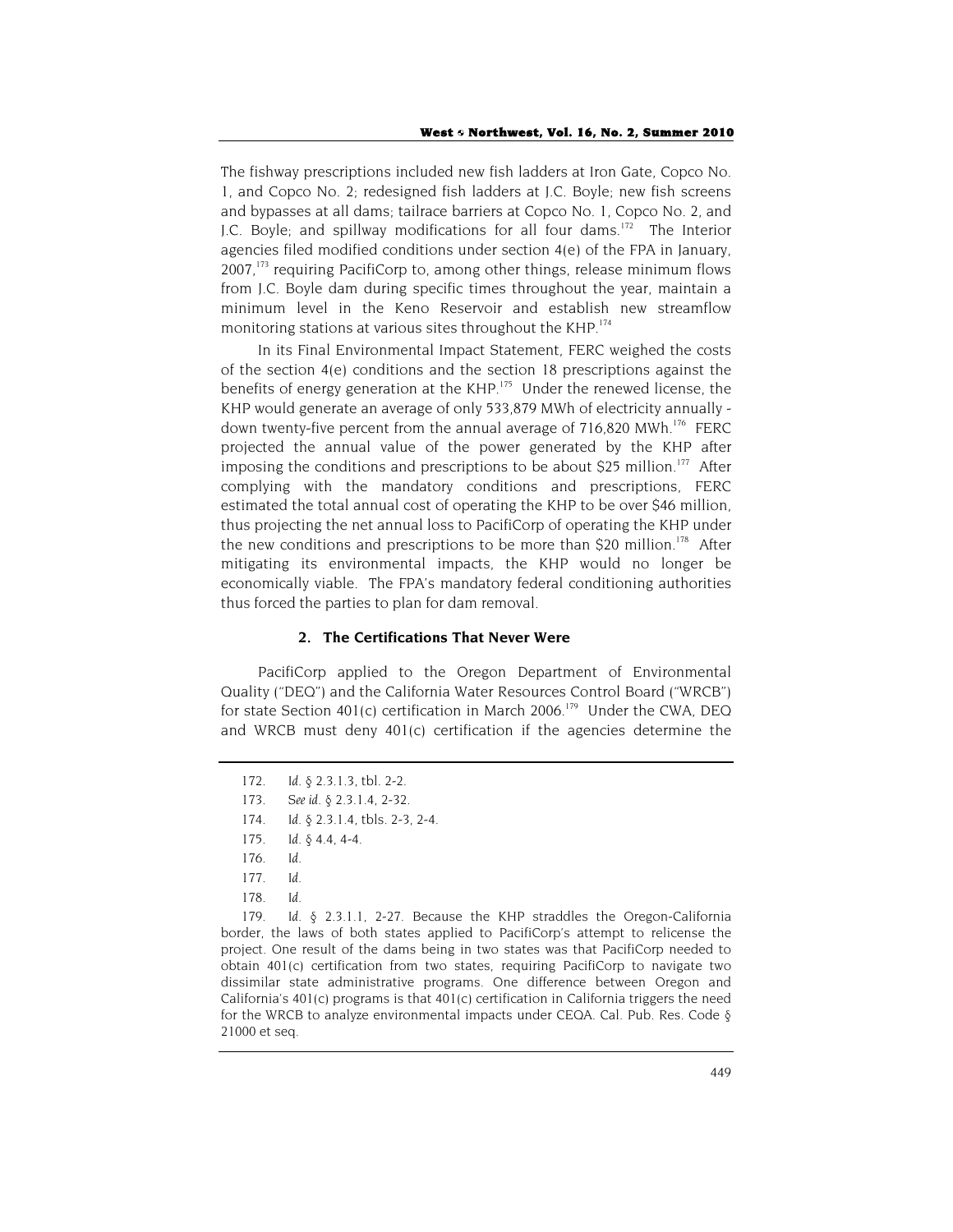project will not meet effluent limitations, state laws, or other limitations.<sup>180</sup> A state has one year to respond to an application for water quality certification, and if a state fails to respond within one year of receiving the application, the state waives the certification requirement.<sup>181</sup>

One month before the deadline for state action on the application, neither Oregon nor California had certified the license.<sup>182</sup> Anticipating a denial of certification, PacifiCorp withdrew its applications from both states on February 28, 2007, and resubmitted the applications that same day in order to push back the deadline for certification one year.<sup>183</sup> California and Oregon made clear that the applications remained inadequate, and that without additional data, each state would deny certification.<sup>184</sup> Because state water quality certification is mandatory, $185$  and because Oregon and California took such strong stances on ensuring water quality, the Clean Water Act played a significant role in encouraging the parties to reach the AIP. Even if PacifiCorp backed out of the KHSA and agreed to construct fish passage,186 the dams would remain in place and water quality would not improve.<sup>187</sup> Therefore, the Clean Water Act will continue to provide a critical incentive for the parties to ultimately agree on dam removal.

- 181. 33 U.S.C. § 1341(a)(1) (1977).
- 182. FERC FEIS, *supra* note 1, § 2.3.1.1, 2-27.

- 185*. See infra* Part II.B.
- 186. AIP, *supra* note 24, § III.
- 187*. See supra* Part III.B.

<sup>180</sup>*. See infra* Part II.B. Oregon DEQ and California WRCB list the Klamath as water-quality limited under section 303(d) of the CWA for several pollutants in both Oregon and California. Or. Department of Environmental Quality, *Water Quality Assessment Database*, http://www.deq.state.or.us/wq/assessment/rpt0406/search.asp (last visited Jan. 30, 2009) (choose "Klamath River" as water body and "All Parameters" as parameter); Cal. Environmental Protection Agency, Board Approved 2006 Clean Water Act Section 303(d) List of Water Quality Limited Segments 7–13 (2006), *available at* http://www.swrcb.ca.gov/water\_issues/programs/tmdl/docs/ 303dlists2006/swrcb/ r1\_final303dlist.pdf.

<sup>183</sup>*. See* Letter from Elizabeth Lawson, Cal. Water Res. Control Eng'r, State Water Res. Control Bd., to Cory Scott, Project Manager, PacifiCorp Energy (Mar. 20, 2007), *available at* http://elibrary.ferc.gov/idmws/common/opennat. asp?fileID=11316001; *see* Spain, *supra* note 6, at 112 n.261 and accompanying text.

<sup>184.</sup> Letter from Elizabeth Lawson, Water Res. Control Eng'r, Cal. Water Res. Control Bd., to Cory Scott, Project Manager, PacifiCorp Energy 11 (Feb. 26, 2007), *available at* http://elibrary.ferc.gov/idmws/common/opennat.asp?fileID=11289671; *see* Spain, *supra* note 5, at 112 n.262 and accompanying text.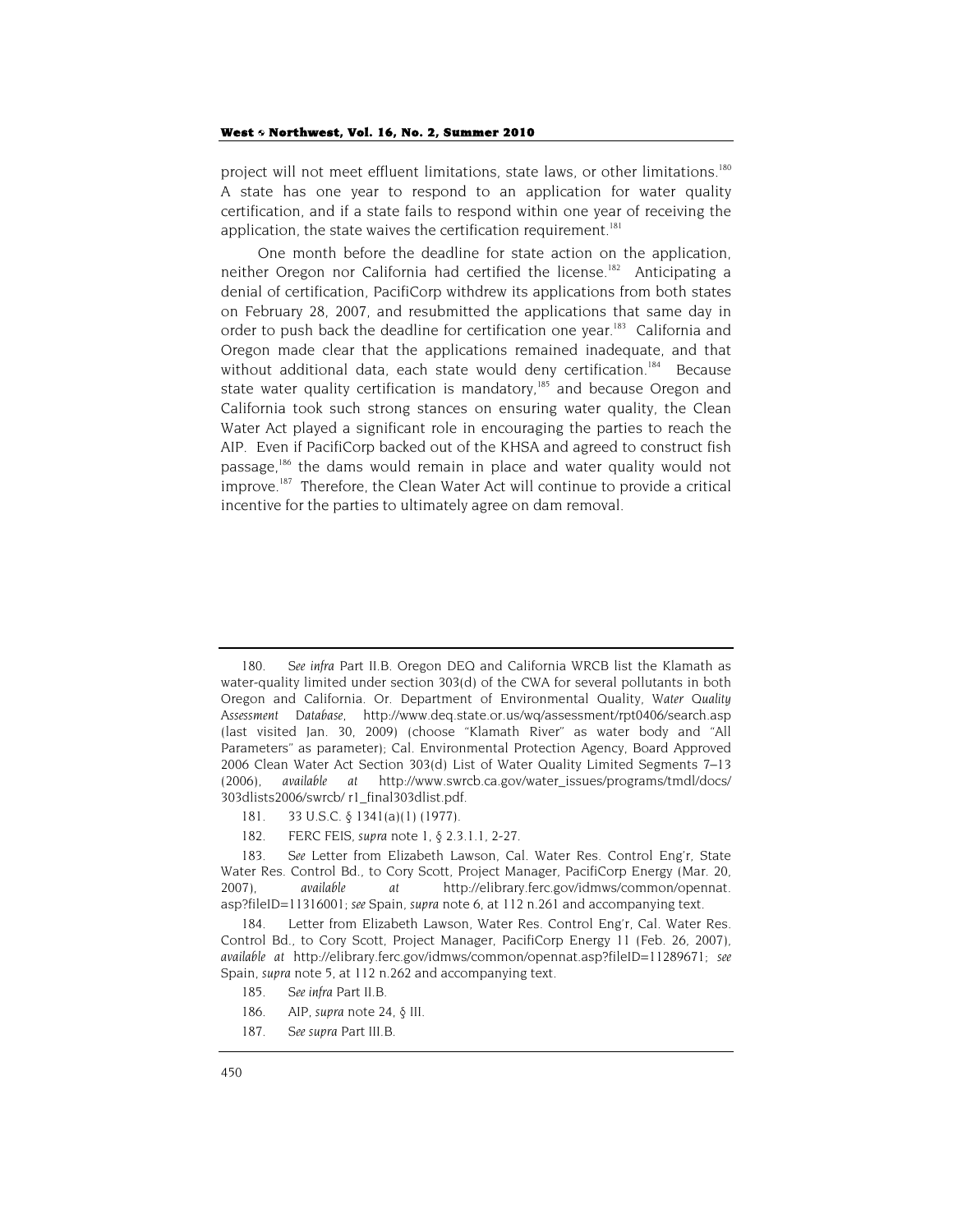# **IV. Evaluating the Klamath Hydroelectric Settlement Agreement**

On November 13, 2008, the states and PacifiCorp signed an "Agreement in Principal" addressing removal of the four major dams on the Klamath River.<sup>188</sup> Negotiated and signed by the Bush administration, the AIP outlined a nonbinding framework for the decommissioning, transfer of ownership, and removal of Iron Gate, Copco 1, Copco 2, and J.C. Boyle dams by 2020.<sup>189</sup> In addition to planning for dam removal, the AIP embraced the proposed Klamath Basin Restoration Agreement (proposed KBRA),<sup>190</sup> an earlier agreement among Klamath stakeholders on water reallocation and fisheries restoration.<sup>191</sup>

The AIP called for a final agreement on dam removal by June 30,  $2009$ <sup>192</sup> On that date, after only six months in office, the Obama administration announced that an agreement on dam removal was "within reach" and extended the deadline to September 2009.<sup>193</sup> On September 30, 2009, the parties to the AIP and forty-two stakeholder groups announced but did not sign - the public review draft of the Klamath Hydroelectric Settlement Agreement ("KHSA").<sup>194</sup> The KHSA retained the basic structure and timeline of the AIP and required that the KHSA be signed concurrently with the KBRA.<sup>195</sup> After another four months of negotiations, on January 7, 2010, the parties released updated public review drafts of both agreements for the parties to consider and sign by February  $2010^{196}$  Finally, on February

193. News Release, U.S. Department of the Interior, Salazar: Klamath Basin Agreement "Within Reach" (July 30<sup>th</sup>, 2009), available at http://www.doi.gov/news/ pressreleases/2009\_06\_30\_releaseC.cfm.

194. KHSA, *supra* note 27. News Release, U.S. Department of the Interior, Secretary Salazar Announces Draft Agreement on Klamath Dam Removal Proposal (September 30, 2009), *available at* http://www.doi.gov/news/pressreleases/ 2009\_09\_30 \_release.cfm.

195*. Compare* AIP, *supra* note 25 *with* KHSA, *supra* note 27; KHSA, *supra* note 27 § 2.2.

196*. See* Colin Miner, *Reaching Consensus on the Klamath*, N.Y. TIMES, Jan. 11, 2010, *available at* http://greeninc.blogs.nytimes.com/2010/01/11/reaching-consensus-on-theklamath/?scp=1&sq=Klamath&st=cse; SUMMARY, KLAMATH HYDROELECTRIC SETTLEMENT AGREEMENT 1, Jan. 7, 2010. On January 19, the Klamath Tribe became the first party to sign the two agreements. Associated Press, *Klamath Tribes OK basin restoration agreement*, MONTEREY COUNTY HERALD (Jan. 20, 2010), *available at* http://www.montereyherald.com/state/ci\_14233039. On January 28, the Karuk Tribal Council voted unanimously to support the two agreements. Press Release, Karuk

<sup>188.</sup> DOI News Release, *supra* note 26.

<sup>189.</sup> AIP, *supra* note 25 at 2, 7. The AIP contemplated several dates for dam removal, the latest being 2025. *Id.*

<sup>190</sup>*. Id.* § IV.

<sup>191</sup>*. See* KBRA, *supra* note 29.

<sup>192.</sup> AIP, *supra* note 25, § II.B.i.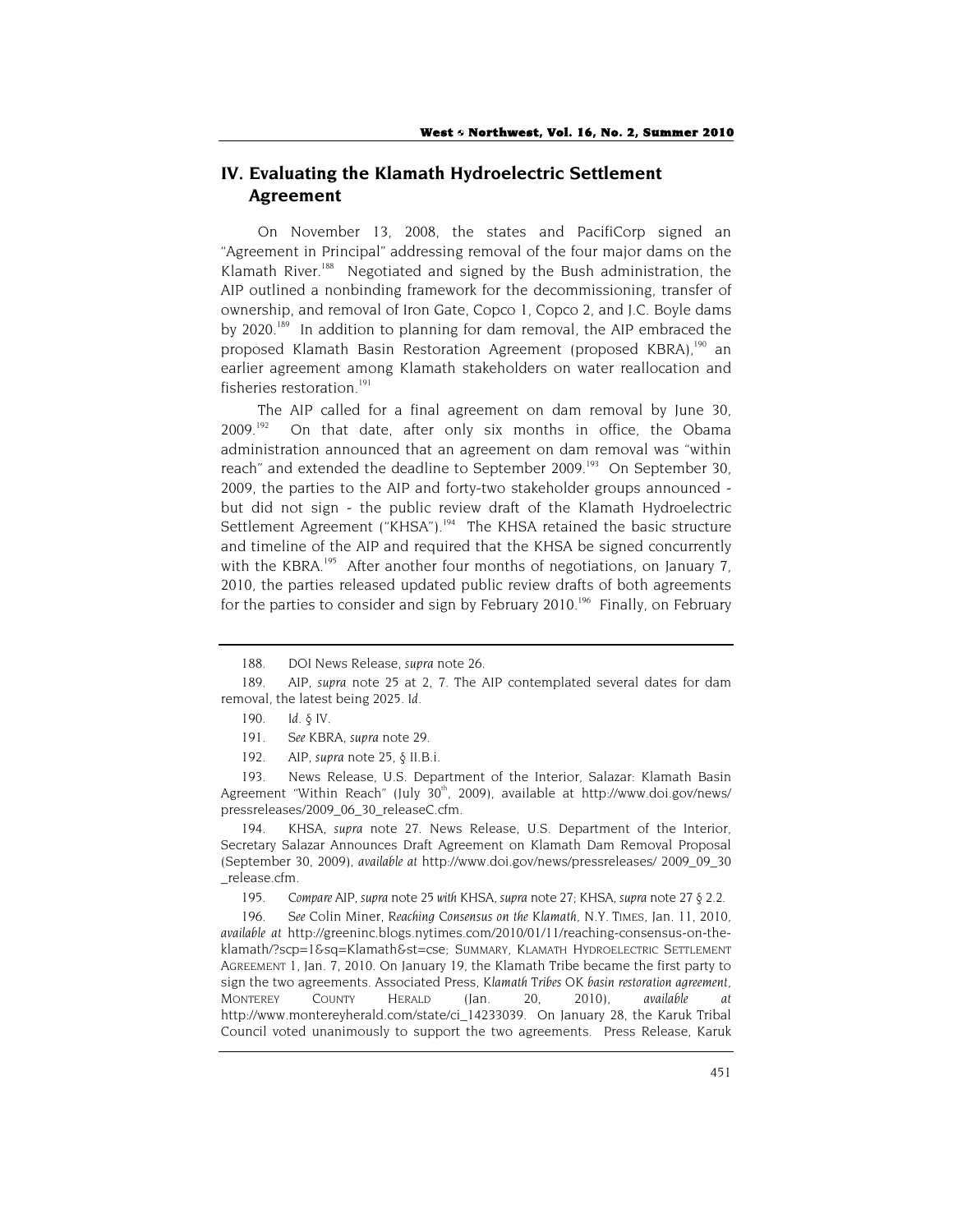18, 2010, over fifty parties signed the two agreements in the Oregon Capitol Rotunda in Salem.197

With 427 FERC hydroelectric licenses expiring in the next 20 vears.<sup>198</sup> the KHSA could represent an influential model for resolving future relicensing disputes. Beyond the private hydroelectric project relicensing process, Klamath dam removal, if successful, could open the door for removing even larger federally owned dams.<sup>199</sup> This Section analyzes the major components of the KHSA, assessing the viability of dam removal by 2020 and evaluates the public policy underlying the agreement.

## **A. The Klamath Basin Restoration Agreement and Combined Federal Legislation**

About a year before the parties announced the AIP, on January 15, 2008, the Klamath Settlement Group ("KSG") announced the proposed KBRA on water allocation and fisheries restoration in the Klamath Basin.<sup>200</sup> The KSG included three of the parties to the AIP - the states of Oregon and California and the federal government - but did not include PacifiCorp.<sup>201</sup>

198. FERC, COMPLETE LIST OF ISSUED LICENSES Column G (2009), *available at*, http://www.ferc.gov/industries/hydropower/gen-info/licensing/app-new.asp.

199*. See* Daniel Jack Chasan, *How taking out dams splits environmental groups*, CROSSCUT (Nov. 3, 2009), *available at* http://www.oregonwild.org/about/pressroom/press-clips/how-taking-out-dams-splits-environmental-groups (explaining how some environmental groups hope the KHSA might lead to removing four dams on the lower Snake River) [hereinafter Chasan]. For a critique of the most recent proposal for mitigating the impact of the Snake River dams on salmon see Michael Blumm, *Obama disappoints when it comes to salmon*, HIGH COUNTRY NEWS (Oct. 13, 2009), *available at* http://www.hcn.org/wotr/obama-disappoints-when-it-comes-to-salmon.

200. PROPOSED KLAMATH RIVER BASIN RESTORATION AGREEMENT FOR THE SUSTAINABILITY OF PUBLIC AND TRUST RESOURCES AND AFFECTED COMMUNITIES (2008), http://www.edsheets.com/Klamathdocs.html [hereinafter PROPOSED KBRA]. Press Release, Klamath Settlement Group, Klamath Settlement Group Releases Proposed Klamath Basin Restoration Agreement for Public Review (Jan. 15, 2008), *available at* http://www.edsheets.com/Klamathdocs.html. [hereinafter KBRA Press Release]. 26 parties comprised the KSG and negotiated the terms of the KBRA over a two-year period. *Id.*

201. In addition to representatives from the U.S. Departments of Agriculture, Commerce, and the Interior and Oregon and California's natural resource

Tribe, Karuk Tribe Formally Approves Klamath Restoration Agreements (Jan. 28, 2010), *available at* http://www.indybay.org/newsitems/2010/01/29/18636586.php.

<sup>197</sup>*. See* KHSA, *supra* note 27; KBRA, *supra* note 29; News Release, U.S. Department of the Interior, Secretary Salazar, Governors Kulongoski and Schwarzenegger Announce Agreement on Klamath River Basin Restoration (Feb. 18, 2010), *available at* http://www.doi.gov/news/pressreleases/2010\_02\_18\_release.cfm. At the signing Governor Schwarzenegger said, "It's time to say hasta la vista to the dams on the Klamath River." See KRDV, Historic Klamath Basin water agreements signed in Salem, http://kdrv.com/page/163064 (Feb. 18, 2010).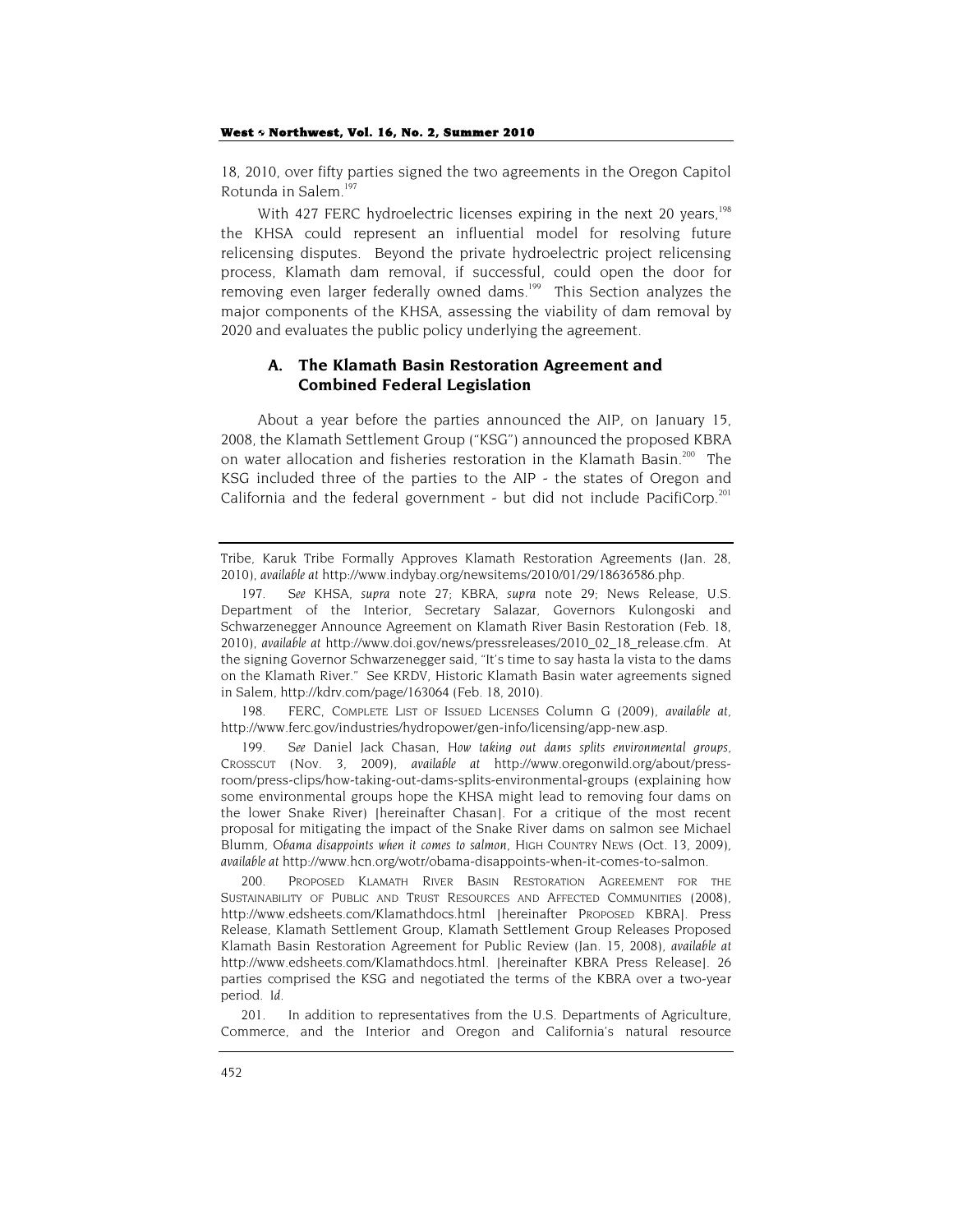The proposed KBRA attempted to reallocate and reduce water diverted for upstream irrigation while improving in stream flow for anadromous fish.<sup>202</sup> Anticipating an agreement like the AIP, the proposed KBRA called for a separate "Hydropower Agreement" with PacifiCorp to remove the four major Klamath River dams, $^{203}$  and required that the proposed KBRA could only be finalized in conjunction with a final agreement on dam removal.<sup>204</sup> Ten months after the KSG announced the proposed KBRA, the parties to the AIP embraced the KBRA, agreeing that the KBRA and the final hydropower agreement would be "indivisible parts of a unified approach to resolving Klamath Basin issues in the broad public interest." $205$  In the KHSA, the parties went a step further and explicitly required that all parties except PacifiCorp must execute the KHSA and KBRA concurrently.<sup>206</sup> On February 18, 2010, over fifty parties signed the final KBRA, a sprawling, 172-page agreement.<sup>207</sup>

The goals of the KBRA are to 1) restore and sustain fish populations that can support robust ocean and river harvest opportunities; 2) establish reliable water and power for agriculture, communities, and National Wildlife Refuges; and 3) promote the sustainability of all Klamath Basin communities, including mitigating the effects of dam removal.<sup>208</sup> The KBRA calls for a series of programs and assurances to be coordinated by the Klamath Basin Coordinating Council (Council), a novel basin-wide governance structure.<sup>209</sup> Under the KBRA, the Council would oversee nearly \$1 billion in spending over the first ten years of implementation, with ninety percent of the funds going to anadromous fisheries restoration and water

departments, the KSG included representatives from four tribes, three counties, environmental groups, agricultural and fishing interests, and landowners from inside and outside the Klamath Irrigation Project. *Id.*

<sup>202</sup>*. Id.*

<sup>203</sup>*. See* Proposed KBRA, *supra* note 200, at Part II; SUMMARY, PROPOSED KLAMATH BASIN RESTORATION AGREEMENT 1 (Jan. 15, 2008), http://www.edsheets.com/ Klamathdocs.html [hereinafter PROPOSED KBRA SUMMARY].

<sup>204.</sup> The proposed KBRA called for a final KBRA to be executed concurrently with the Hydropower Agreement. PROPOSED KBRA, *supra* note 200, §§ 1.5, 8.4.1, 39.

<sup>205.</sup> AIP, *supra* note 25, § IV.

<sup>206.</sup> KHSA, *supra* note 27, § 2.2.

<sup>207.</sup> KBRA, *supra* note 29. Including the table of contents and appendices, the KBRA is 369-pages long.

<sup>208.</sup> SUMMARY, KLAMATH BASIN RESTORATION AGREEMENT 1 (Jan. 7, 2010) [hereinafter KBRA SUMMARY].

<sup>209.</sup> KBRA, *supra* note 29, app. D-1. The KBRA itself makes it clear, however, that this new "governance" structure will not supersede or change any existing governmental authorities, serving more as an inter-Party coordination and planning entity intended to help implement the KBRA's many restoration programs. *Id.*   $§.2.2.1.$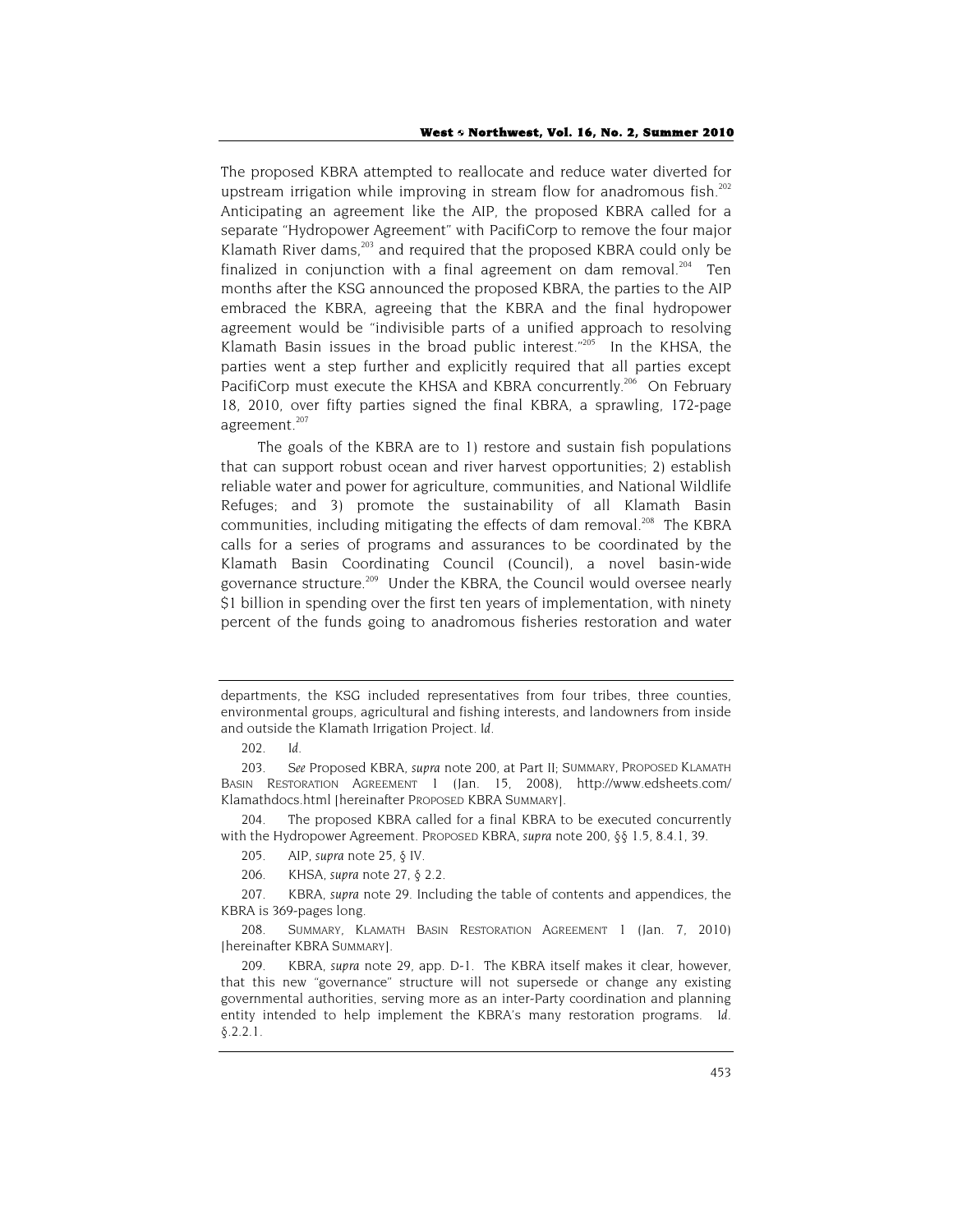provisions.210 Of the nearly \$1 billion, 60 percent would come from funds already allocated to various programs in the Klamath Basin.<sup>211</sup> The remaining forty percent would require additional funds from the federal government, but the parties to the KBRA estimate that this \$400 million over the next ten years would be less than the average amount of federal money historically spent on federal disaster relief in the basin.<sup>212</sup> In addition to the restoration program, the KBRA calls for substantial changes to the schedules, plans, and other provisions governing how irrigation water is delivered to the Klamath Reclamation Project, upper Klamath Basin, and the National Wildlife Refuges.<sup>213</sup>

Both the KBRA and KHSA depend on federal legislation.<sup>214</sup> The KBRA calls for federal legislation to, among other things, authorize the Secretary to execute the agreement and provide or redirect \$970 million in federal appropriations over ten years.<sup>215</sup> The KHSA calls for legislation to, among other things, authorize the Secretary to designate a Dam Removal Entity ("DRE") to take title to the dams and take them down, require FERC to issue PacifiCorp one-year temporary licenses for the KHP until transfer to the DRE, authorize transfer of Keno Dam from PacifiCorp to Interior, and immunize PacifiCorp from liability associated with dam removal after the DRE takes title to the dams.<sup>216</sup> Because legislation for both agreements will be offered to Congress as one bill, dam removal cannot proceed independently of the significant federal appropriations required by the KBRA.217

Although a broad coalition of stakeholders signed the KBRA, the agreement divided environmental groups.<sup>218</sup> In March 2008, the Northcoast

213. KBRA, *supra* note 29, §§ 14–20. The KBRA also outlined a process to develop Habitat Conservation Plans ("HCPs") to assist non-federal parties in complying with the Endangered Species Act ("ESA"). KBRA, *supra* note 29, § 22. *See also* Ullman, *supra* note 7, at 8 (stating that the ESA provisions of the KBRA should shift the regulatory framework in the Klamath Basin "from Section 7 and occasional Biological Opinions, to more predictable Habitat Conservation Plans).

214. KHSA, *supra* note 27, app. E.

215*. Id.* KBRA, *supra* note 29, app. C-2.

216. KHSA, *supra* note 27, app. E; *see infra* Parts V.E. (discussing the DRE and immunity for PacifiCorp), V.D. (discussing Keno Dam).

217. KHSA, *supra* note 27, § 2.1.1. The states are responsible for funding dam removal. *See infra* Part IV.C.

218*. See* Janine Robben, *Navigating Water Law in Oregon*, 69 OR. ST. B. BULL. 17, 20. "Some of the organizations that have been concerned about Klamath Basin water for years, most notably some environmental groups, did not sign off on it, which may

<sup>210</sup>*. Id.* app. C-2; KBRA SUMMARY, *supra* note 208, at 10.

<sup>211.</sup> PROPOSED KBRA SUMMARY, *supra* note 200, at 10.

<sup>212.</sup> For example, in 2006, federal disaster relief for the Klamath fisheries collapse totaled \$60.4 million. *See* Glen Spain, *No River Left Behind, Why Every Salmon River Is Important*, http://www.pcffa.org/fn-jun08.htm (last visited April 22, 2009).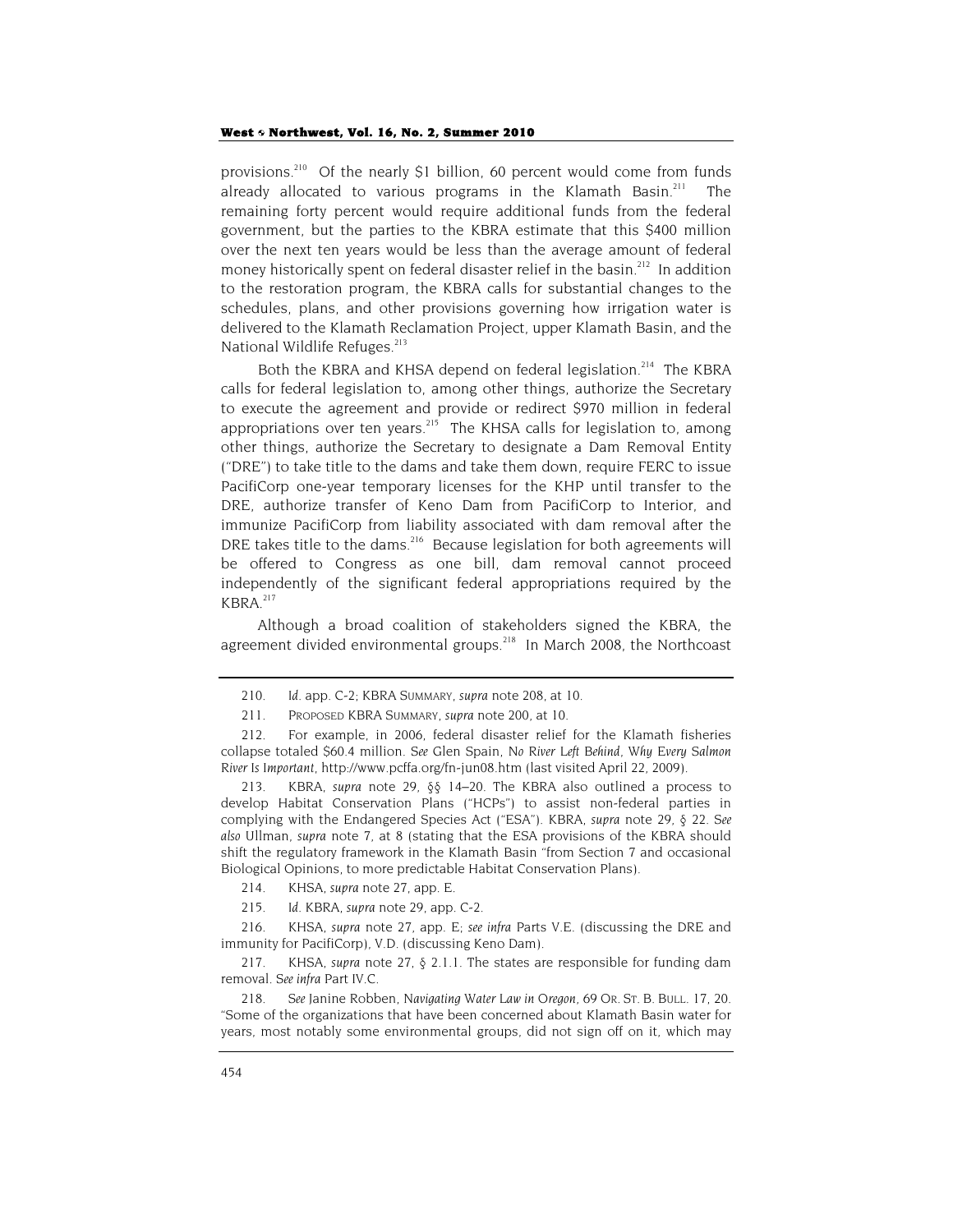Environmental Center ("NEC")<sup>219</sup> - a longtime champion of Klamath River dam removal—announced it did not support the KBRA.<sup>220</sup> Relying on two commissioned studies,<sup>221</sup> NEC concluded that the KBRA did not guarantee adequate stream flows for fish.<sup>222</sup> Supporters of the KBRA - including other environmental organizations and fishermen's groups<sup>223</sup> - disagree, pointing

result in collateral attacks." *Id. See* Chasan, *supra* note 209. Early opposition also came from landowners and politicians in Siskiyou County, California, who objected to provisions allowing tribal and agency biologists to design the fisheries restoration program and argued that the council structure did not include a representative population from the mid-Klamath Basin. Marcia Armstrong, Siskiyou County Supervisor, *Klamath River Dams – Agreement in Principal ("AIP")*, Siskiyou County Supervisors Weekly Column (Nov. 25, 2008), *available at* http://www. klamathbasincrisis.org/MarciaArmstrong/KlamathDamsAIP112508.htm.

219. The Northcoast Environmental Center is a non-profit organization based in Arcata, California and was one of the twenty-six parties that announced the proposed KBRA. PROPOSED KBRA, *supra* note 200, § 1. NEC's mission is "to promote understanding of the relations between people and the biosphere and to conserve, protect and celebrate terrestrial, aquatic and marine ecosystems of northern California and southern Oregon." NEC, Our Mission, http://yournec.org/modules .php?op=modload&name=PagEd&file=index&page\_id=360 (last visited April 22, 2009).

220. News Release, Northcoast Environmental Center, NEC Rejects Klamath Agreement (March 3, 2008) *available at* http://humboldtherald.wordpress.com/ 2008/03/03/nec-rejects-klamath-agreement-news-release/ [hereinafter NEC News Release].

221. GREG KAMMAN, INDEPENDENT MODEL REVIEW FOR KLAMATH SETTLEMENT NEGOTIATIONS, KLAMATH INDEPENDENT REVIEW PROJECT ("KIRP") (Nov. 2007); BILL TRUSH, COMMENTARY ON THE KLAMATH RIVER SETTLEMENT AGREEMENT (Nov. 2007).

222*. See* NEC News Release, *supra* note 220. The studies also concluded that the KBRA provided quantitative guarantees of water for agriculture users, but included no guarantees for stream flows for fish during dry years or during drier months of average years. *Id.* NEC also quoted Thomas Hardy, author of *Hydrology, Ecology and the Fishes of the Klamath River Basin*, as stating that under the KBRA, agriculture will be "taking too much water from the system" in dry years. *See id.* Models project the river will go well below 1,000 cubic feet per second (cfs) during drier parts of the year under the KBRA. *Id.* "Flows that resulted in the 2002 fish kill, which killed nearly 70,000 adult Chinook salmon, were between 600 and 700 cfs." *Id. See also* KLAMATH CONSERVATION PARTNERS, OUTLINE OF OBJECTIONS TO THE KLAMATH BASIN RESTORATION AND HYDROELECTRIC SETTLEMENT AGREEMENTS 1 (Jan. 10, 2010) (claiming that "[t]he water balance, guaranteeing diversion of 330,000 acre-feet for irrigators, has no scientific basis and will, in 40 percent of water years, leave too little water in the Klamath River to meet the current Coho Salmon BiOp flow requirements. There are no guaranteed flows for fish."). However, the author of one of those NEC commissioned studies, Dr. Kamman, and Dr. Hardy as well, have since changed their views and both now support the KBRA flows as adequate for salmon recovery when coupled with dam removal. *See* http://www.klamathriverrestoration.org/index. php/issues/fisheries.html.

223. American Rivers, California Trout, Institute for Fisheries Resources, Northern California/Nevada Council Federation of Fly Fishers, Pacific Coast Federation of Fishermen's Associations, Salmon River Restoration Council, and Trout Unlimited all signed the KBRA. KBRA, *supra* note 29, at 2.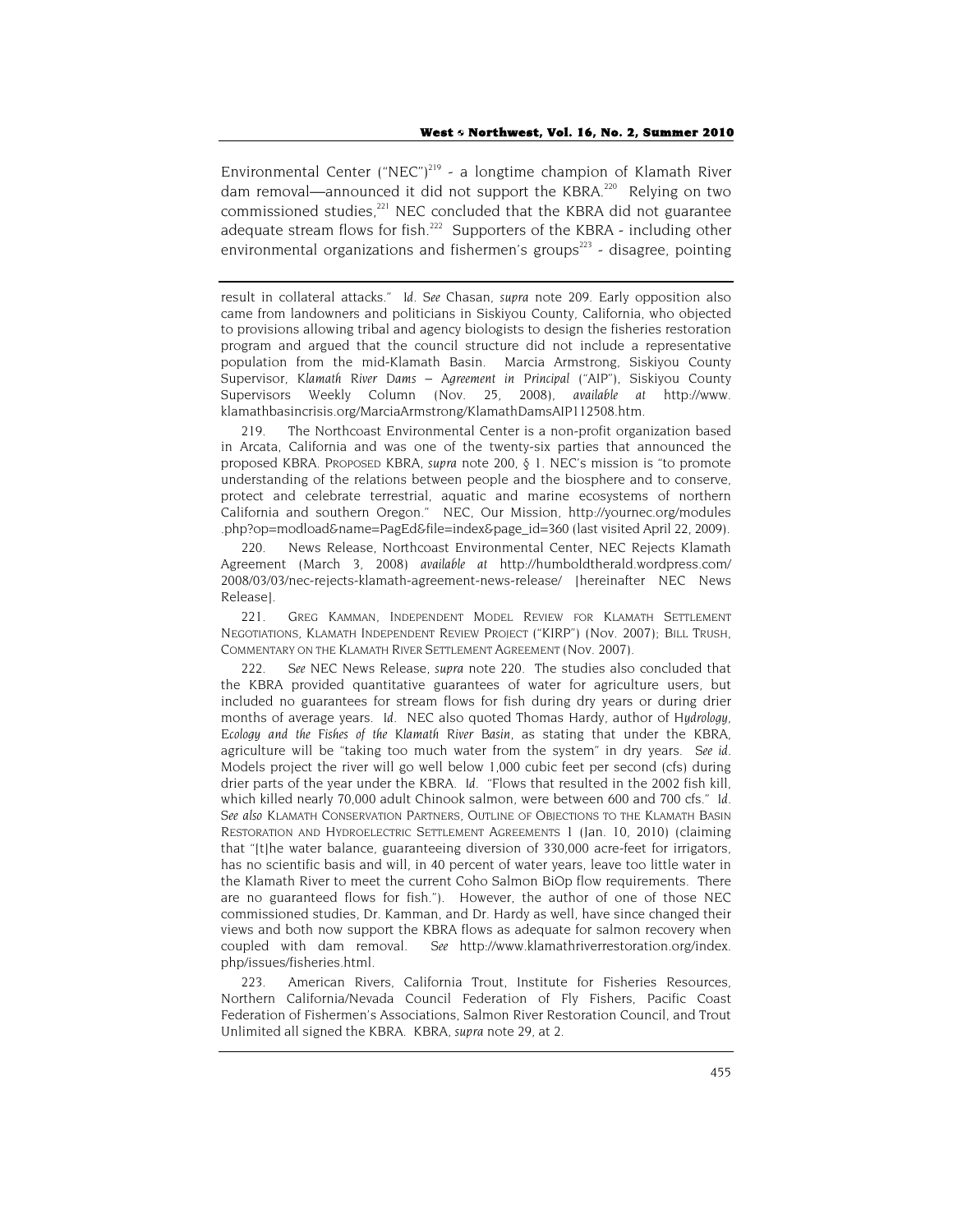to KBRA programs to limit water diversions,<sup>224</sup> retire water uses,<sup>225</sup> and authorize the Secretary to make real-time water management decisions to benefit fish.<sup>226</sup> These provisions notwithstanding, in December 2009, NEC and a small coalition of environmental groups withdrew their support for the KHSA citing, among other things, the linkage between the KHSA and KBRA.<sup>227</sup> In addition to the lack of assurances on stream flows, the Klamath Conservation Partners ("KCP") argued that combining controversial legislation and appropriations called for by the KBRA with legislation needed for dam removal could derail the KHSA.<sup>228</sup> As an alternative, the KCP put forward alternative "clean and clear" dam removal legislation that did not include ties to the KBRA.<sup>229</sup>

The KBRA-KHSA linkage highlights a major policy concern for future dam removal projects. On the one hand, the KCP make a strong argument that negotiations, agreements, and legislation needed for dam removal should be separated from issues related to fisheries restoration (which is expensive) and water allocation (which is extremely contentious). Why complicate and jeopardize a plan for dam removal with additional parties and controversies? On the other hand, dam removal provides a unique opportunity for comprehensive river restoration because the key governmental parties are each at the negotiating table and focused on the issue. Further, to achieve the most environmental benefit as soon as possible, dam removal should be followed by habitat restoration.<sup>230</sup> Why not then coordinate the two processes to ensure the most environmental benefit in the shortest amount of time? Also, including stakeholders early in the process may reduce the risk of collateral attacks down the road.<sup>231</sup>

Lessons from the Klamath will not help to fully answer these questions for a decade, but the existence and content of the two agreements offer a starting point. Notwithstanding objections from some environmental

230*. See* WILLIAM R. LOWRY, DAM POLITICS: RESTORING AMERICA'S RIVERS 61–2 (2003) (describing the benefits of dam removal and habitat restoration). For time-lapse animation sequences depicting restoration of the Klamath River see American Rivers, Envisioning a Restored Klamath River, http://www.americanrivers.org/ourwork/restoring-rivers/dams/projects/envisioning-a-restored-klamath.html (2010).

<sup>224.</sup> KBRA, *supra* note 29, § 20.2.2.

<sup>225</sup>*. Id.* § 20.2.3.

<sup>226</sup>*. Id.* § 20.3.3.

<sup>227.</sup> KLAMATH CONSERVATION PARTNERS, GUIDANCE STATEMENT 1, (Dec. 15, 2009) *available at* http://www.oregonwild.org/waters/klamath/a-vision-for-the-klamath-basin/ klamath-conservation-partners.

<sup>228</sup>*. Id.* at 3.

<sup>229.</sup> THE KLAMATH FACILITIES REMOVAL ACT 2010: AN ALTERNATIVE TO THE KHSA (Dec. 15, 2009) *available at* http://www.oregonwild.org/waters/klamath/a-vision-for-theklamath-basin/klamath-conservation-partners.

<sup>231</sup>*. See infra* Part V.G.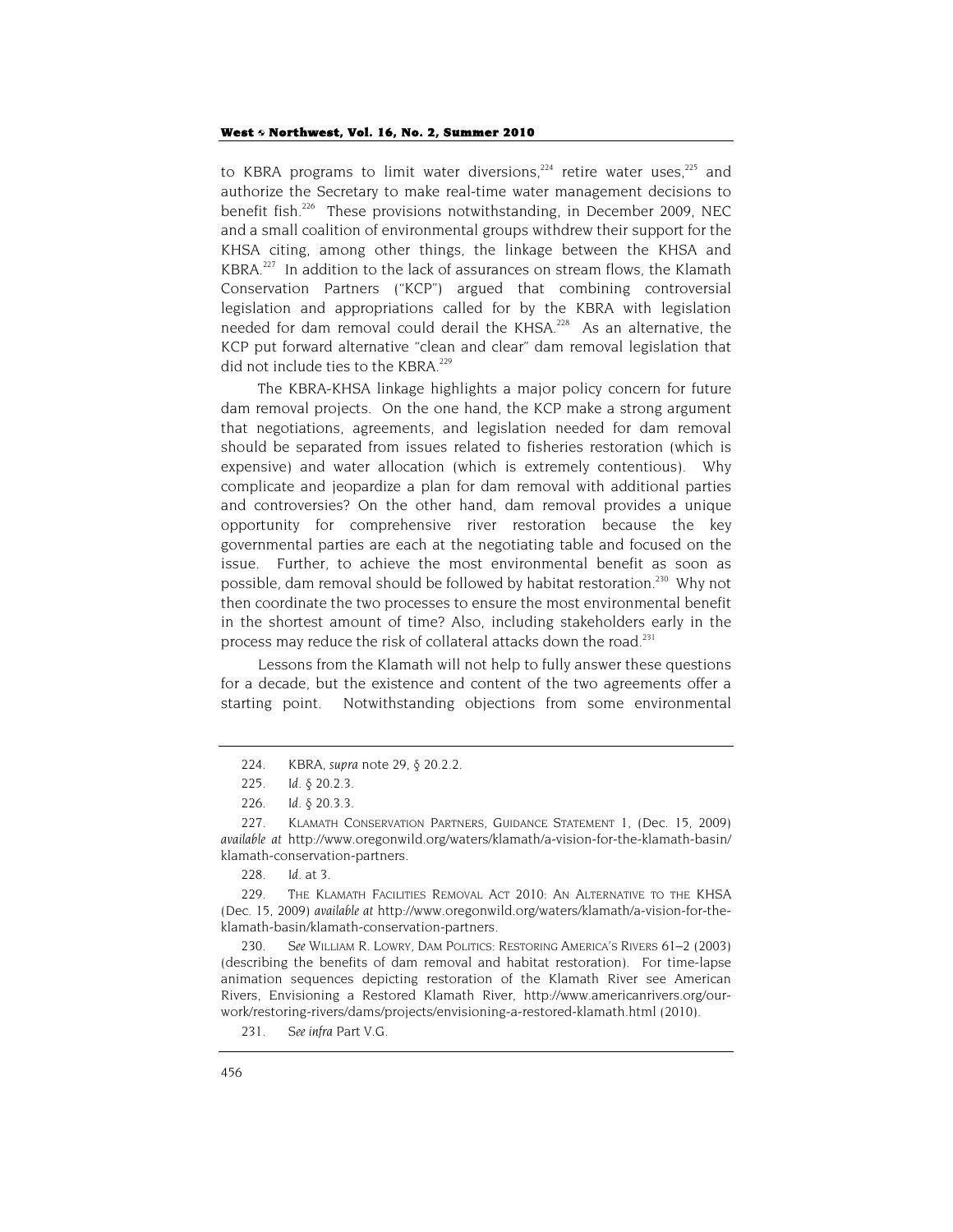groups, the KBRA and KHSA achieved broad support from diverse stakeholder groups.<sup>232</sup> This consensus alone offers some credence for the comprehensive river restoration approach. However, compromises in the KBRA and KHSA drove some parties to reject both agreements, leaving these stakeholders in a position to challenge permits, authorizations, and legislation needed for dam removal. $233$  More troubling, controversy surrounding the KBRA, including its price tag, looms as a major threat to needed dam removal legislation and jeopardizes dam removal altogether. In the end, the efficacy of the KBRA-KHSA package and the comprehensive river restoration model will be measured by the success or failure of the ultimate goal of the KHSA - dam removal by  $2020^{234}$  As explained below, success is far from a sure thing.

# **B. How and When to Decide: Federal Studies and Determination by 2012**

The KHSA is not an agreement to remove the four Klamath dams.<sup>235</sup> Instead, the agreement calls for further studies $^{236}$  and environmental review to inform a determination by the Secretary of the Interior (Secretary) on whether or not to proceed with dam removal.<sup>237</sup> Several conditions must be met before the Secretary can reach his determination: 1) Congress must adopt legislation; $^{238}$  2) the Secretary and PacifiCorp must agree on transfer of Keno Dam;239 3) the states must authorize funding for dam removal and the parties must agree on a plan for excess costs;<sup>240</sup> and 4) the Secretary must identify a suitable dam removal entity ("DRE").<sup>241</sup> Further, the

238*. Id.* § 3.3.4(A); *see supra* Part IV.A. (explaining the challenges of combining legislation called for by the KBRA with legislation needed for dam removal).

- 239. KHSA, *supra* note 27, § 3.3.4(B); *see infra* Part IV.D. (discussing Keno Dam).
- 240. KHSA, *supra* note 27, § 3.3.4(C), (D); *see infra* Part IV.C. (discussing costs).
- 241. KHSA, *supra* note 27, § 3.3.4(E); *see infra* part IV.E. (explaining the DRE).

<sup>232.</sup> *See* KBRA, *supra* note 29, at 2.

<sup>233</sup>*. See infra* Part V.G.

<sup>234.</sup> KHSA, *supra* note 27, § 7.3.1.

<sup>235</sup>*. See id*. § 3.1.

<sup>236.</sup> In April 2009, Interior Secretary Ken Salazar approved \$4 million in federal stimulus funds to contract the studies called for by the AIP. *See* The Associated Press, *Stimulus Money Pays for Klamath Dam Removal Study*, THE OREGONIAN, April 19, 2009, *available at* http://www.oregonlive.com/environment/index.ssf/2009/04/stimulus\_ money\_pays\_for\_klamat.html; American Recovery and Reinvestment Act of 2009, Pub. L. No. 111-5, 2009. The approval was significant because it allowed BOR to contract the studies without waiting for congressional approval—as designed under the AIP. Secretary Salazar's use of the stimulus funds therefore increases the chances that the studies will be complete in time for him to make the determination on dam removal by March 31, 2012. *Id*. KHSA, *supra* note 27, § 3.2.5.A.

<sup>237.</sup> KHSA, *supra* note 27, § 3.2.1.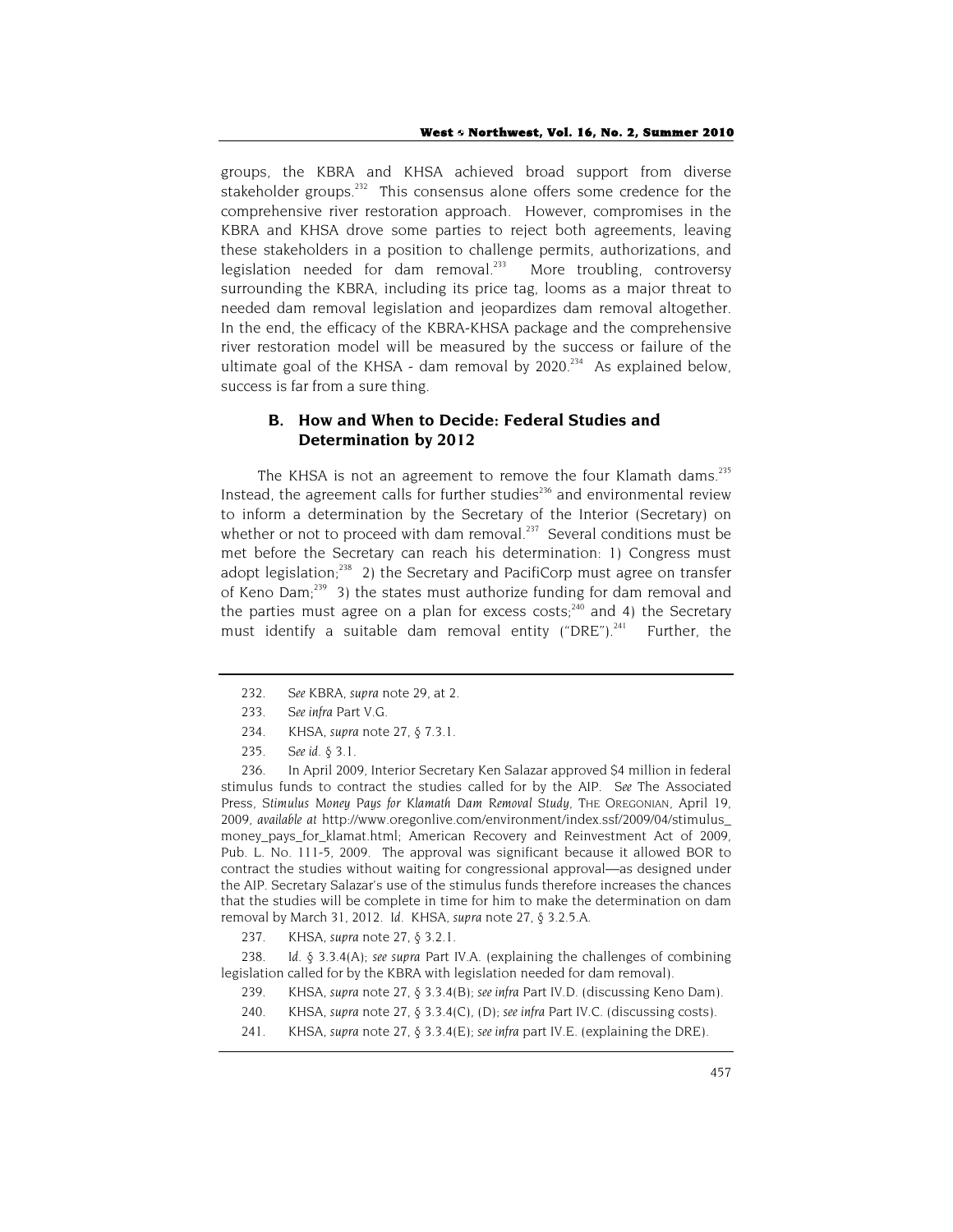Secretary may not decide to proceed with dam removal unless he determines that, "in his judgment," dam removal will benefit salmon and be in the public interest.

The Secretary is to use his "best efforts" to make a determination on dam removal by March 31, 2012.<sup>242</sup> If one of the several conditions<sup>243</sup> is not met by the deadline the Secretary cannot make his determination. In such an event the parties must meet and consider modifications to the KHSA, potentially delaying dam removal.<sup>244</sup> If all the conditions have been met, and the Secretary determines to proceed with dam removal, both Oregon and California have a right to veto dam removal if, "in its discretion and independent judgment," a state believes "significant impacts" cannot be avoided or that the costs of dam removal will exceed the budget.<sup>245</sup>

Delaying and conditioning the final determination on dam removal was highly controversial.<sup>246</sup> Strong advocates for dam removal decided to oppose the KHSA, arguing that delaying a final determination on dam removal until 2012 created a two-year window for PacifiCorp and other parties to derail the KHSA. $247$  Further, if the Secretary determines not to proceed with dam removal, opponents to the KHSA warn that PacifiCorp may return to the FERC relicensing process with greater leverage to keep the dams and seek other means to recover the costs of mandatory conditions.<sup>248</sup> Moreover, because the Secretary only has control over two of the four preconditions for his determination  $249$  the ultimate fate of the KHSA will likely rest with Congress,<sup>250</sup> the California public utility commissions, and California voters.<sup>251</sup>

246. See KLAMATH CONSERVATION PARTNERS, OUTLINE OF OBJECTIONS TO THE KBRA AND KHSA (Dec. 15, 2009), *available at* http://www.oregonwild.org/waters/klamath/avision-for-the-klamath-basin/KBRA-KHSAObjections\_11.09.pdf (outlining 18 separate objections, three of which relate to the Secretary's determination).

247. KLAMATH CONSERVATION PARTNERS, GUIDANCE STATEMENT 3 (Dec. 15, 2009), *available at* http://www.oregonwild.org/waters/klamath/a-vision-for-the-klamath-basin/ GuidanceonKHSA\_12.18.09.pdf.

248*. Id.*

249*. See infra* notes 239 & 241.

250*. See infra* Part IV.A. (explaining the need for Congress to support dam removal legislation).

251*. See supra* Part IV.C. (discussing the need for state PUCs and California voters to approve dam removal funding). However, failure of the California voters to quickly approve funding is not fatal to the Secretarial Determination, which can be made nonetheless if estimates show that California's back up funding will not be needed or provided California can give satisfactory assurances that its portion of the

<sup>242</sup>*. Id*. § 3.3.4. The KHSA retained the same deadline for a Secretarial determination on dam removal as the AIP. AIP, *supra* note 25, § III.

<sup>243</sup>*. See infra* notes 238–242.

<sup>244</sup>*. See* KHSA, *supra* note 27, § 3.3.4.

<sup>245</sup>*. Id*. § 8.11.1.C.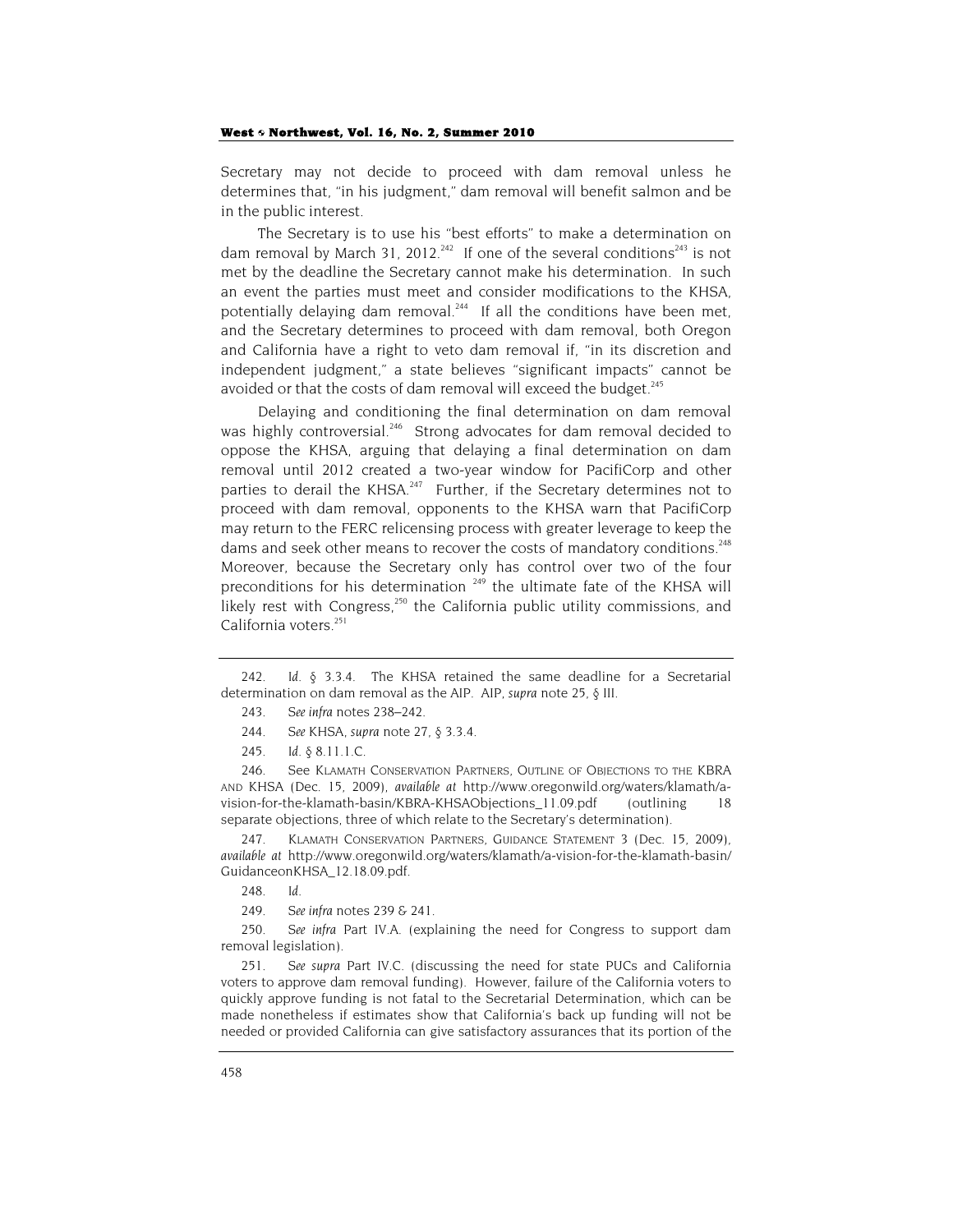## **C. Paying for Removal**

The KHSA funds dam removal from two sources: surcharges on PacifiCorp's customers in Oregon and California (customer contribution): $252$ and the sale of general obligation bonds in California (bonds).<sup>253</sup> The customer contribution would raise \$200 million by 2020, and would be applied first.<sup> $254$ </sup> California's sale of bonds would bridge the gap between the \$200 million customer contribution and the actual cost of facilities removal, if these additional funds are necessary for removal, but shall not exceed \$250 million.<sup>255</sup> The total \$450 million dollars represent the total state contribution ("state cost cap") and no party is responsible for costs beyond the state cost cap.<sup>256</sup> The KHSA does not provide for additional funds if the project goes over budget. Indeed, PacifiCorp and the federal government are expressly shielded from any costs or liability for removal.<sup>257</sup> Instead, costs over budget require the parties to meet and indentify additional funding, also potentially delaying dam removal. $^{258}$ 

On February 17, 2009, the Oregon Senate approved a surcharge on the Oregon ratepayers of Pacific Power, the Oregon subsidiary of PacifiCorp.<sup>259</sup> The Oregon House of Representatives passed a similar bill on June 12,<sup>260</sup> and on July 14 Oregon Governor Ted Kulongowski signed Senate Bill 76 (SB 76) into law.<sup>261</sup> Under SB 76 and as structured by the KHSA, $262$  Oregon

- 252. KHSA, *supra* note 27, § 4.1.1.
- 253*. Id.* § 4.1.2.
- 254*. Id.* § 4.1.1.C.
- 255*. Id.* § 4.1.2.A.
- 256*. Id.* §§ 2.1.4.D., 4.10.
- 257*. Id.* § 2.1.1.E.i. (PacifiCorp); *id.* § 4.10 (federal government).

258*. Id.* § 2.3. *See id.* § 8.11.1.D. (including failure by either PUC to approve the surcharge in a list of "potential termination events" that would trigger meet and confer procedures).

259. Oregon Senate Bill 76, *available at* http://www.leg.state.or.us/bills\_laws/; *see* Matt Preusch and Ted Sickinger, *Senate OKs Surcharge for Dam Removal*, OREGONIAN, Feb 18, 2009, *available at* http://www.oregonlive.com/business/oregonian/index.ssf?/base/ business/1234934706182210.xml&coll=7 [hereinafter Preusch & Sickinger]. SB 76 passed by an 18-12 vote. The vote was largely along party lines, with local Senator Jason Atkinson casting the lone Republic "yes" vote on SB 76. *Id.* Pacific Power is the Oregon, Washington and California subsidiary of PacifiCorp. Company Facts, *supra* note 10.

260*. See* Matt Preusch, *Klamath Dam Removal Bill Clears House*, THE OREGONIAN, June 13, 2009, *available at* http://www.oregonlive.com/environment/index.ssf/2009/ 06/klamath\_dam\_removal\_bill\_passe.html.

261. Press Release, Governor Ted Kulongowski, Governor signs bill supporting the restoration of the Klamath River basin (July 14th, 2009), *available at* http://governor.oregon.gov/Gov/P2009/press\_071409.shtml.

funding will be available by the date of removal. See KHSA, *supra* note 27, § 3.3.4(1) and (2).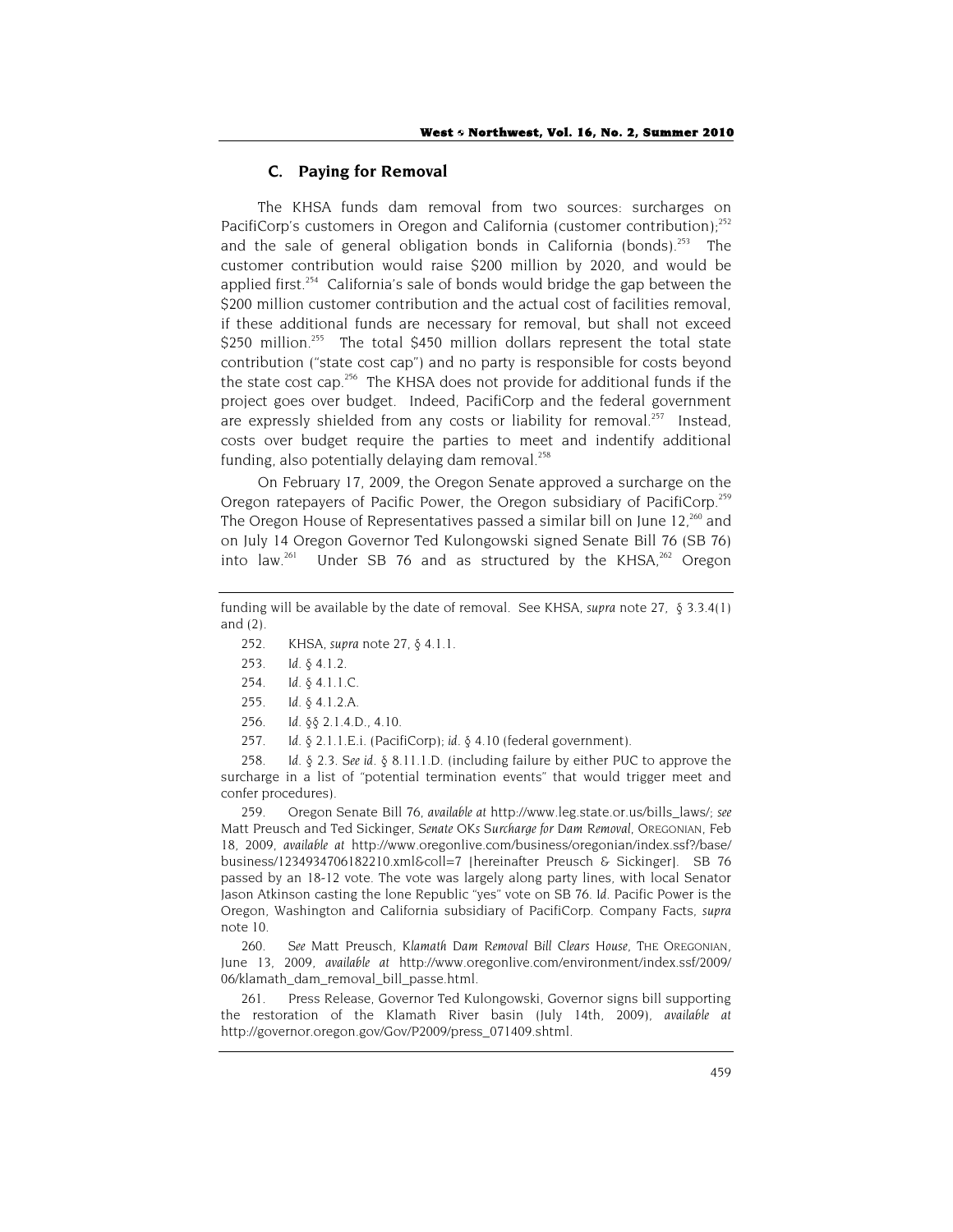ratepayers would contribute the lion's share of the customer contribution  $(S184$  million of the S200 million)<sup>263</sup> because far more PacifiCorp customers live in Oregon than in California.<sup>264</sup>

SB 76 requires the Public Utility Commission of Oregon to adopt the surcharge, thus securing a major portion of the initial funds needed for removal.<sup>265</sup> California's share of the customer contribution depends on the California Public Utilities Commission adopting a similar surcharge in that state to raise a maximum of \$16 million.<sup>266</sup> If either agency fails to approve the surcharge, the parties will meet to attempt to identify alternative funding, possibly delaying dam removal. $267$ 

On November 4, 2009, the California legislature passed a comprehensive water package that combined four policy bills and an \$11.14 billion bond measure.<sup>268</sup> The legislation authorized the \$250 million Klamath bond, subject to a statewide referendum, but required the Klamath bond be included in the overall water bond referendum.<sup>269</sup> Because the \$11.4 billion bond requires approval by the California voters, the success of the Klamath bond is dependent on popular support for the entire bond measure, titled The Safe, Clean, and Reliable Drinking Water Supply Act of 2010 (Water Supply Act). $270$  A referendum for the Water Supply Act is scheduled for November 2010.<sup>271</sup>

Paying for dam removal under the KHSA could threaten the goal of dam removal by 2020 because the California PUC must approve the

- 264*. See* Preusch & Sickinger, *supra* note 270*.*
- 265*. See* Oregon Senate Bill 76, *supra* note 270.
- 266. KHSA, *supra* note 27, § 4.1.1.E.

267*. Id.* § 3.3. The Public Utility Commission of Oregon and the California Public Utilities Commission are independent agencies not bound by the KHSA. *Id.* § 4.8. However, the California PUC does not need any special legislative authority to levy such a surcharge, and is unlikely to object.

268*. See* Bettina Boxall, *State Legislature approves comprehensive package to overhaul water system, including an \$11-billion bond*, L.A. TIMES, Nov. 4, 2009 *available at* http://latimesblogs.latimes.com/lanow/2009/11/state-legislature-approves-compre hensive-package-to-overhaul-water-system-including-an-11-billion-bo.html.

269*. See* 2009 COMPREHENSIVE WATER PACKAGE: SPECIAL SESSION POLICY BILLS AND BOND SUMMARY, http://gov.ca.gov/issue/water-supply (last visited Jan. 24, 2010).

270*. See id.*

271*. Id.* But note that failure to approve the Water Supply Act may not be fatal to dam removal. See *supra* note 247.

<sup>262</sup>*. Id.* § 4.1.1.D.

<sup>263.</sup> Under SB 76, the maximum amount of money generated from surcharges is capped at \$200 million. *See* Oregon Senate Bill 76, *supra* note 260*.* The Governor's office estimated that over a ten-year period the surcharge would be a rate increase of 1 percent for residential customers and 2 percent for an average business. If the dams are not removed the money will either be refunded to the PacifiCorp customers or "used for their benefit." *Id.*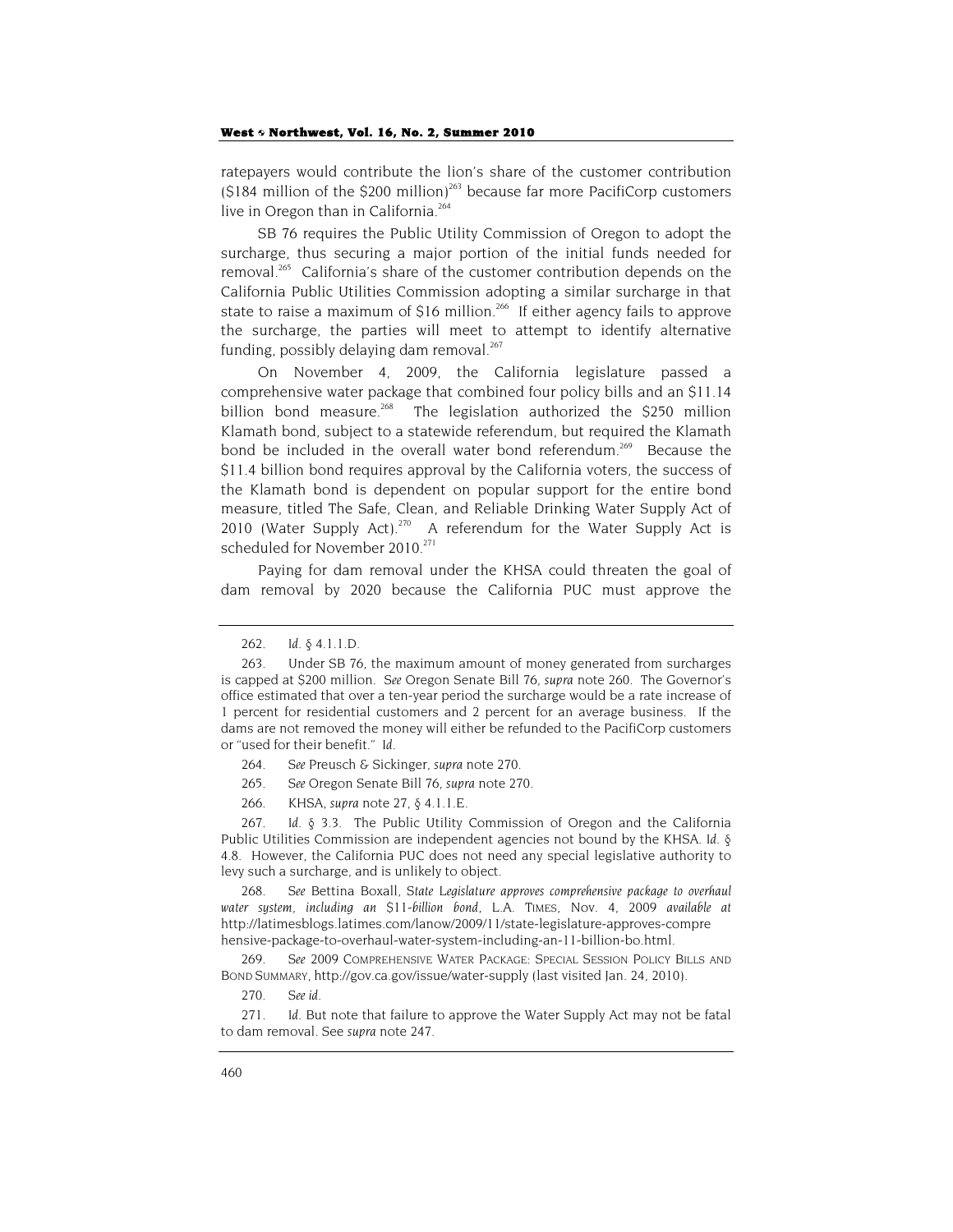surcharge and California voters must vote for the water bond.<sup>272</sup> It should be noted, however, that FERC, BOR, and private contractors estimated dam removal would cost between \$79.9 million and \$102.4 million - a fraction of the \$450 million state cost cap called for by the KHSA.<sup>273</sup> Even if both the California bond and the customer contribution fail, the KHSA parties may decide to proceed with dam removal, relying entirely on the \$184 million Oregon customer contribution. This lopsided budgeting could draw an outcry from residents of southern Oregon, and because Oregon has the power to veto the Secretary's determination on removal, $274$  the parties should do everything in their power to secure California's contribution.

Even if approved, payment for dam removal under the KHSA raises serious questions for the taxpayer. Because dam removal will be paid for not by PacifiCorp, but by the citizens of southern Oregon and northern California over the next ten years, the KHSA shifts the financial burden of dam removal from a profitable corporation to its dependent customers.<sup>275</sup> Like the surcharge, the bond measure also shifts the financial burden of dam removal from PacifiCorp to the taxpayer.<sup>276</sup> But the local and regional benefits of dam removal may justify the public expenditure. If the KHSA succeeds, and the dams are removed, the citizens of southern Oregon and northern California will benefit from a restored wild and scenic river, rebounding salmon fisheries, and the fulfillment of tribal trust responsibilities. Additionally, the KHSA promises removal of all four dams, which would greatly improve water quality in both states.<sup>277</sup> On balance, many residents may indeed see the surcharge and bond measure as sound investments in the regional environment and economy.

### **D. What to Do With Keno Dam**

As described above,<sup>278</sup> Keno Dam is a small, non-hydropower dam on the mainstem of the Klamath River, upstream from the four major dams. In its application to relicense the KHP, PacifiCorp proposed to eliminate Keno Dam from the KHP license, claiming that FERC did not have jurisdiction

<sup>272</sup>*. See* KHSA, *supra* note 27, § 4.8.

<sup>273.</sup> FERC FEIS, *supra* note 1, at 4-6, tbl. 4-4. The estimates are in 2006 dollars. *Id.* G&G Associates produced a much lower estimate: \$37.5 million*. Id.*

<sup>274</sup>*. See* KHSA, *supra* note 27, § 8.11.1.C.; *see infra* Part V.B.

<sup>275</sup>*. See id.* § 4.1.1. Further, the surcharge requires the dams to remain in place for at least ten years, where they will continue to block critical fish habitat. *See id.*

<sup>276</sup>*. See* Sheila Kuehl, *Water Water Everywhere For: The Bond*, CALIFORNIA PROGRESS REPORT (Jan. 18, 2010) *available at* http://www.californiaprogressreport.com/ site/?q=node/7351.

<sup>277</sup>*. See infra* Part III.B.II.

<sup>278</sup>*. See supra* Part III.A.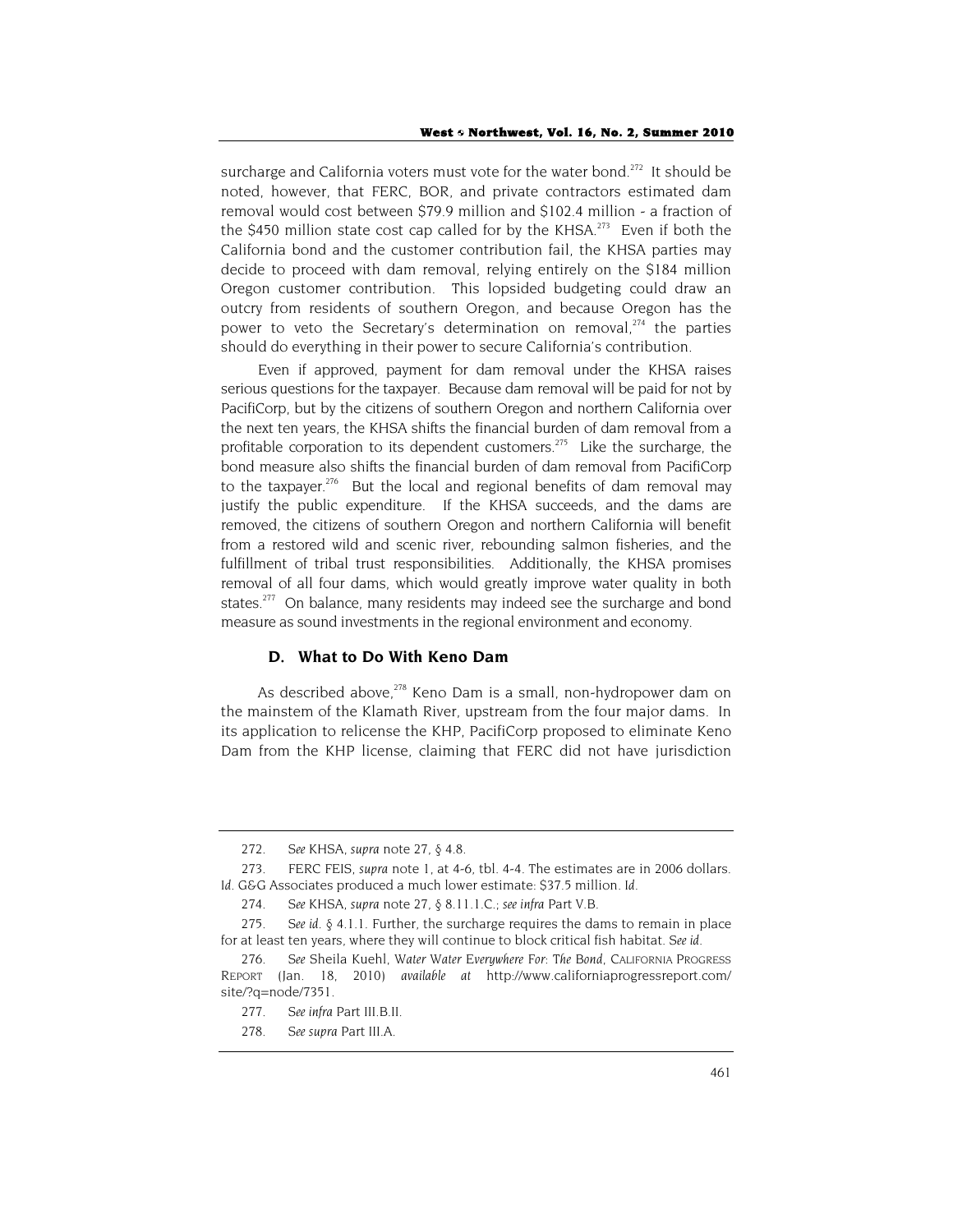over Keno Dam because the dam has no power generation facilities.<sup>279</sup> Environmental and fishermen's groups objected to PacifiCorp's omission of Keno Dam from its application, describing the omission as a "ruse" to avoid costly upgrades to fish passage. $^{280}$  The groups argued that Keno Dam blocks fish passage for salmonids and Pacific lamprey, alters sediment flows to spawning beds, raises water temperatures, concentrates nutrients from upriver, and provides a breeding ground for *Microcystis aeruginosa*. 281 The groups claimed that PacifiCorp benefited from Keno Dam, by using the facility to enhance peak power production at J.C. Boyle Dam.<sup>282</sup>

Under the proposed KBRA, PacifiCorp would transfer title to Keno Dam to BOR and compensate BOR for water quality issues associated with the dam.<sup>283</sup> The AIP, while also calling for transfer of Keno Dam from PacifiCorp to the federal government, did not require PacifiCorp to compensate the federal government for water quality problems.<sup>284</sup> Rather than resolve the fate of Keno Dam, the KHSA calls for a separate agreement on the transfer of the dam from PacifiCorp to the federal government by June 1, 2011.<sup>285</sup> To inform negotiations on transfer, the Secretary and other parties will study water quality, fish passage, and future operation of Keno Dam concurrently with, but independent of, the studies of the four major dams.<sup>286</sup>

The parties' failure to agree on the terms of transfer of Keno Dam prior to execution of the KHSA is unfortunate for several reasons. Most seriously, if PacifiCorp and the federal government fail to agree on transfer by March 31, 2012 (the deadline for the Secretarial determination), the Secretary cannot proceed with dam removal and the entire KHSA will be in jeopardy.<sup>287</sup>

282*. Id.*

285. KHSA, *supra* note 27, § 7.5.2.

286*. Id.* § 7.5.1; *see infra* part V.B. (discussing the need for further study to inform the Secretary's determination on dam removal).

<sup>279.</sup> FERC FEIS, *supra* note 1, § 2.2.1. PacifiCorp claimed that because the Keno Dam has no power generation facilities, and because it does not significantly benefit power generation at the four dams downstream, FERC did not have jurisdiction over the facility. *Id.* at § 2.2.1.2.

<sup>280</sup>*. Id*. FWS and NMFS recommended upgrading fish passage at the Keno dam, at an annualized cost estimated at \$1.98 million. *Id.* at tab 5-103.

<sup>281.</sup> Fishermen's Comments, *supra* note 144, § II.

<sup>283.</sup> PROPOSED KBRA, *supra* note 200, § 8.2.1. The proposed KBRA did not specify what type of compensation PacifiCorp would be required to pay BOR, but the compensation could include restoration projects to improve the water quality of Keno Reservoir and releases from Keno Dam into the Klamath River.

<sup>284.</sup> AIP, *supra* note 25, § VII(B). PacifiCorp was not a party to the KBRA, but was a party to the AIP. *See* AIP, *supra* note 25. *Id.* The omission of the water quality compensation provision from the AIP could be an indication of PacifiCorp's leveraging during the AIP negotiations.

<sup>287.</sup> KHSA, *supra* note 27, § 7.5.2.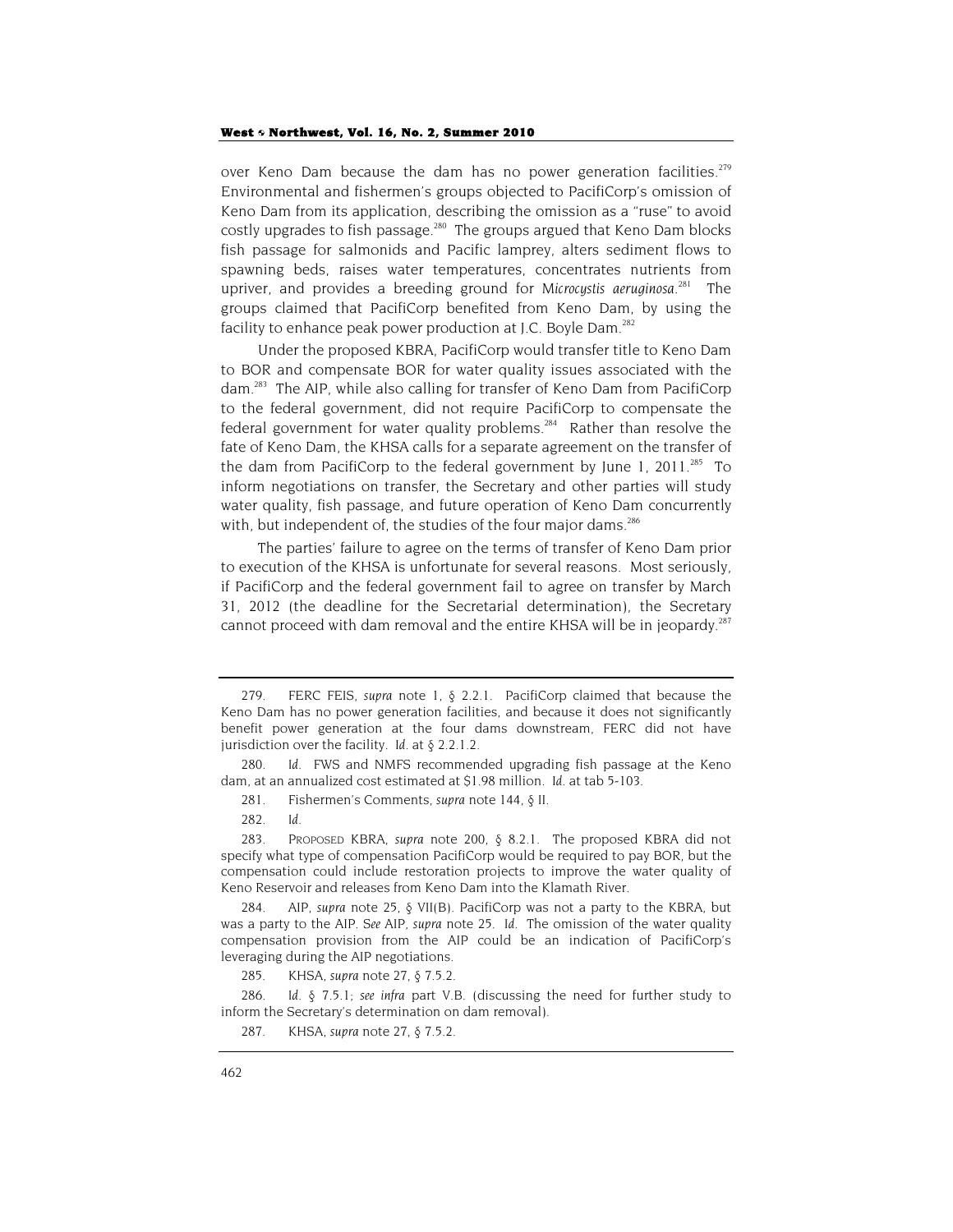Also, Keno Dam requires millions of dollars in environmental upgrades.<sup>288</sup> By not requiring PacifiCorp to compensate BOR, the KHSA leaves open the possibility that PacifiCorp will pass this financial burden to the federal taxpayer. Because authorization for the Secretary to take title to Keno Dam must be included in federal legislation needed for dam removal,<sup>289</sup> federal appropriations to upgrade Keno Dam could weaken congressional support for dam removal. Finally, shifting environmental liability from a private dam owner to the federal government is bad policy and bad precedent for future dam removal projects.

#### **E. The 'DRE' and PacifiCorp's Transfer of Liability**

Dam removal under the KHSA revolves around a novel concept: Rather than requiring PacifiCorp to remove its dams, the KHSA directs PacifiCorp to transfer each dam to a dam removal entity ("DRE") for removal.<sup>290</sup> After PacifiCorp transfers a dam to the DRE, federal dam removal legislation will expressly shield PacifiCorp from any liability associated with dam removal, including release of hazardous substances.<sup>291</sup> Once in possession of a dam, the DRE is responsible for accepting funds, securing permits, executing removal, and, in the event of damages during removal, defending liability claims.<sup>292</sup>

As negotiated by the Bush Administration, the DRE was required to be a non-federal entity.<sup>293</sup> Insisting on a non-federal DRE raised doubts over the parties' ability to identify a private company willing and able to assume liability for such a large, unique project and execute removal within the fixed budget of the state cost cap. The requirements for the DRE changed under the Obama Administration. Under the KHSA, the Secretary may designate either the Department of the Interior or a non-federal entity as the DRE.<sup>294</sup> Under both scenarios, the Secretary must designate the DRE before making a determination on dam removal.<sup>295</sup> If the Secretary designates a nonfederal DRE, the designation is subject to concurrence by the states.<sup>296</sup> If the Secretary designates Interior as the DRE, no concurrence by the states is

296. KHSA, *supra* note 27, § 3.3.4(E).

<sup>288.</sup> Alone, upgrades to fish passage will cost about \$2 million. FERC FEIS, *supra* note 1, § 5.2.8.

<sup>289.</sup> KHSA, *supra* note 27, app. E(K).

<sup>290</sup>*. Id.* § 7.4.

<sup>291</sup>*. Id.* app. E(L).

<sup>292</sup>*. Id.* § 7.1.1. The DRE is also required to carry appropriate liability insurance. *Id.* § 7.1.1(G).

<sup>293.</sup> AIP, *supra* note 25, § VIII.

<sup>294.</sup> KHSA, *supra* note 27, § 3.3.4(E).

<sup>295</sup>*. Id. see supra* Part V.B.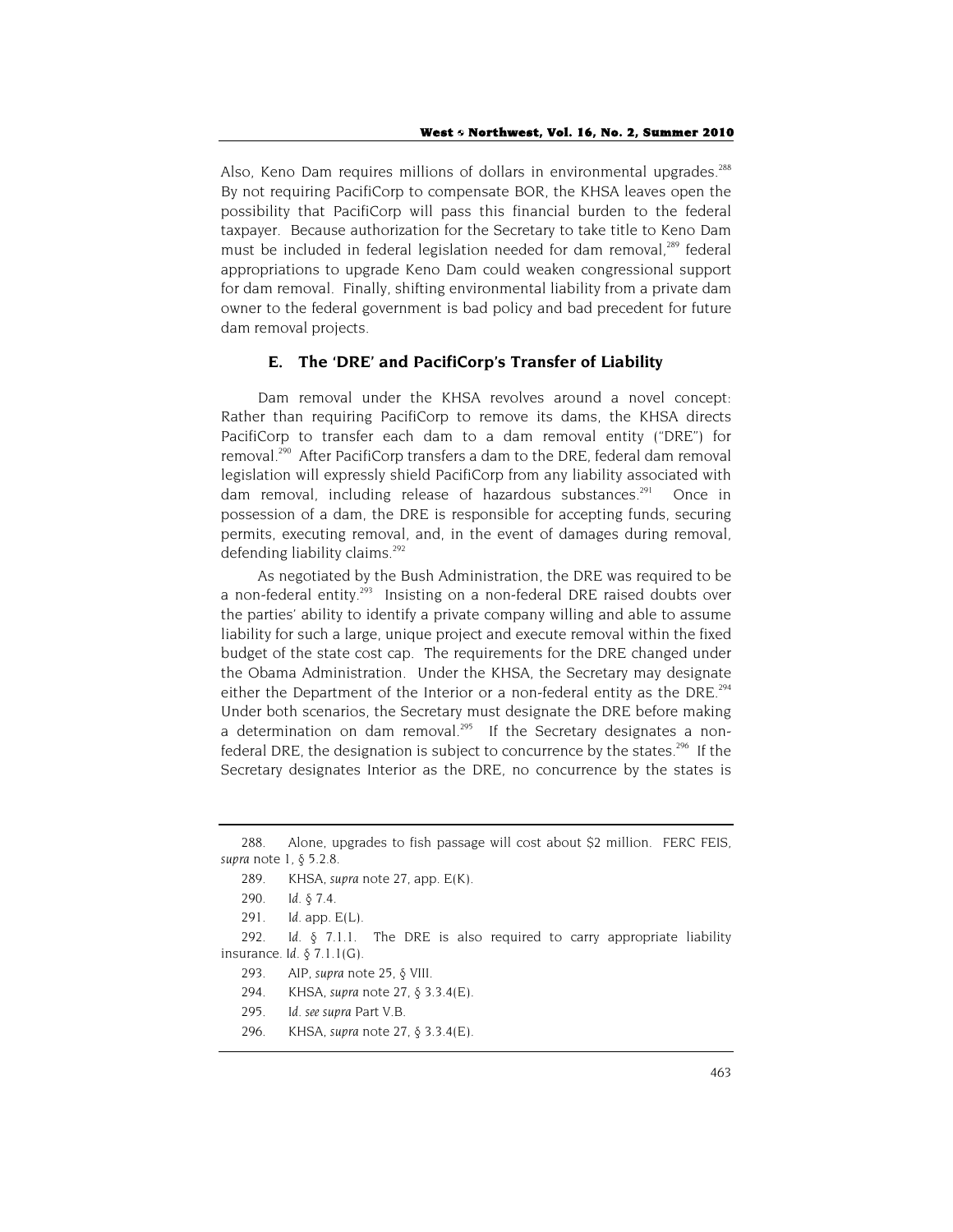required.<sup>297</sup>

Once designated, the DRE will establish a "definite plan" for paying for and executing dam removal.<sup>298</sup> Upon completion of the definite plan, the parties will have sixty days to review the plan for consistency with the KHSA.<sup>299</sup> If no party finds the definite plan inconsistent with the KHSA or if all objections are resolved, each party covenants not to sue any other party and agrees not to oppose the DRE's attempts to secure permits for removal.<sup>300</sup> Once the DRE has secured all permits and the Secretary has reconfirmed that dam removal will cost less than the state cost cap, the DRE may commence dam removal by the target date of January 1, 2020. $301$ 

From a public policy perspective, the DRE concept is troubling. By providing for transfer of the facilities to the DRE before removal, and by calling for legislation immunizing PacifiCorp after transfer, the KHSA frees PacifiCorp from all future responsibility over the four dams before the dams are actually removed. $302$  The dams will continue to block fish passage, the parties will not know the total cost of completing the project, and the environmental impacts of removal will still be uncertain, but PacifiCorp which has profited off the dams for over half a century - will be immune from all issues related to the dams. $303$  It is not surprising that the Obama Administration included the option of designating Interior as the DRE because finding a suitable non-federal DRE might prove impossible based on liability concerns. In all likelihood, Interior will be the dam removal entity.

One potential advantage of the DRE approach is that PacifiCorp would not be responsible for securing permits for removal.<sup>304</sup> Because the KHSA allows PacifiCorp to continue to sell energy generated by the Klamath dams,<sup>305</sup> PacifiCorp would have an economic incentive to delay removal by dragging out the permitting process.<sup>306</sup> By transferring the duty to secure necessary permits from PacifiCorp to the DRE, the KHSA increases the likelihood that dam removal will be approved in a timely manner.

306*. See infra* Part V.F. (discussing PacifiCorp's difficulty securing permits to remove Condit Dam).

<sup>297</sup>*. Id.* 298*. Id.* § 7.2. 299*. Id.* § 2.1.4(C). 300*. Id.* § 2.1.4(C)(i–iii). 301*. Id.* §§ 7.2.2, 7.3.1. 302*. See id.* § 7.1.1. 303*. See id.* 304*. See id.* § 7.1.1.B.

<sup>305</sup>*. Id.* § 7.3.3.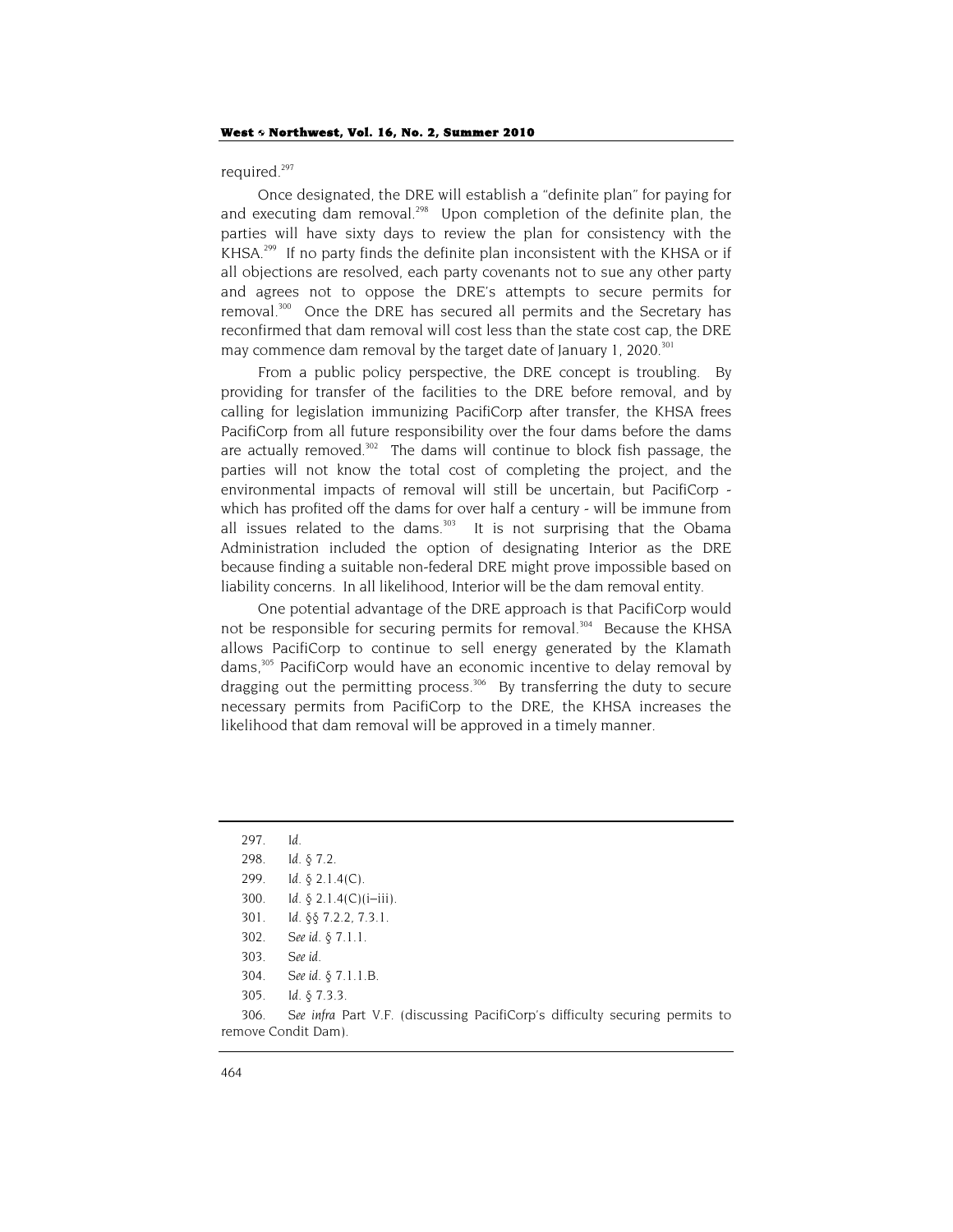## **F. Interim Conditions**

Because removal will not take place until 2020 at the earliest,  $307$ mitigating environmental impacts of the Klamath dams over the next decade will be critical to salmon. During the interim period,<sup>308</sup> PacifiCorp will operate the KHP under annual FERC licenses<sup>309</sup> subject to interim measures<sup>310</sup> developed by PacifiCorp, FWS, and NMFS, and through Klamath River Total Maximum Daily Loads ("TMDLs"),<sup>311</sup> to be released by Oregon DEQ and California WRCB before December 31, 2010.<sup>312</sup> The interim measures require PacifiCorp to, among other things, pay \$510,000 a year to fund salmon recovery efforts, vent turbines at Iron Gate Dam to improve downstream dissolved oxygen levels, fund habitat improvement projects within the KHP and pay \$ 250,000 to fund research and pilot projects to improve water quality.<sup>313</sup> The TMDLs will regulate nutrients, sedimentation, heat, and dissolved oxygen in the Klamath River.<sup>314</sup> To comply with the TMDLs, PacifiCorp must create a TMDL Implementation Plan in conjunction with DEQ and California's North Coast Regional Water Quality Control Board ("NCRWQCB").<sup>315</sup>

In addition to mandating better water quality while the parties work toward dam removal under the KHSA, the TMDLs strengthen the KHSA in another way. As explained above, $316$  for FERC to grant PacifiCorp a new license for the dams, the states must certify that the KHP will not contribute

312. In 1997, EPA entered into a consent decree with the Pacific Coast Federation of Fishermen's Associations that required EPA and WRCB to complete TMDLs for seventeen northern California watersheds by 2007. *Pacific Coast Federation of Fishermen's Associations et al. v. Marcus et al.*, No. 95-4474 MHP (N.D. Calif. 1997). Plaintiffs and EPA agreed to extend the deadline to 2010. *See* TMDL REPORT, *supra* note 322, at 1-3.

- 313*. Id.* app. C, D.
- 314. TMDL REPORT, *supra* note 312, tab. 1.2.
- 315*. Id.* § 6.3.2.A.
- 316*. See infra* Parts II.B, IV.B.2.

<sup>307</sup>*.* KHSA, *supra* note 27,§ 7.3.1.

<sup>308.</sup> The KHP defines "interim period" as "the period between the Effective Date and Decommissioning." *Id.* at § 1.4.

<sup>309</sup>*. Id.* § 6.1.3.B.i.

<sup>310</sup>*. Id.* § 6.1.

<sup>311</sup>*. Id.* § 6.3. *See* NORTH COAST WATER RESOURCE CONTROL BOARD, STAFF REPORT FOR THE KLAMATH RIVER TMDL'S (Dec. 2009), *available at* http://www.swrcb.ca.gov/ northcoast/water\_issues/programs/tmdls/klamath\_river/091223/Chapter\_1\_Introducti on.pdf. [hereinafter TMDL REPORT]. Section 303(d) of the CWA requires states to identify "impaired" water bodies that do not meet water quality standards. 33 U.S.C.  $\S$  1313(d)(1)(A). States must then develop total maximum daily loads of pollutants that will result in the water body meeting water quality standards. *Id.*  $\S$  1313(d)(1)(C).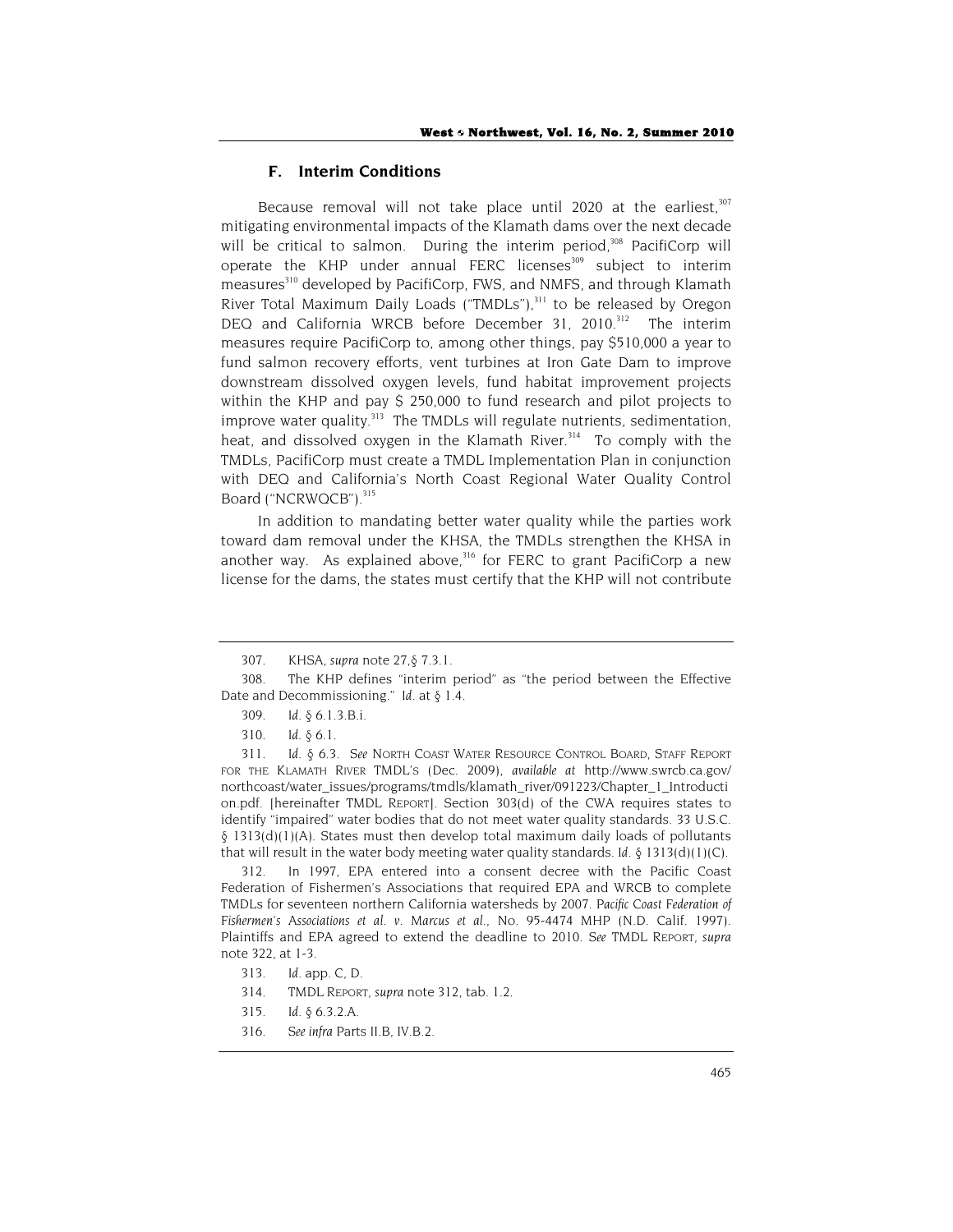to violations of state water quality standards.<sup>317</sup> The Klamath TMDLs will include strict criteria for dissolved oxygen and heat, two problems greatly exacerbated by the dams.<sup>318</sup> If the KHSA terminates and PacifiCorp seeks a new FERC license, the TMDLs provide Oregon and California with solid justification to deny water quality certification. With this heightened threat of denial looming, PacifiCorp is more likely to follow through with dam removal under the KHSA.<sup>319</sup>

# **G. Permits, Potential Litigation, and the Case of Condit Dam**

The DRE will obtain all necessary permits for dam removal, including federal, state, and local permits.<sup>320</sup> Under the KHSA, permits may result in a termination<sup>321</sup> of the agreement under three scenarios: 1) the DRE cannot secure all the necessary permits for removal; 2) a permit is issued with a condition that is inconsistent with the KHSA; or 3) litigation over a permit results in a judgment inconsistent with the KHSA.<sup>322</sup> If efforts to remove Condit Dam on the White Salmon River in Washington are any indication, permitting issues and litigation may further jeopardize Klamath Basin dam removal by 2020.

Like the Klamath dams, Condit Dam is owned by PacifiCorp and blocks miles of once highly productive salmon spawning habitat.<sup>323</sup> Also like the Klamath dams, during relicensing for Condit Dam federal agencies imposed conditions and prescriptions under the FPA that made Condit Dam a net financial loss for PacifiCorp. $324$  In 1999, PacifiCorp joined fifteen environmental groups and five governmental agencies in a settlement

320*. Id.* § 7.2.1(C).

321. Termination will occur only if a cure for the event is not reached after the parties follow the "meet and confer" procedures. *Id.* §§ 8.11.1., 8.11.3.

322*. Id.* §§ 8.11.1(G), (F).

323*. See* Becker, *supra* note 12, at 813, 817.

324*. See id.* at 825–27. "The section 18 prescriptions in FERC's adopted alternative doomed Condit Dam." *Id.* at 826.

<sup>317. 33</sup> U.S.C. § 1341.

<sup>318</sup>*. See infra* Part III.A.; *see also* TMDL REPORT, *supra* note 312*. See also* David Smith, Support, *concern and questions expressed at TMDL workshop*, SISKIYOU DAILY NEWS (Jan. 29, 2010), *available at* http://www.siskiyoudaily.com/news/x1090828512/Supportconcern-and-questions-expressed-at-TMDL-workshop.

<sup>319.</sup> Despite their strong legal hand, the state water boards would likely prefer to avoid denying PacifiCorp 401 certification because PacifiCorp could respond with a lawsuit costing the states years of legal fees. This reality creates an incentive for the states to continue to press for dam removal under the KHSA. Another reason for Oregon to continue to push for dam removal is that the water provisions in the KBRA that promised to solve longstanding disputes require dam removal to become effective. *See* Ullman, *supra* note 7, at 9.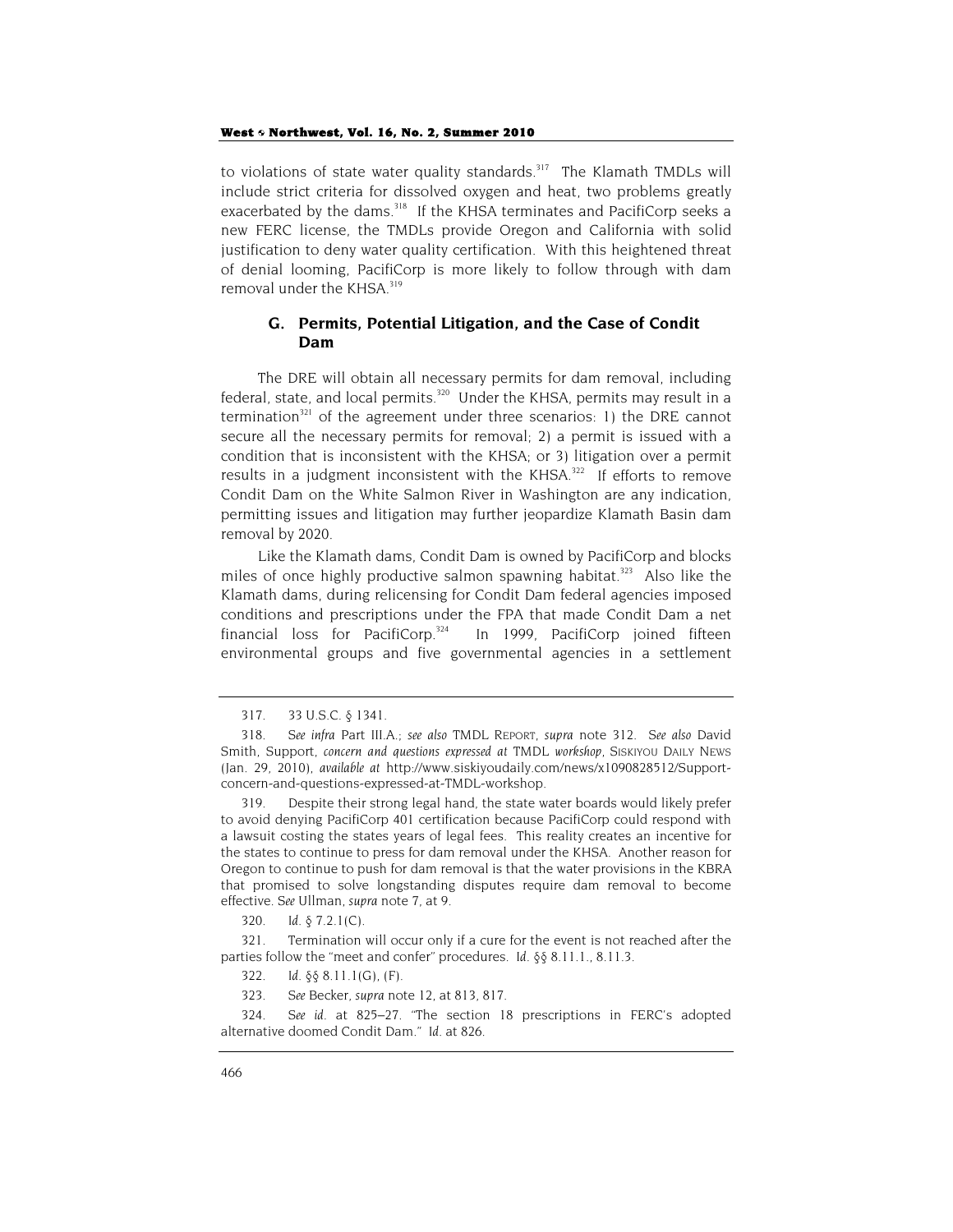agreement to remove Condit Dam. $325$  The settlement promised that PacifiCorp would begin removal of the dam by 2006.<sup>326</sup> PacifiCorp, however, struggled to obtain water quality certification from Washington, local permits from Skamania and Klickitat counties, and several federal permits for removal. $327$  In 2005, responding to the permitting difficulties, the parties to the settlement delayed the date for removal until  $2008<sup>328</sup>$  In June 2009, Washington released a schedule for environmental review to inform state water quality certification, pushing the date for removal back to late  $2010.^{329}$ It remains to be seen if Klickitat and Skamania counties will sue the state of Washington over the certification, further delaying removal.<sup>330</sup>

The struggles to remove Condit Dam demonstrate that an agreement on dam removal is only the first step in a complicated process requiring approval from local, state, and federal agencies.<sup>331</sup> If the Condit is finally removed in late 2010 as currently planned, the permitting process will have taken eleven years from the date the parties agreed on removal.<sup>332</sup> Notably, the 2020 target date for Klamath dam removal is also eleven years after the parties on removal,<sup>333</sup> perhaps indicating that the parties to the KHSA took note of the slow pace of Condit permitting and planned accordingly. Still, removing the four Klamath dams would be a much larger project than removing Condit Dam, and the KHSA is a much more complex agreement

329. Thomas O'Keefe, *Comments Sought on Condit Dam Removal Environmental Review*, AMERICAN WHITEWATER (June 8, 2009), *available at* https://www.american whitewater.org/content/Article/view/articleid/30439/display/full/. Like California, Washington law requires state agencies to evaluate the environmental impacts of state actions, including 401(c) certification. State Environmental Policy Act, WASH. REV. CODE § 43.21C (2002); *see infra* Part III.B.2.

330. Kathie Durbin, *U.S. Agency Holds Sway on Dam Plan*, http://www.fwee.org/ news/getStory?story=1504 (last visited April 22, 2009).

331*. See generally* Becker, *supra* note 12. In April, 2009, Siskiyou County, California adopted a demolition ordinance that will require the DRE to obtain a permit from the County before removing the three lower dams, adding another needed approval for removal. Siskiyou County § 10-13.02 (2009).

332. The parties reached their settlement in October 1999. Condit Settlement, *supra* note 336.

333. The parties announced the AIP in November 2008 and removal is scheduled for January 2020. DOI News Release, *supra* note 26; KHSA, *supra* note 27, § 7.3.3.

<sup>325.</sup> Condit Hydroelectric Project Settlement Agreement, Condit Hydroelectric Project, FERC No. P-2342-011 (Oct. 21, 1999), *available at* http://elibrary.ferc.gov/ idmws/nvcommon/NVViewer.asp?Doc=146919:0 [hereinafter Condit Settlement].

<sup>326</sup>*. Id.* at 8.

<sup>327</sup>*. See* Becker, *supra* note 12, at 833–43.

<sup>328.</sup> Amendment of Decommissioning Application and Request for Continued Abeyance of the Decommissioning and Licensing Proceeding, FERC No. P-2342-000 (Feb. 5, 2005).